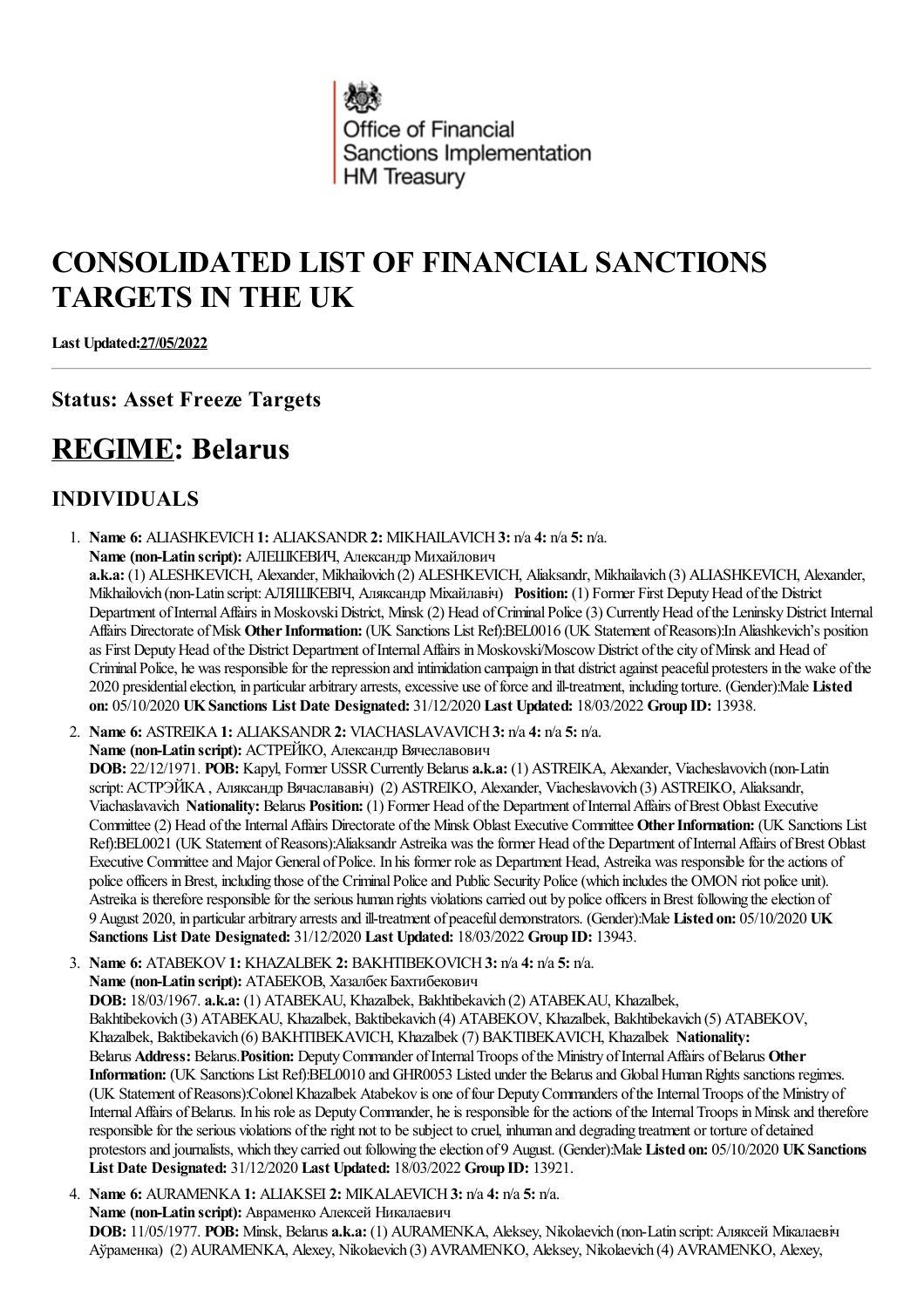Nikolaevich (5) AVRAMENKO, Aliaksei, Mikalaevich **Nationality:** Belarus **Position:** Minister for Transportand Communication**Other Information:** (UK Sanctions List Ref):BEL0100 (UK Statement ofReasons):In his position as Minister for Transportand Communication of the Republic of Belarus, Aliaksei Auramenka is responsible for the state management of civil aviation and supervision of air traffic control. He is therefore responsible for the forced redirection and landing of Ryanair passenger flight FR4978 at Minsk airport, without proper justification, on 23 May 2021. In so doing, Auramenka acted at the direction of Alexander Lukashenko and in conjunction with the Belarusian Ministry of Defence. These politically motivated decisions were aimed at detaining and arresting the opposition journalist and civil society actor Roman Protasevich and Protasevich's partner Sofia Sapega and are a form of repression against civil society and democratic opposition in Belarus. Therefore, Aliaksei Auramenka is responsible for the repression of civil society and democratic opposition in Belarus and so undermined democracy and therule oflawthere. (Gender):Male **Listed on:** 21/06/2021 **UKSanctions List Date Designated:** 21/06/2021 **Last Updated:** 21/06/2021 **Group ID:** 14118.

5. **Name 6:** AZARENOK **1:** GRIGORIY**2:** YURIEVICH**3:** n/a **4:** n/a **5:** n/a.

#### **Name (non-Latin script):** Григорий Юрьевич АЗАРЕНОК

**DOB:** 18/10/1995. **a.k.a:** (1) AZARENOK, Grigory, Yurievich (non-Latin script:Григорий Юрьевич

АЗАРЁНОК) (2) AZARONAK, Rhyor, Yurievich (3) AZARONAK, Ryhor, Yuryevich (non-Latin script:Рыгор Юр'евіч АЗАРОНАК) (4) AZARONAK, Yurievich **Address:** CapitalTV, 6 Kommunisticheskaya St, Minsk, Belarus, 220029.**Position:** Journalist, Capital TV (CTV) **Other Information:** (UK Sanctions List Ref):BEL0119 (UK Statement of Reasons):As a journalist reporting on the state-owned TV channel CTV, Grigoriy Yurievich AZARENOK, hereafter AZARENOK has willingly provided the Belarusian public with false information about the democratic opposition and protests, thus lending support to the regime. AZARENOK has vocally supported and attempted to justify the repression of the democratic opposition and of civil society who seek to demonstrate evidence of serious human rights violations committed by the regime. His journalism is specifically endorsed by the Lukashenko regime as it is the subject of several state sponsored awards. AZARENOK therefore is or has been involved in undermining democracy and the rule of law in Belarus, and repressing civil society and the democratic opposition. (Gender):Male Listed on: 02/12/2021 UK Sanctions List Date **Designated:** 02/12/2021 **Last Updated:** 13/04/2022 **Group ID:** 14162.

6. **Name 6:** AZEMSHA**1:** SIARHEI **2:** YAKAULEVICH**3:** n/a **4:** n/a **5:** n/a.

**Name (non-Latin script):** АЗЕМША, Сяргей Якаўлевіч

**DOB:** 17/07/1974. **POB:** Rechitsa, GomelOblast, Former USSRCurrentlyBelarus **a.k.a:** AZEMSHA, Sergei, Yakovlevich (non-Latin script: АЗЕМША, Сергей Яковлевич) **Nationality:** Belarus **Position:** Deputy Chairman of the Investigative Committee of the Republic of Belarus Other Information: (UK Sanctions List Ref):BEL0053 (UK Statement of Reasons):Siarhei Azemsha is Deputy Chairman of the Investigative Committee of the Republic of Belarus. Azemsha is responsible for the actions of the Investigative Committee, including pursuing criminal investigations against protestors and opposition leaders, and therefore undermining democracy in Belarus. (Gender):Male **Listed on:** 06/11/2020 **UKSanctions List Date Designated:** 31/12/2020 **Last Updated:** 31/12/2020 **Group ID:** 13989.

7. **Name 6:** BALABA**1:** DMITRY**2:** VLADMIROVICH**3:** n/a **4:** n/a **5:** n/a.

**Name (non-Latin script):** БАЛАБА, Дмитрий Владимирович

**DOB:** 01/06/1972. **POB:** Molodenchensky district, Gorodilovo, Minsk region, Belarus **a.k.a:** (1) BALABA, Dmitry, Vladimirovich (non-Latin script:БАЛАБА, Дзмiтрый Уладзiмiравiч) (2) BALABA, Dzmitry, Uladzimiravich (3) BALABA, Dzmitry, Vladzimiravich **Nationality:** Belarus **Address:** Belarus.**Position:** Commander ofthe SpecialPurpose Police Unit ofMinsk (OMON) Other Information: (UK Sanctions List Ref):BEL0013 and GHR0054 Listed under the Belarus and Global Human Rights sanctions regimes. (UK Statement of Reasons):Dmitry Balaba is Commander of the Special Purpose Police Unit of Minsk (OMON). In his role as Commander, Balaba is responsible for the actions of OMON in Minsk. Balaba is therefore responsible for the serious violations of the right not to be subject to CIDT or torture of detained protestors, carried out by OMON following the election of 9 August. In his role as Commander, Balaba is responsible for the actions of OMON officers in Minsk. Balaba bears responsibility for the serious human rights violations that were carried out by OMON officers following the election of 9 August, in particular arbitrary arrests and ill-treatment, including torture, of peaceful demonstratorsas wellas intimidation and violenceagainst journalists. (Gender):Male **Listed on:** 05/10/2020 **UKSanctions List Date Designated:** 31/12/2020 **Last Updated:** 18/03/2022 **Group ID:** 13922.

8. **Name 6:** BARSUKOV**1:** ALEXANDER**2:** PETROVICH**3:** n/a **4:** n/a **5:** n/a.

**DOB:** 29/04/1965. **POB:** Vetkovsky/Vetkovski district, Gomelregion, Former USSRCurrentlyBelarus **a.k.a:** (1) BARSUKOU, Alexander, Petrovich (2) BARSUKOU, Alexsandr, Petrovich (3) BARSUKOU, Aliaksandr, Piatrovich (4) BARSUKOU, Alyaksandr, Petrovich (5) BARSUKOU, Alyaksandr, Piatrovich (6) BARSUKOV, Alexander, Petrovich (non-Latin script: БАРСУКОВ, Александр Петрович) (7) BARSUKOV, Alexsandr, Petrovich (8) BARSUKOV, Aliaksandr, Piatrovich (9) BARSUKOV, Alyaksandr, Petrovich (10) BARSUKOV, Alyaksandr, Piatrovich (non-Latin script:БАРСУКОЎ, Аляксандр Пятровіч) **Nationality:** Belarus **Address:** Belarus. **Position:** (1) Chief of Public Security Police. Deputy Minister of Internal Affairs of the Republic of Belarus (2) Deputy Minister of Internal Affairs of the Republic of Belarus, Chief of Public Security Police Other Information: (UK Sanctions List Ref):BEL0007 and GHR0056 Listed under the Belarus and Global Human Rights sanctions regimes. (UK Statement of Reasons):Alexander Petrovich Barsukov is the Deputy Minister of Internal Affairs and Chief of the Public Security Police. In his role as Deputy Internal Minister and Chief of the Public Security Police, he is responsible for the actions of the Public Security Police and therefore responsible for the serious violations of the right not to be subject to cruel, inhuman and degrading treatment or torture of detained protestorsand journalists, which they carried out following theelection of 9 August. (Gender):Male **Listed on:** 05/10/2020 **UKSanctions List Date Designated:** 31/12/2020 **Last Updated:** 31/12/2020 **Group ID:** 13924.

9. **Name 6:** BELIAKOV**1:** OLEG**2:** NIKOLAEVICH**3:** n/a **4:** n/a **5:** n/a. **Name** (non-Latin script): Беляков, Олег Николаевич **a.k.a:** (1) BALYAKAU, Aleg (2) BALYAKAU, Aleg, Nikolaevich (3) BALYAKAU, Oleg, Nikolaevich (4) BELIAKOV, Aleg, Nikolaevich (non-Latin script:Белякоў, Алег Мікалаевіч) (5) BELYAKOV, Aleg, Nikolaevich (6) BELYAKOV, Oleg (7) BELYAKOV, Oleg, Nikolaevich Nationality: Belarus Position: (1) Deputy Head of the Penal Correction Department of the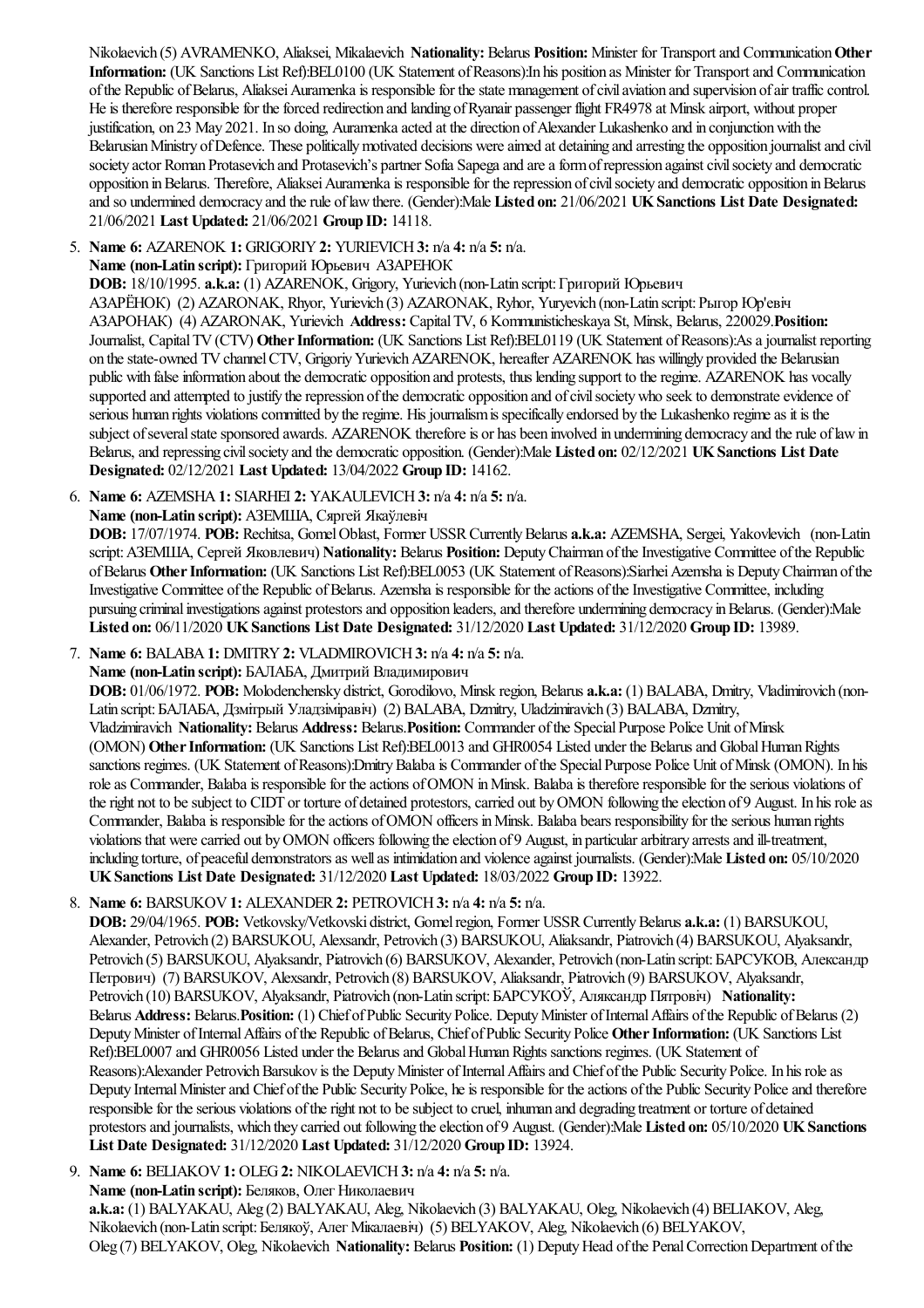Ministry of Internal Affairs (2) Deputy Head of the Department for the Execution of Punishments of the Ministry of Internal Affairs Other **Information:** (UK Sanctions List Ref):BEL0106 (UK Statement of Reasons):Oleg Nikolaevich Beliakov is the Deputy Head of the Department for the Execution of Punishments of the Ministry of Internal Affairs. In this position, he is responsible for his Department's management of correction and detention facilities, and therefore he is responsible for the serious human rights violations and acts relating to therepression ofcivilsociety and democratic oppositionwhich arecarried out in such facilities. (Gender):Male **Listed on:** 21/06/2021 **UK Sanctions List Date Designated:** 21/06/2021 **Last Updated:** 18/03/2022 **Group ID:** 14123.

10. **Name 6:** BOGDAN **1:** GENADZ **2:** ANDREEVICH**3:** n/a **4:** n/a **5:** n/a.

## **Name (non-Latin script):** Генадзь Андрэевіч БОГДАН

**DOB:** 08/01/1977. **a.k.a:** BOGDAN, Gennady, Andreievich (non-Latin script:Геннадий Андреевич БОГДАН) **Nationality:** Belarus Position: (1) Deputy Chief Executive Officer of the President of Belarus (2) Deputy Head of the Belarus President Property Management Directorate Other Information: (UK Sanctions List Ref):BEL0078 (UK Statement of Reasons):As Deputy Chief Executive Officer of the President of Belarus and Deputy Head of the Belarus President Property Management Directorate, Genadz Bogdan is actively supporting the Lukashenka regime and bears a responsibility for the repression of civil society or democratic opposition in Belarus and actionsand policies oractivities which undermine democracy or therule oflawinBelarus. (Gender):Male **Listed on:** 18/02/2021 **UK Sanctions List Date Designated:** 18/02/2021 **Last Updated:** 18/02/2021 **Group ID:** 14036.

11. **Name 6:** BUGUK **1:** NATALIA**2:** MIKHAILOVNA**3:** n/a **4:** n/a **5:** n/a.

**Name (non-Latin script):** Наталля Мiхайлаўна БУГУК

**DOB:** 19/12/1989. **POB:** Minsk, Belarus **a.k.a:** (1) BUGUK, Natallia, Mikhailauna(2) BUHUK, Natalia, Mikhailauna(3) BUHUK, Natalia, Mikhailovna(non-Latin script:Наталья Михайловна БУГУК) (4) BUHUK, Natallia, Mikhailauna **Nationality:** Belarus **Position:** Judge at the Frunzensky district court in Minsk **Other Information:** (UK Sanctions List Ref):BEL0112 (UK Statement of Reasons):In her position as a judge at the Frunzensky District Court in Minsk, NATALIA BUGUK has been responsible for numerous politically motivated rulings against journalists, opposition activists and protesters. Violations of the right to a fair trial have been reported during trials that she has conducted. BUGUK therefore is or has been involved in undermining democracy and the rule of law in Belarus, repressing civilsociety and the democratic opposition inBelarus,and for serious human rights violations inBelarus. (Gender):Female **Listed on:** 02/12/2021 **UKSanctions List Date Designated:** 02/12/2021 **Last Updated:** 18/03/2022 **Group ID:** 14155.

12. **Name 6:** BURMISTROV**1:** IGOR**2:** PAVLOVICH**3:** n/a **4:** n/a **5:** n/a. **Name (non-Latin script):** Iгар Паўлавiч БУРМIСТРАЎ

**DOB:** 30/09/1968. **a.k.a:** (1) BURMISTRAU, Igor, Pavlovich (2) BURMISTRAU, Ihar, Paulavich (3) BURMISTROV, Ihar, Paulavich (non-Latin script: Игорь Павлович БУРМИСТРОВ) **Position:** Chief of Staff and First Deputy Commander of the Internal Troops ofthe Ministry ofInternalAffairs **OtherInformation:** (UK Sanctions List Ref):BEL0069 (UK Statement ofReasons):Igor Burmistrov is the Chief of Staff and First Deputy Commander of the Internal Troops of the Ministry of Internal Affairs. In this position he bears responsibility for the inhumane and degrading treatment of detainees, amounting to serious human rights violations and the repression ofcivilsociety, including torture,carried out in the detention facilities following theelections of 9 August. (Gender):Male **Listed on:** 18/02/2021 **UKSanctions List Date Designated:** 18/02/2021 **Last Updated:** 18/02/2021 **Group ID:** 14038.

13. **Name 6:** BUZOUSKI **1:** IHAR**2:** IVANAVICH**3:** n/a **4:** n/a **5:** n/a.

**Name (non-Latin script):** Iгар Iванавiч БУЗОЎСКI

**DOB:** 10/07/1972. **POB:** village ofKoshelevo, Grodno/Hrodnaregion, Former USSRCurrentlyBelarus **a.k.a:** (1) BUZOUSKI, Igor, Ivanovich (non-Latin script: Игорь Иванович БУЗОВСКИЙ) (2) BUZOVSKI, Igor, Ivanovich (3) BUZOVSKI, Ihar, Ivanavich Nationality: Belarus Position: Deputy Minister of Information Other Information: (UK Sanctions List Ref):BEL0050 (UK Statement of Reasons): In his leadership position as Deputy Minister of Information, Ihar Buzouski is responsible for the repression of civil society, notably with Ministry of Information involvement in cutting off access to independent websites and limiting internet access in Belarus in the wake of the 2020 presidential election, as a tool of repression of civil society, peaceful demonstrators and journalists. (Gender):Male **Listed on:** 06/11/2020 **UKSanctions List Date Designated:** 31/12/2020 **Last Updated:** 31/12/2020 **Group ID:** 13992.

14. **Name 6:** BYKAU**1:** ALIAKSANDR**2:** VALERIEVICH**3:** n/a **4:** n/a **5:** n/a.

**Name (non-Latin script):** БЫКОВ, Александр

**a.k.a:** (1) BYKAU, Alexander, Valerievich (non-Latin script:БЫКАЎ, Аляксандр) (2) BYKAU, Alyaksandr (3) BYKOV, Alexander (4) BYKOV, Alexander, Valerievich (5) BYKOV, ALIAKSANDR, VALERIEVICH **Position:** Commander ofthe Special Rapid Response Unit (SOBR) **OtherInformation:** (UK Sanctions List Ref):BEL0011 (UK Statement ofReasons):Aliaksandr Bykau is Commander of the Special Rapid Response Unit (SOBR) of the Ministry of Internal Affairs of Belarus. In his role as Commander, he is responsible for the actions of the SOBR and therefore responsible for the serious human rights violations and abuses against protestors, which they carried out following theelection of 9 August. (Gender):Male **Listed on:** 05/10/2020 **UKSanctions List Date Designated:** 31/12/2020 **Last Updated:** 18/03/2022 **Group ID:** 13934.

15. **Name 6:** CHARNYSHOU**1:** ALIEG**2:** ANATOLEVICH**3:** n/a **4:** n/a **5:** n/a.

**Name (non-Latin script):** ЧЕРНЫШЁВ, ОлегАнатольевич

**a.k.a:** (1) CERNYSEV, Aleh (2) CHARNYSHOU, Aleh, Anatolievich (non-Latin script:ЧАРНЫШОЎ, Алег Анатольевiч) (3) CHARNYSHOU, Oleg, Anatolievich (4) CHERNYSHEV, Aleh, Anatolievich (5) CHERNYSHEV, Alieg, Anatolevich (6) CHERNYSHEV, Oleg, Anatolievich (7) CHERNYSOV, Oleg, Anatolevich **Position:** (1) DeputyChairman, State Security Committee, Belarus (2) Deputy Chairman of Belarus's Presidium of the National Academy of Sciences Other Information: (UK Sanctions List Ref):BEL0031 (UK Statement of Reasons):Alieg Charnyshou is a Deputy Chairman of the State Security Committee (KGB) ofBelarus. In this senior leadership role, we believe he has shared responsibility for theactivities ofthe State SecurityCommittee, including the involvement of KGB officers, in serious human rights violations and abuse against detained protestors and journalists, which they carried out following theelection of 9 August. (Gender):Male **Listed on:** 10/05/2020 **UKSanctions List Date Designated:** 31/12/2020 **Last Updated:** 18/03/2022 **Group ID:** 13961.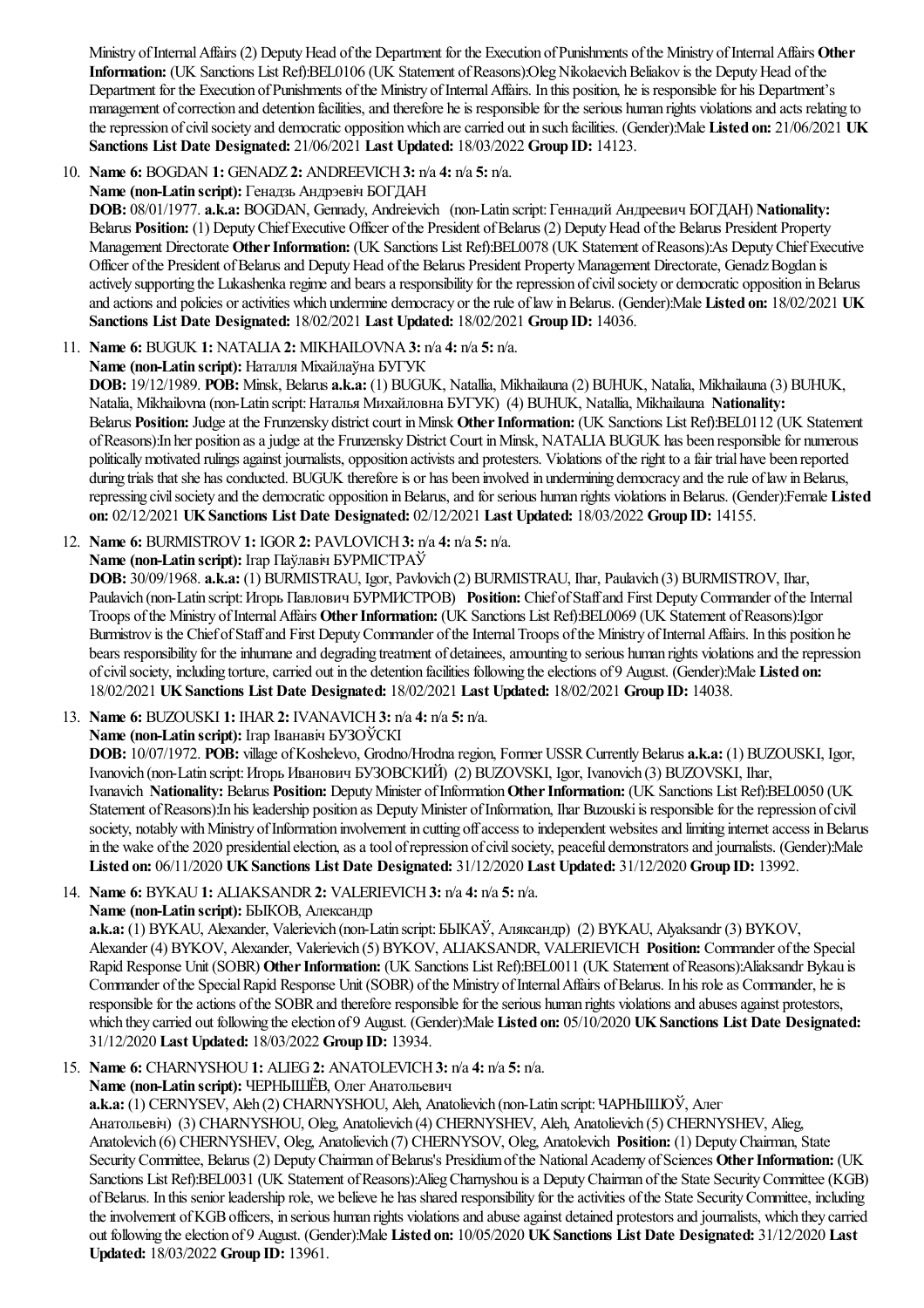# 16. **Name 6:** CHURO **1:** LEANID**2:** MIKALAIEVICH**3:** n/a **4:** n/a **5:** n/a.

#### **Name (non-Latin script):** ЧУРО Леонид Николаевич

**DOB:** 08/07/1956. **a.k.a:** (1) CHURO, Leanid, Mikalaevich (2) CHURO, Leonid, Nikolaevich (3) CHURO, Lieanid, Mikalajevich (non-Latin script:ЧУРО Леанід Мікалаевіч) **Position:** Director General, Belaeronavigatsia RepublicanUnitaryAir Navigation Services Enterprise Other Information: (UK Sanctions List Ref):BEL0098 (UK Statement of Reasons):In his position as Director General of Belaeronavigatsia Republican Unitary Air Navigation Services Enterprise, Leanid Churo is responsible for Belarusian air traffic control. He therefore bears responsibility for the order to intercept passenger flight FR4978 and compelits landing at Minsk airport, without proper justification, on 23 May 2021. In doing so, he acted on the direction of Alexander Lukashenko and in conjunction with the Belarusian defence forces. This resulted in the forced redirection of flight FR4978, the detention of the aircraft, its passengers and the crew, and the arrest of opposition journalist and civil society actor Roman Protasevich and Protasevich's partner Sofia Sapega. This politically-motivated decision was aimed at arresting and detaining opposition journalist Protasevich and Sapega and constitutes a form of repression against civil society and democratic opposition in Belarus. Churo is therefore responsible for the repression of civil society and democratic opposition in Belarusand so undermined democracy and therule oflawthere. (Gender):Male **Listed on:** 21/06/2021 **UKSanctions List Date Designated:** 21/06/2021 **Last Updated:** 12/07/2021 **Group ID:** 14115.

17. **Name 6:** DARASHENKA**1:** OLGA**2:** LEANIDAUNA**3:** n/a **4:** n/a **5:** n/a. **Name (non-Latin script):** Ольга Леонидовна ДОРОШЕНКО

**DOB:** --/--/1976. **a.k.a:** (1) DARASHENKA, Olga, Leonidovna(2) DOROSHENKO, Olga, Leanidauna(3) DOROSHENKO, Olga, Leonidovna **Position:** Member ofthe CentralElectoralCommission**OtherInformation:** (UK Sanctions List Ref):BEL0037 (UK Statement of Reasons):Olga Darashenka is a member of the Central Electoral Commission of the Belarusian Regime. In her role, she is responsible for the actions of the CEC, including upholding a fraudulent election result and blocking the participation of rival candidates in theelection. (Gender):Female **Listed on:** 05/10/2020 **UKSanctions List Date Designated:** 31/12/2020 **Last Updated:** 31/12/2020 **Group ID:** 13954.

18. **Name 6:** DEDKOVA**1:** NATALIA**2:** ANATOLIEVNA**3:** n/a **4:** n/a **5:** n/a.

# **Name (non-Latin script):** Наталля Анатольеўна ДЗЯДКОВА

**DOB:** 02/12/1979. **a.k.a:** (1) DEDKOVA, Natallia, Anatolievna(non-Latin script:Наталья Анатольевна

ДЕДКОВА) (2) DZIADKOVA, Natalia, Anatolievna(3) DZIADKOVA, Natallia, Anatolievna **Nationality:** Belarus **Position:** Judge of the Partizanski district court in Minsk, Belarus Other Information: (UK Sanctions List Ref):BEL0088 (UK Statement of Reasons):Natalia Dedkova is a Judge of the Partizanski District Court in Minsk. In her position she was responsible for numerous politically motivated rulings against journalists and activists for taking part in protests. She therefore bears responsibility for undermining the rule of law and through her actions as a judge, she has contributed to the repression of civil society and democratic opposition. (Gender):Female Listed on: 18/02/2021 **UKSanctions List Date Designated:** 18/02/2021 **Last Updated:** 18/12/2021 **Group ID:** 14022.

19. **Name 6:** DMUHAILA**1:** ALENA**2:** MIKALAEUNA**3:** n/a **4:** n/a **5:** n/a.

# **Name (non-Latin script):** Алена Мікалаеўна Дмухайлы

**DOB:** 01/07/1971. **a.k.a:** (1) DMUHAILA, Elena, Nikolaevna(2) DMUHAILO, ALENA, MIKALAEUNA(3) DMUHAILO, Elena(4) DMUHAILO, Elena, Nikolaevna(5) DMUHAJLO, Elena, Nikolaevna(6) DMUJAJLO, ALENA, MIKALAEUNA(7) DMUJAJLO, Elena, Nikolaevna(8) DMUKHAILO, ALENA, MIKALAEUNA(9) DMUKHAILO, Elena, Nikolaevna **Position:** Secretary ofthe CentralElectoralCommission**OtherInformation:** (UK Sanctions List Ref):BEL0035 (UK Statement of Reasons):Alena DMUHAILA is the Secretary of the Central Electoral Commission of the Belarusian Regime. In her role, she is responsible for the actions of the CEC, including upholding a fraudulent election result and blocking the participation of rival candidates in theelection (Gender):Female **Listed on:** 05/10/2020 **UKSanctions List Date Designated:** 31/12/2020 **Last Updated:** 18/03/2022 **Group ID:** 13952.

20. **Name 6:** DOMARNATSKY**1:** MIKHAIL **2:** ALEXANDROVICH**3:** n/a **4:** n/a **5:** n/a.

**Name (non-Latin script):** Михаил Александрович ДОМОРНАЦКИЙ

**a.k.a:** (1) DAMARNACKI, Mikhail, Alexandrovich (2) DAMARNACKI, Mikhail, Aliaksandravich (non-Latin script:Мiхаiл Аляксандравiч ДАМАРНАЦКI) (3) DAMARNATSKI, Mikhail, Aliaksandravich (4) DOMARNATSKY, Mikhail, Aliaksandravich **Nationality:** Belarus **Position:** Head ofOMON ('SpecialPurpose Police Detachment') inGomel/Homyel**Other Information:** (UK Sanctions List Ref):BEL0023 (UK Statement of Reasons):Mikhail Damarnacki is Commander of the Special Purpose Police Unit of Gomel (OMON). In his role as Commander, Damarnacki bears responsibility for the actions of OMON officers in Gomel. Damarnacki therefore bears responsibility for the serious human rights violations carried out by OMON officers following the election of 9 August, in particular arbitrary arrests and ill-treatment, including torture, of people believed to be peaceful demonstrators (Gender): Male **Listed on:** 05/10/2020 **UKSanctions List Date Designated:** 31/12/2020 **Last Updated:** 18/03/2022 **Group ID:** 13945.

21. **Name 6:** DUNKO **1:** ARTEM**2:** KONSTANTINOVICH**3:** n/a **4:** n/a **5:** n/a.

# **Name (non-Latin script):** Артем Константинович ДУНЬКО

**DOB:** 08/06/1990. **a.k.a:** (1) DUNKA, Arciom, Kanstantinavich (2) DUNKA, Artem, Konstantinovich (3) DUNKO, Arciom, Kanstantinavich (non-Latin script:Арцём Канстанцiнавiч ДУНЬКА) **Position:** Senior Inspector for SpecialMatters ofthe Department ofFinancialInvestigations ofthe State ControlCommittee **OtherInformation:** (UK Sanctions List Ref):BEL0081 (UK Statement of Reasons):In his leadership position as Senior Inspector for Special Matters of the Department of Financial Investigations of the State Control Committee, Artem Dunko is responsible for repression and intimidation led by the State apparatus prior to and following the August 2020 presidentialelection, in particular investigations ofalleged corruption, money laundering and tax-evasion launched against opposition leaders and activists. This has contributed to the repression civil society and undermining of democracy in Belarus. (Gender):Male Listed **on:** 18/02/2021 **UKSanctions List Date Designated:** 18/02/2021 **Last Updated:** 18/02/2021 **Group ID:** 14040.

22. **Name 6:** EISMONT **1:** NATALIA**2:** NIKOLAYEVNA**3:** n/a **4:** n/a **5:** n/a. **Name (non-Latin script):** Наталья Николаевна ЭЙСМОНТ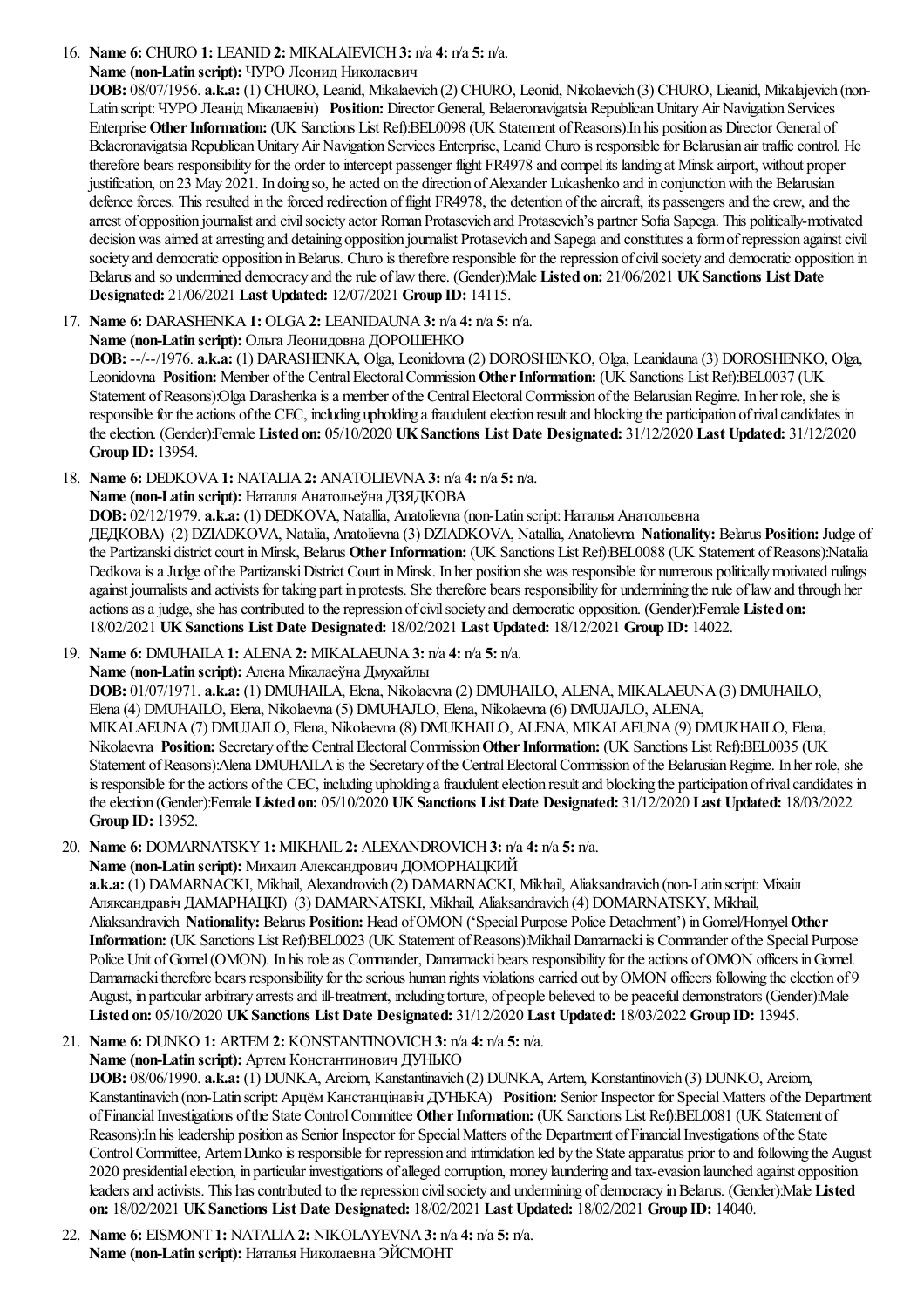**DOB:** 16/02/1984. **POB:** Minsk, Former USSRCurrentlyBelarus **a.k.a:** (1) EISMANT, Natalia, Mikalaeuna(2) EISMANT, Natalia, Nikolayevna(non-Latin script:Наталля Мiкалаеўна ЭЙСМАНТ) (3) EISMANT, Natallya(4) EISMANT, Natallya, Mikalaeuna(5) EISMANT, Natallya, Nikolayevna(6) EISMANT, Natalya, Mikalaeuna(7) EISMANT, Natalya, Nikolayevna(8) EISMONT, Natalia, Mikalaeuna(9) EISMONT, Natallya, Mikalaeuna(10) EISMONT, Natallya, Nikolayevna(11) EISMONT, Natalya, Mikalaeuna(12) EISMONT, Natalya, Nikolayevna **Nationality:** Belarus **Position:** Spokesperson/Press Secretary of the President of Belarus Other Information: (UK Sanctions List Ref):BEL0059 (UK Statement of Reasons):Natalia Eismont was appointed Spokesperson / Press Secretary to President Lukashenko in November 2014. In this role, she has actively supported President Lukashenko throughout theflawed election process surrounding the 9 August 2020 Presidentialelection. Through her activities and statements, she has supported the repression of civil society and democratic opposition in Belarus and has undermined democracy and therule oflawinBelarus. (Gender):Female **Listed on:** 06/11/2020 **UKSanctions List Date Designated:** 31/12/2020 **Last Updated:** 13/04/2022 **Group ID:** 13993.

23. **Name 6:** EISMONT **1:** IVAN **2:** MIKHAILAVICH**3:** n/a **4:** n/a **5:** n/a.

#### **Name (non-Latin script):** Iван Мiхайлавiч ЭЙСМАНТ

**DOB:** 20/01/1977. **POB:** Grodno **a.k.a:** EISMANT, Ivan, Mikhailavich (non-Latin script: Иван Михайлович ЭЙСМОНТ) **Nationality:** Belarus **Position:** (1) Chairman ofthe Belarusian State Television and Radio Company since February 2018 (2) Head ofBelteleradio Company**OtherInformation:** (UK Sanctions List Ref):BEL0082 (UK Statement ofReasons):As Head ofthe Belarusian State Television and Radio Company, Ivan Eismont is responsible for the dissemination of state propaganda in public media. This includes using media channels to support the President's continuation of his term in office, despite the fraudulent presidential elections that took place on 9 August 2020, and the subsequent and repeated violent crackdown on peaceful and legitimate protests. Eismont made public statements criticising the peaceful protesters and refused to provide media coverage of the protests. (Gender):Male Listed on: 18/02/2021 **UKSanctions List Date Designated:** 18/02/2021 **Last Updated:** 18/02/2021 **Group ID:** 14024.

24. **Name 6:** FEDOROVA**1:** MARINA**2:** ARKADIEVNA**3:** n/a **4:** n/a **5:** n/a.

# **Name (non-Latin script):** Марына Аркадзьеўна ФЁДАРАВА

**DOB:** 11/09/1965. **a.k.a:** (1) FEDOROVA, Maryna, Arkadzeuna(non-Latin script:Марина Аркадьевна

ФЕДОРОВА) (2) FIODARAVA, Marina, Arkadievna(3) FIODARAVA, Maryna, Arkadzeuna **Position:** Judge ofthe Sovetsky district court in Minsk Other Information: (UK Sanctions List Ref):BEL0095 (UK Statement of Reasons):As a judge at the Minsk City Sovetsky District Court, Marina Fedorova has been responsible the widespread sentencing of demonstrators and political activists in politically motivated decisions and without fair and transparent court proceedings. She therefore bears responsibility for undermining the rule of law and through her actions as a judge, she has contributed to the repression of civil society and democratic opposition. (Gender):Female **Listed on:** 18/02/2021 **UKSanctions List Date Designated:** 18/02/2021 **Last Updated:** 18/02/2021 **Group ID:** 14023.

25. **Name 6:** GAIDUKEVICH**1:** OLEG**2:** SERGEEVICH**3:** n/a **4:** n/a **5:** n/a.

**Name (non-Latin script):** Олег Сергеевич Гайдукевич

**DOB:** 26/03/1977. **POB:** Minsk, Belarus **a.k.a:** (1) GAIDUKEVICH, Aleh, Siarheevich (non-Latin script:Гайдукевіч Алег Сяргеевіч) (2) HAIDUKEVICH, Aleh, Siarheevich (3) HAIDUKEVICH, Oleg, Sergeevich **Nationality:** Belarus **Position:** (1) Deputy Chairman of the Standing Committee of International Affairs in the House of Representatives of the National Assembly (2) Member of the delegation of the National Assembly for contacts with the Parliamentary Assembly of the Council of Europe Other Information: (UK Sanctions List Ref):BEL0102 (UK Statement of Reasons):Oleg Gaidukevich is the Deputy Chairman of the Standing Committee of International Affairs in the house of Representative of the National Assembly, and a member of the delegation of the national Assembly for contacts with the Parliamentary Assembly of the Council of Europe. In this capacity, he has made public statements in support of Alexander Lukashenko and the actions taken by the Belarusian authorities to forcibly divert passenger flight FR4978 to Minsk airport without proper justification on 21 May 2021. This politically motivated decision was aimed at arresting and detaining opposition journalist and civil society actor Roman Protasevich and Protasevich's partner Sofia Sapega and is a form of repression against civil society and democratic opposition in Belarus. Therefore, Oleg Gaidukevich supports the Lukashenko regime and its repression of civil society and democratic opposition in Belarusand so undermined democracy and therule oflawthere. (Gender):Male **Listed on:** 21/06/2021 **UKSanctions List Date Designated:** 21/06/2021 **Last Updated:** 21/06/2021 **Group ID:** 14116.

26. **Name 6:** GALENKA**1:** ANDREI **2:** VASILIEVICH**3:** n/a **4:** n/a **5:** n/a. **Name (non-Latin script):** ГАЛЕНКА, Андрей Васильевич

**a.k.a:** GALENKA, Andrey, Vasilievich (non-Latin script:ГАЛЕНКА, Андрэй Васiльевiч) **Nationality:** Belarus **Position:** (1) Deputy Head of the District Department of Internal Affairs in Moskovski District, Minsk (2) Head of the Public Safety Police Other Information: (UK Sanctions List Ref):BEL0017 (UK Statement of Reasons):In his position as Deputy Head of the District Department of Internal Affairs in Moskovski District, Minsk, and Head of Public Safety Police, Galenka is responsible for the repression and intimidation campaign in that district against peaceful protesters in the wake of the 2020 presidential election, in particular with arbitrary arrests, excessive use of force and ill-treatment, including torture. (Gender):Male **Listed on:** 05/10/2020 **UKSanctions List Date Designated:** 31/12/2020 **Last Updated:** 19/01/2021 **Group ID:** 13939.

27. **Name 6:** GAMOLA**1:** MAXIM**2:** ALIAKSANDRAVICH**3:** n/a **4:** n/a **5:** n/a.

# **Name (non-Latin script):** ГАМОЛА, Максим Александрович

**a.k.a:** GAMOLA, Maxim, Alexandrovich (non-Latin script:ГАМОЛА, Максiм Аляксандравiч) **Nationality:** Belarus **Position:** Head of the Police Department in Moskovski District, Minsk Other Information: (UK Sanctions List Ref):BEL0015 (UK Statement of Reasons):In his position as Head of the Department of Internal Affairs of the Minsk City Executive Committee for Moskovski District, Maxim Gamola is responsible for the repression and intimidation campaign in that district against peaceful protesters in the wake of the 2020 presidential election, in particular with arbitrary arrests, excessive use of force and ill-treatment, including torture. (Gender):Male Listed on: 05/10/2020 **UKSanctions List Date Designated:** 31/12/2020 **Last Updated:** 31/12/2020 **Group ID:** 13937.

# 28. **Name 6:** GLADKAYA**1:** LYUDMILA**2:** n/a **3:** n/a **4:** n/a **5:** n/a.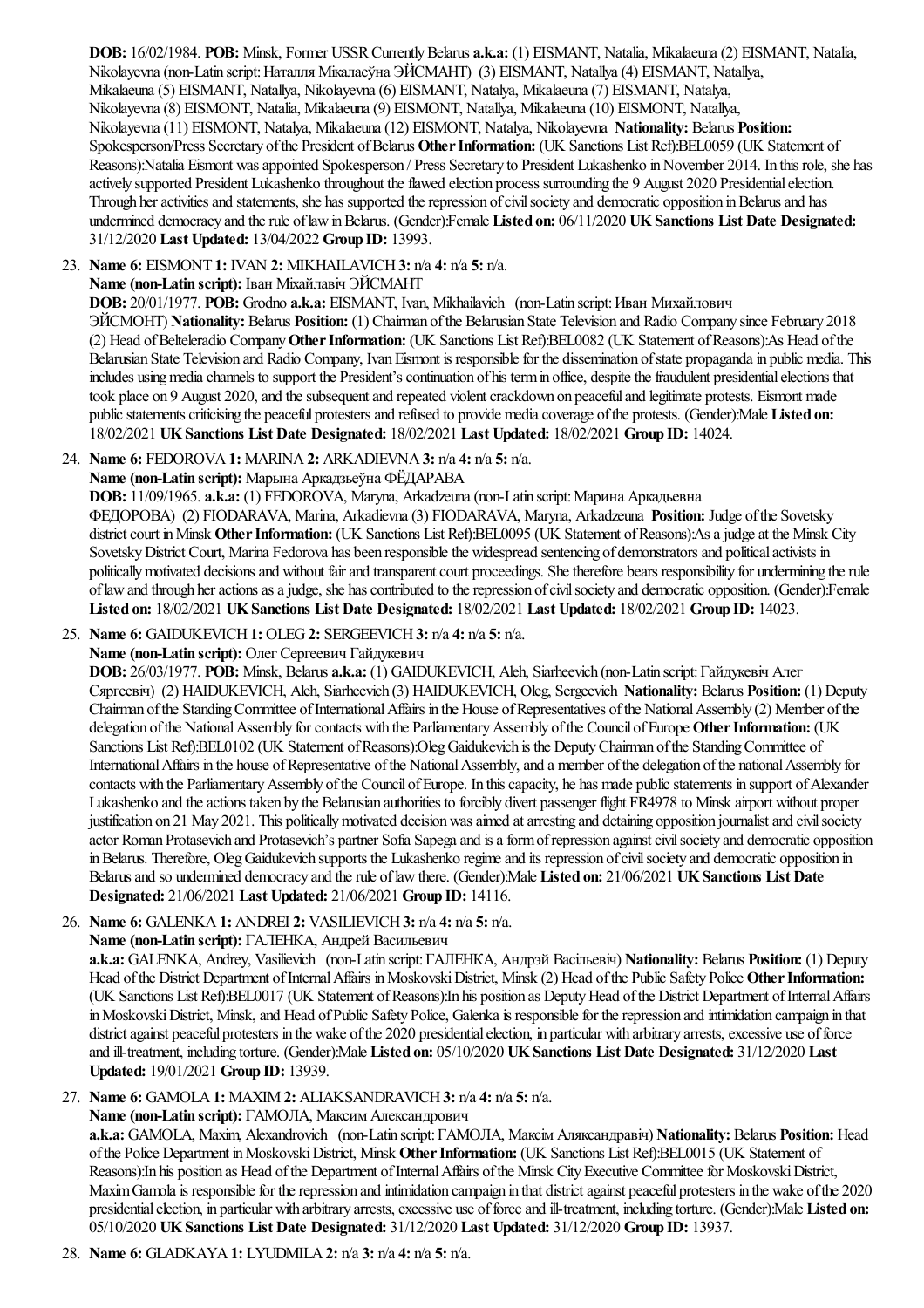**DOB:** 30/06/1983. **a.k.a:** (1) GLADKAYA, Liudmila(2) HLADKAYA, Liudmila(3) HLADKAYA, Lyudmila **Nationality:** Belarus **Address:** Belarus Segodnya, 10a Khmelnitskogo St, Minsk, Belarus, 220013.**Position:** Journalist, Belarus Segodnya(Belarus Today) Other Information: (UK Sanctions List Ref):BEL0116 (UK Statement of Reasons):Lyudmila GLADKAYA is a propagandist of the Lukashenko regime. She is a journalist publishing in "Belarus Segodnya", the official (state-owned) newspaper of the Presidential Administration. Her published opinions/articles and broadcasts are one of the main mouthpieces of state propaganda belittling and discrediting independent journalists and opposition supporters who seek to demonstrate evidence of serious human rights violations committed by the regime. There are recorded instances where she has interrogated persons and her journalism is specifically endorsed by the Lukashenko regime. GLADKAYA therefore is or has been involved in repressing civil society and democratic opposition in Belarus, and for serious human rights violations inBelarus. (Gender):Female **Listed on:** 02/12/2021 **UKSanctions List Date Designated:** 02/12/2021 **Last Updated:** 02/12/2021 **Group ID:** 14159.

29. **Name 6:** GOLUB**1:** IGOR**2:** VLADIMIROVICH**3:** n/a **4:** n/a **5:** n/a.

**Name (non-Latin script):** ГОЛУБ Игорь Владимирович

**DOB:** 19/11/1967. **POB:** Chernigov, Chernigovskaya oblast, Ukraine **a.k.a:** (1) GOLUB, Ihar, Uladzimiravich (2) HOLUB, Igor, Vladimirovich (3) HOLUB, Ihar, Uladzimiravich (non-Latin script:ГОЛУБ Ігар Уладзіміравіч) **Nationality:** Belarus **Position:** Commander of the Air Force and Air Defence Forces of the Armed Forces of the Republic of Belarus Other Information: (UK Sanctions List Ref):BEL0097 (UK Statement of Reasons):In his position as Commander of the Air Force and Air Defence of the Armed Forces of the Republic of Belarus, Igor Golub is responsible for the order dispatching military aircraft to intercept passenger flight FR4978 and compel its landing at Minsk airport, without proper justification, on 23 May 2021. In so doing, Golub acted at the direction of Alexander Lukashenko and in conjunction with the Belarusian aviation authorities. This resulted in the forced redirection of flight FR4978, the detention of the aircraft, its passengers and the crew, and the arrest of opposition journalist and civil society actor Roman Protasevich and Protasevich's partner Sofia Sapega. This politically-motivated decision was aimed at arresting and detaining opposition journalist Protasevich and Sapega and constitutes a form of repression against civil society and democratic opposition in Belarus. Igor Golub is therefore responsible for the repression of civil society and democratic opposition in Belarus and so undermined democracy and the rule of lawthere. (Gender):Male **Listed on:** 21/06/2021 **UKSanctions List Date Designated:** 21/06/2021 **Last Updated:** 21/06/2021 **Group ID:** 14114.

30. **Name 6:** GURTSEVICH**1:** ANDREI **2:** MIKALAEVICH**3:** n/a **4:** n/a **5:** n/a.

**Name (non-Latin script):** Андрей Микалаевич Гурцевич

**DOB:** 27/07/1971. **POB:** Baranovich, Brest Region/Oblast, Belarus **a.k.a:** GURTSEVICH, Andrei, Nikolaevich **Nationality:** Belarus **Position:** First DeputyCommander ofthe Air Force **OtherInformation:** (UK Sanctions List Ref):BEL0099 (UK Statement of Reasons):In his position as First Deputy Commander of the Air Force and Air Defence Forces of the Armed Forces of the Republic of Belarus, Andrei Gurtsevich is responsible for the order dispatching military aircraft to intercept passenger flight FR4978 and compel its landing at Minsk airport, without proper justification, on 23 May 2021. In so doing, Gurtsevich acted at the direction of Alexander Lukashenko and in conjunction with the Belarusian aviation authorities. This resulted in the forced redirection of flight FR4978, the detention of the aircraft, its passengers and the crew, and the arrest of opposition journalist and civil society actor Roman Protasevich and Protasevich's partner Sofia Sapega. This politically-motivated decision was aimed at arresting and detaining opposition journalist Protasevich and Sapega and constitutes a form of repression against civil society and democratic opposition in Belarus. Andrei Gurtsevich is therefore responsible for the repression of civil society and democratic opposition in Belarus and so undermined democracy and the rule of lawthere. (Gender):Male **Listed on:** 21/06/2021 **UKSanctions List Date Designated:** 25/06/2021 **Last Updated:** 04/02/2022 **Group ID:** 14117.

31. **Name 6:** GURZHY**1:** ANDREI **2:** ANATOLIEVICH**3:** n/a **4:** n/a **5:** n/a.

**DOB:** 10/10/1975. **a.k.a:** (1) GURZHIY, Andrei, Anatolievich (2) GURZHIY, Andrey, Anatolievich (3) GURZHIY, Andrey, Anatolyevich (4) GURZHY, Andrey, Anatolievich **Position:** Member of the Central Electoral Commission Other Information: (UK Sanctions List Ref):BEL0036 (UK Statement of Reasons):Andrei Gurzhy is a member of the Central Electoral Commission of the Belarusian Regime. In his role, he is responsible for the actions of the CEC, including upholding a fraudulent election result and blocking the participation ofrivalcandidates in theelection. (Gender):Male **Listed on:** 05/10/2020 **UKSanctions List Date Designated:** 31/12/2020 **Last Updated:** 18/03/2022 **Group ID:** 13953.

32. **Name 6:** GUSACHENKO **1:** SERGEY**2:** ALEXANDROVICH**3:** n/a **4:** n/a **5:** n/a.

**Name (non-Latin script):** Сергей Александрович ГУСАЧЕНКО

**DOB:** 05/11/1983. **POB:** Minsk, Belarus **a.k.a:** (1) GUSACHENKA, Siarhei, Aliaksandravich (2) GUSACHENKO, Sergei, Aleksandrovich (3) GUSACHENKO, Sergei, Alexandrovich (4) GUSACHENKO, Sergey, Aleksandrovich (5) HUSACHENKA, Siarhei, Aliaksandravich (non-Latin script:Сяргей Аляксандравiч ГУСАЧЭНКА) (6) HUSACHENKA, Siarhej, Aliaksandravich **Nationality:** Belarus **Passport Number:** (1) SP0017927 (2) MP2486634 (3) MP2972008 **Passport Details:** (1) Expiry: 19 Jul 2022 (2) Expiry: 05 Nov 2028 (3) Expiry: 05 Nov 2028 **Address:** Belteleradio, 9 Makayonka St, Minsk, Belarus, 220807.**Position:** DeputyChairman, NationalState TVand Radio Company (Belteleradio – BTRC) **OtherInformation:** (UK Sanctions List Ref):BEL0118 (UK Statement ofReasons):In his position as the DeputyChairman ofBTRC and host ofweekly propaganda TV-show "Glavnyy efir", Sergey Alexandrovich GUSACHENKO has been willingly providing the Belarusian public with false information about the outcome of elections, protests and the repressions perpetrated by the state authorities. GUSHACHENKO is directly responsible for the way in which the State Television presents information about the situation in Belarus, thus lending support to the regime. GUSACHENKO therefore is or has been involved in undermining democracy and the rule of law in Belarus and repressing of civil society and the democratic opposition. (Gender):Male **Listed on:** 02/12/2021 **UKSanctions List Date Designated:** 02/12/2021 **Last Updated:** 18/03/2022 **Group ID:** 14161.

33. **Name 6:** GUTSERIEV**1:** MIKHAIL **2:** SAFARBEKOVICH**3:** n/a **4:** n/a **5:** n/a. **Name (non-Latin script):** Михаил Сафарбекович Гуцериев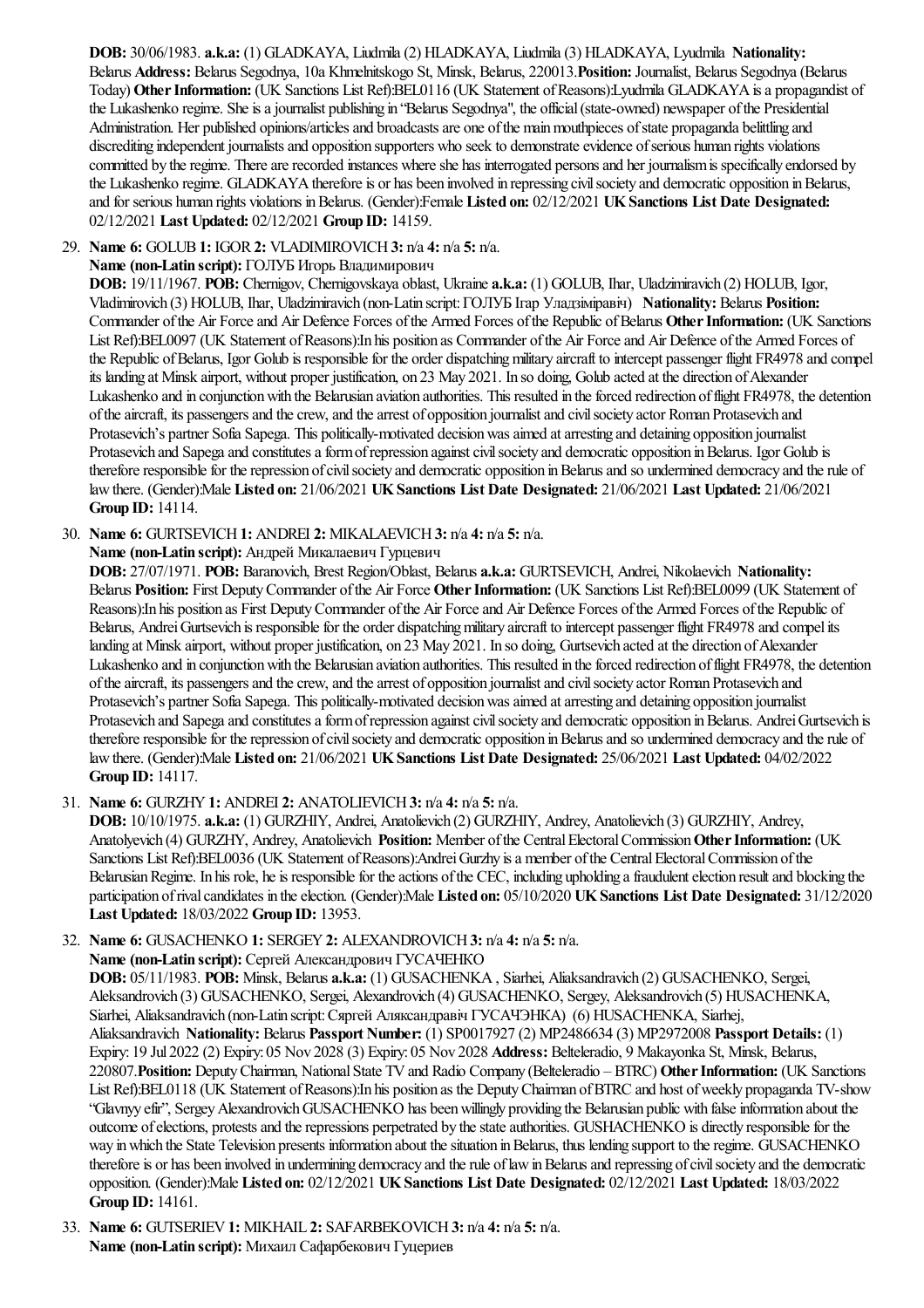**DOB:** 09/03/1958. **POB:** (1) Akmolinsk (2) Akmolinsk (3) Nur-Sultan (4) Nur-Sultan, (1) Kazakhstan (2) Soviet Union (3) Kazakhstan (4) Soviet Union **a.k.a:** GUTSERIYEV, Mikhail, Safarbekovich **Nationality:** Cyprus **Passport Number:** K00162033 **Passport Details:** Expiry: 11 Feb 2024 **Address:** Russia.**Position:** Businessman**OtherInformation:** (UK Sanctions List Ref):BEL0110 (UK Statement of Reasons):Mikhail Gutseriev is a prominent Russian businessman who is one of the main private investors in Belarus and a longstanding associate of Alexander Lukashenko, who is responsible for serious violations of human rights and the repression of civil society and democratic opposition in Belarus. Gutseriev has provided support for the Government of Belarus, including through use of his business interests. (Gender):Male **Listed on:** 09/08/2021 **UKSanctions List Date Designated:** 09/08/2021 **Last Updated:** 04/02/2022 **Group ID:** 14131.

34. **Name 6:** HUSTYR**1:** YULIA**2:** CHASLAVAUNA**3:** n/a **4:** n/a **5:** n/a.

**Name (non-Latin script):** Юлiя Чаславаўна ГУСТЫР

**DOB:** 14/01/1984. **a.k.a:** HUSTYR, Yulia, Chaslavauna (non-Latin script:Юлия Чеславовна ГУСТЫР) **Nationality:** Belarus **Position:** Judge of the Central District Court in Minsk Other Information: (UK Sanctions List Ref):BEL0094 (UK Statement of Reasons):As a judge of the Central District Court of Minsk, Yulia Hustyr has been responsible the widespread sentencing of demonstrators and political activists (including opposition presidential candidate Viktor Babariko) in politically motivated decisions and without fair and transparent court proceedings. She therefore bears responsibility for undermining the rule of law and through her actions as a judge, she has contributed to therepression ofcivilsociety and democratic opposition,and aserious human rights violation. (Gender):Female **Listed on:** 18/02/2021 **UKSanctions List Date Designated:** 18/02/2021 **Last Updated:** 13/04/2022 **Group ID:** 14025.

35. **Name 6:** IPATAU**1:** VADZIM**2:** DZMITRYEVICH**3:** n/a **4:** n/a **5:** n/a.

**Name (non-Latin script):** Iпатаў Вадзiм Дзмiтрыевiч

**DOB:** 30/10/1964. **POB:** Kolomyia, Ivano-Frankivsk region, Ukraine **a.k.a:** (1) IPATAU, Vadim, Dmitrievich (2) IPATOV, Vadim, Dmitrievich (3) IPATOV, Vadzim, DZMITRYEVICH **Position:** (1) First Deputy Head of the Chief State legal department of the administration of the President of Belarus (2) Deputy Head of the Central Electoral Commission Other Information: (UK Sanctions List Ref):BEL0034 (UK Statement of Reasons):Vadzim Ipatau is the Deputy Chairman of the Central Electoral Commission of the Belarusian Regime. In his role, he is responsible for the actions of the CEC, including upholding a fraudulent election result and blocking the participation ofrivalcandidates in theelection (Gender):Male **Listed on:** 05/10/2020 **UKSanctions List Date Designated:** 31/12/2020 **Last Updated:** 13/04/2022 **Group ID:** 13963.

# 36. **Name 6:** KALACH**1:** ULADZIMIR**2:** VIKTARAVICH**3:** n/a **4:** n/a **5:** n/a.

**Name (non-Latin script):** КАЛАЧ, Владимир Викторович

**a.k.a:** KALACH, Vladimir, Viktorovich (non-Latin script:КАЛАЧ, Уладзiмiр Вiктаравiч) **Nationality:** Belarus **Position:** (1) Former Deputy Head, State Security Committee, Belarus (2) Currently Aide to the President – Inspector for Minsk Oblast. Other Information: (UK Sanctions List Ref):BEL0030 (UK Statement ofReasons):Major GeneralKalachwasa DeputyChairman ofthe State Security Committee (KGB) of Belarus until 29 July 2021. In this senior leadership role, we believe he has shared responsibility for the activities of the State Security Committee, including the involvement of KGB officers, in serious human rights violations and abuse against detained protestorsand journalists, which they carried out following theelection of 9 August. (Gender):Male **Listed on:** 05/10/2020 **UKSanctions List Date Designated:** 31/12/2020 **Last Updated:** 18/03/2022 **Group ID:** 13960.

37. **Name 6:** KALINNIK **1:** SERGEI **2:** LEONIDIVICH**3:** n/a **4:** n/a **5:** n/a.

**Name (non-Latin script):** Сяргей Леанiдавiч КАЛИННИК

**DOB:** 23/07/1979. **a.k.a:** KALINNIK, Siarhei, Leanidavich (non-Latin script:Сергей Леонидович КАЛИННИК) **Position:** (1) Police Colonel (2) Chief of the Sovetsky District Police Department of Minsk Other Information: (UK Sanctions List Ref):BEL0070 (UK Statement of Reasons): Sergei Kalinnik is the Police Colonel, Chief of the Soviet District Police Department of Minsk. In this position he bears responsibility for the inhumane and degrading treatment against detainees, amounting to serious human rights violations, including torture, carried out in the detention facilities following the elections of 9 August. (Gender):Male Listed on: 18/02/2021 UK Sanctions List **Date Designated:** 18/02/2021 **Last Updated:** 18/02/2021 **Group ID:** 14049.

38. **Name 6:** KALINOUSKY**1:** SIARHEI **2:** ALIAKSEEVICH**3:** n/a **4:** n/a **5:** n/a.

**Name (non-Latin script):** Сергей Алексеевич КАЛИНОВСКИЙ

**DOB:** 03/01/1969. **a.k.a:** (1) KALINOUSKY, Sergei, Alekseevich (2) KALINOUSKY, Sergey, Alekseevich (3) KALINOUSKY, Siarhei, Aliakseevich (non-Latin script: Сяргей Аляксеевіч КАЛІНОЎСКІ) (4) KALINOVSKI, Sergei, Alekseevich (5) KALINOVSKI, Siarhei, Aliakseevich (6) KALINOVSKIY, Sergei, Alekseevich (7) KALINOVSKIY, Siarhei, Aliakseevich **Position:** (1) Member of the Central Electoral Commission (2) Deputy Justice Minister **Other Information:** (UK Sanctions List Ref):BEL0038 (UK Statement of Reasons):Siarhei Kalinousky is a member of the Central Electoral Commission of the Belarusian Regime. In his role, he is responsible for the actions of the CEC, including upholding a fraudulent election result and blocking the participation ofrivalcandidates in theelection. (Gender):Male **Listed on:** 05/10/2020 **UKSanctions List Date Designated:** 31/12/2020 **Last Updated:** 13/04/2022 **Group ID:** 13955.

39. **Name 6:** KANYUK **1:** ALIAKSANDR**2:** ULADZIMIRAVICH**3:** n/a **4:** n/a **5:** n/a.

**Name (non-Latin script):** КОНЮК, Александр Владимирович

**DOB:** 11/07/1960. **POB:** Hrodna/Grodno **a.k.a:** (1) KANYUK, Aleksandr, Vladimirovich (non-Latin script:КАНЮК, Аляксандр Уладзіміравіч) (2) KANYUK, Alexander, Vladimirovich (3) KANYUK, Alyaksandr, Vladzimirovich (4) KONYUK, Aleksandr, Vladimirovich (5) KONYUK, Alexander, Vladimirovich (6) KONYUK, ALIAKSANDR, ULADZIMIRAVICH **Nationality:** Belarus **Position:** Prosecutor General**OtherInformation:** (UK Sanctions List Ref):BEL0032 (UK Statement ofReasons):Aliaksandr Kanyuk was the Prosecutor General of the Republic of Belarus for nine years up until 9 September 2020. Kanyuk was responsible for the use of criminal proceedings to disqualify opposition candidates ahead of the 2020 presidential election and to prevent persons from joining the CoordinationCouncillaunched by the opposition asa means to challengetheelection result. (Gender):Male **Listed on:** 05/10/2020 **UK Sanctions List Date Designated:** 31/12/2020 **Last Updated:** 18/03/2022 **Group ID:** 13951.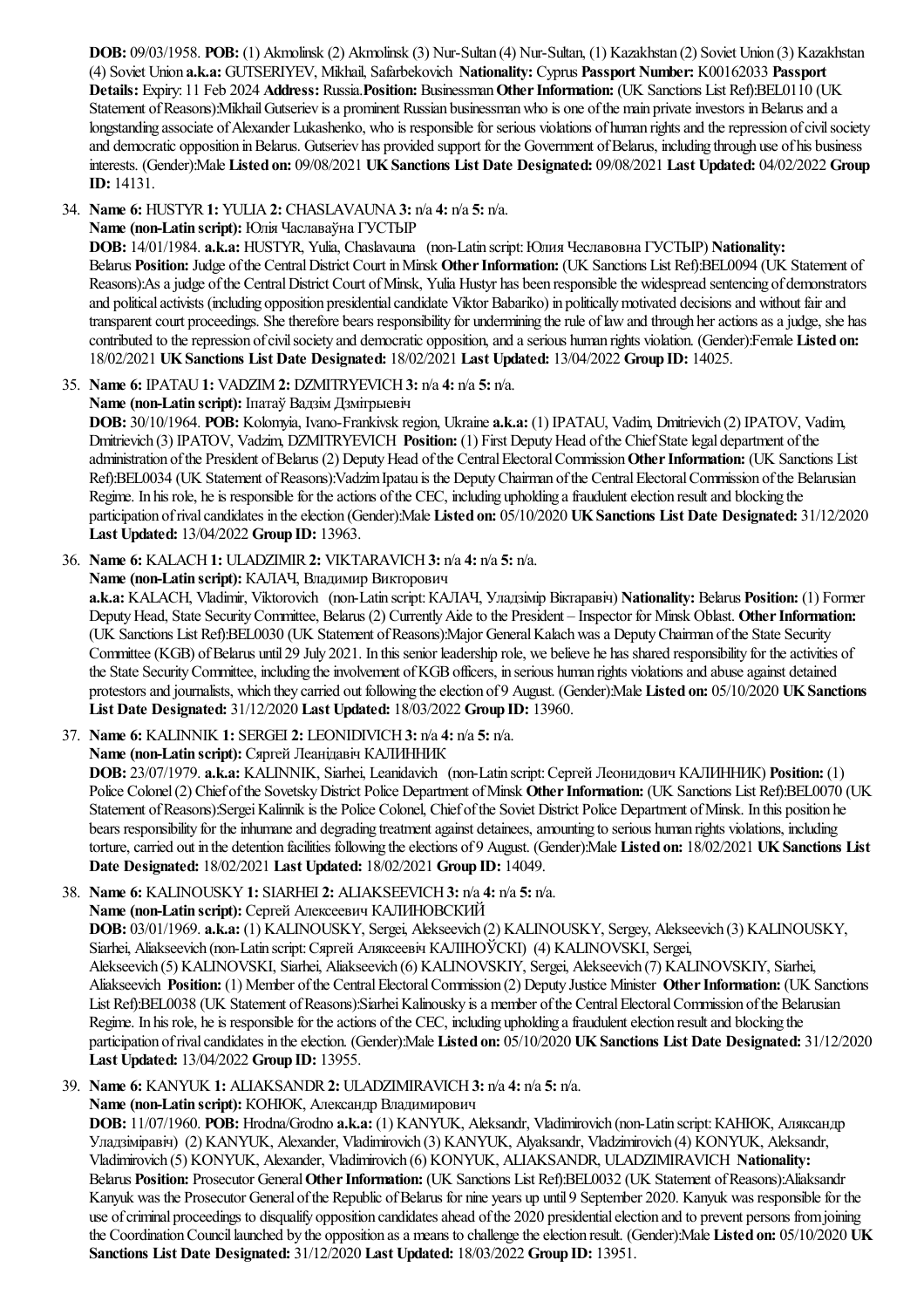40. **Name 6:** KARANIK **1:** ULADZIMIR**2:** STSIAPANAVICH**3:** n/a **4:** n/a **5:** n/a.

#### **Name (non-Latin script):** Уладзiмiр Сцяпанавiч КАРАНIК

**DOB:** 30/11/1973. **POB:** Grodno, Former USSR(nowBelarus) **a.k.a:** KARANIK, Vladimir, Stepanovich (non-Latin script:Владимир Степанович КАРАНИК) **Nationality:** Belarus **Position:** (1) Governor ofthe Grodno Oblast (2) Former Minister of Health Other Information: (UK Sanctions List Ref):BEL0079 (UK Statement of Reasons):In his former leadership capacity as the Minister of Healthcare, Uladzimir Karanik was responsible for the use of healthcare services to repress peaceful protesters, including using ambulances to transport protesters in need of medical assistance to isolation wards rather than to hospitals. He made numerous public statements criticising the peaceful protests taking place in Belarus and supporting the authorities' approach. In his current leadership position as the Governor of the Grodno/Hrodna Oblast Karanik continues to support the Lukashenka regime and presides over continuing human rights violations. (Gender):Male **Listed on:** 18/02/2021 **UKSanctions List Date Designated:** 18/02/2021 **Last Updated:** 18/02/2021 **Group ID:** 14026.

41. **Name 6:** KARAYEV**1:** YURI **2:** KHADZIMURATOVICH**3:** n/a **4:** n/a **5:** n/a.

**Name** (non-Latin script): Юрий Хаджимура́тович Кара́ев

**DOB:** 21/06/1966. **POB:** Ordzhonikidze(nowVladikavkaz), Russia. Former USSR**a.k.a:** (1) KARAEU, Yuri, Khadzimuratavich (2) KARAEU, Yuri, Khadzimuratovich (3) KARAEV, Yuri, Khadzimuratavich (non-Latin script: Юрый Хаджымуратавіч Караеў) (4) KARAEV, Yuri, Khadzimuratovich (5) KARAYEU, Yury, Khadzhimuratavich (6) KARAYEV, Yuri, Khadzimuratavich (non-Latin script:Юрый Хаджымуратавіч Караеў) **Address:** Belarus.**Position:** (1) Former Minister ofInternal Affairs ofthe Republic ofBelarus (2) Former Minister ofInternalAffairs ofthe Republic ofBelarus,= (3) Major-General ofMilitia **Other Information:** (UK Sanctions List Ref):BEL0005 and GHR0055 Listed under the Belarus and Global Human Rights sanctions regimes. (UK Statement of Reasons): Yuri Karayev was the Minister of Internal Affairs in Belarus and was appointed in June 2019. In this role, Karayev had overall leadership and command of, and was therefore responsible for, the actions of the Internal Troops and Public Security Police in Minsk. Therefore, he is responsible for serious violations of the right not to be subject to CIDT or torture of detained protestors and journalists, carried out by those security forces under his command following the election of 9 August. (Gender):Male Listed on: 05/10/2020 **UKSanctions List Date Designated:** 31/12/2020 **Last Updated:** 18/03/2022 **Group ID:** 13923.

42. **Name 6:** KARAZEI **1:** OLEG**2:** GEORGEVICH**3:** n/a **4:** n/a **5:** n/a.

**Name (non-Latin script):** Алег Георгiевiч КАРАЗЕЙ

**DOB:** 01/01/1979. **POB:** Dzerzhinsky district ofthe Minsk region, former USSR(nowBelarus) **a.k.a:** (1) KARAZEI, Aleh, Heorhievich (non-Latin script:Олег Георгиевич КАРАЗЕЙ) (2) KARAZIEI, Aleh, Heorhievich **Position:** Head ofthe Prevention Department of the Main Department of Law Enforcement and Prevention of the Public Security Police of the Ministry of Internal Affairs of the Republic of Belarus Other Information: (UK Sanctions List Ref):BEL0071 (UK Statement of Reasons):Oleg Karazei is Head of the Prevention Department of the Main Department of Law Enforcement and Prevention of the Public Security Police of the Ministry of Internal Affairs of the Republic of Belarus. In this role, Karazei is responsible for the repression and intimidation of peaceful protesters in the wake ofthe 2020 presidentialelection, in particular with arbitrary arrestsand ill-treatment, including torture, of peaceful demonstratorsas wellas intimidation and violenceagainst journalists. (Gender):Male **Listed on:** 18/02/2021 **UKSanctions List Date Designated:** 18/02/2021 **Last Updated:** 18/03/2022 **Group ID:** 14043.

43. **Name 6:** KARPENKOV**1:** NIKOLAI **2:** n/a **3:** n/a **4:** n/a **5:** n/a.

**Name (non-Latin script):** Мікалай Карпянкоў

**DOB:** 06/09/1968. **POB:** Minsk, Belarus **a.k.a:** (1) KARPENKOV, Mikalai(2) KARPENKOV, Nikolay (non-Latin script:Николай Карпенков) (3) KARPIANKOU, Mikalai(4) KARPIANKOU, Nikolai(5) KARPIANKOU, Nikolay **Nationality:** Belarus **Position:** (1) DeputyMinister ofInternalAffairs (2) Commander ofInternalTroops **OtherInformation:** (UK Sanctions List Ref):BEL0105 (UK Statement of Reasons):Nikolai Karpenkov is the Deputy Minister of Internal Affairs and Commander of Internal Troops and former Head of the Main Directorate for Combating Organised Crime and Corruption. In both roles, he has engaged in and supported human rights violations and the repression of civil society in Belarus. In his current role, he is responsible for the actions of officers of the Ministry of Internal Affairs and Internal Troops and therefore responsible for serious human rights violations and abuses against detained protestors and journalists, which have taken placed since Karpenkov assumed this role in November 2020. (Gender):Male Listed on: 21/06/2021 UK **Sanctions List Date Designated:** 21/06/2021 **Last Updated:** 21/06/2021 **Group ID:** 14122.

44. **Name 6:** KASYANCHYK **1:** ALINA**2:** SERGEEVNA**3:** n/a **4:** n/a **5:** n/a.

**Name (non-Latin script):** Алина Сергеевна КАСЬЯНЧИК

**DOB:** 12/03/1998. **a.k.a:** (1) KASIANCHYK, Alina, Sergeevna(2) KASIANCHYK, Alina, Siarhiejeuna(non-Latin script:Аліна Сяргееўна КАСЬЯНЧЫК) (3) KASYANCHUK, Alina, Siarhiejeuna(non-Latin script:Alina Siarhiejeŭna

KASYANCHUK) (4) KASYANCHYK, Alina, Siarhiejeuna **Nationality:** Belarus **Position:** Former Assistant Prosecutorat the FrunzenskyDistrict Court inMinsk **OtherInformation:** (UK Sanctions List Ref):BEL0113 (UK Statement ofReasons):In her former position as assistant prosecutor at the Fruzensky District Court in Minsk, Alina Sergeevna KASYANCHYK has represented the Lukashenko regime in politically motivated cases against journalists, activists and protesters. In particular, she has prosecuted BelSat journalists Katsiaryna Bakhvalava (Andreyeva) and Darya Chultsova for live streaming peaceful protests, based on the unwarrented charges of"conspiracy"and "violating public order". She hasalso prosecuted members ofBelarusian civilsociety e.g. for taking parts in peaceful protests, and paying tribute to murdered protester Aliaksandr Taraikousky. She has consistently asked the judge for disproportionately long-term prison sentences. KASYANCHYK therefore is or has been involved in undermining democracy and the rule of law in Belarus, repressing civilsociety and the democratic opposition inBelarus,and for serious human rights violations. (Gender):Female **Listed on:** 02/12/2021 **UKSanctions List Date Designated:** 02/12/2021 **Last Updated:** 13/04/2022 **Group ID:** 14156.

```
45. Name 6: KATSUBA1: SVIATLANA2: PIATROUNA3: n/a 4: n/a 5: n/a.
Name (non-Latin script): Святлана Пятроўна КАЦУБА
DOB: 06/08/1959. a.k.a: (1) KACUBO, Svetlana, Petrovna(2) KACUBO, Sviatlana, Piatrouna(3) KATSUBA, Svetlana,
```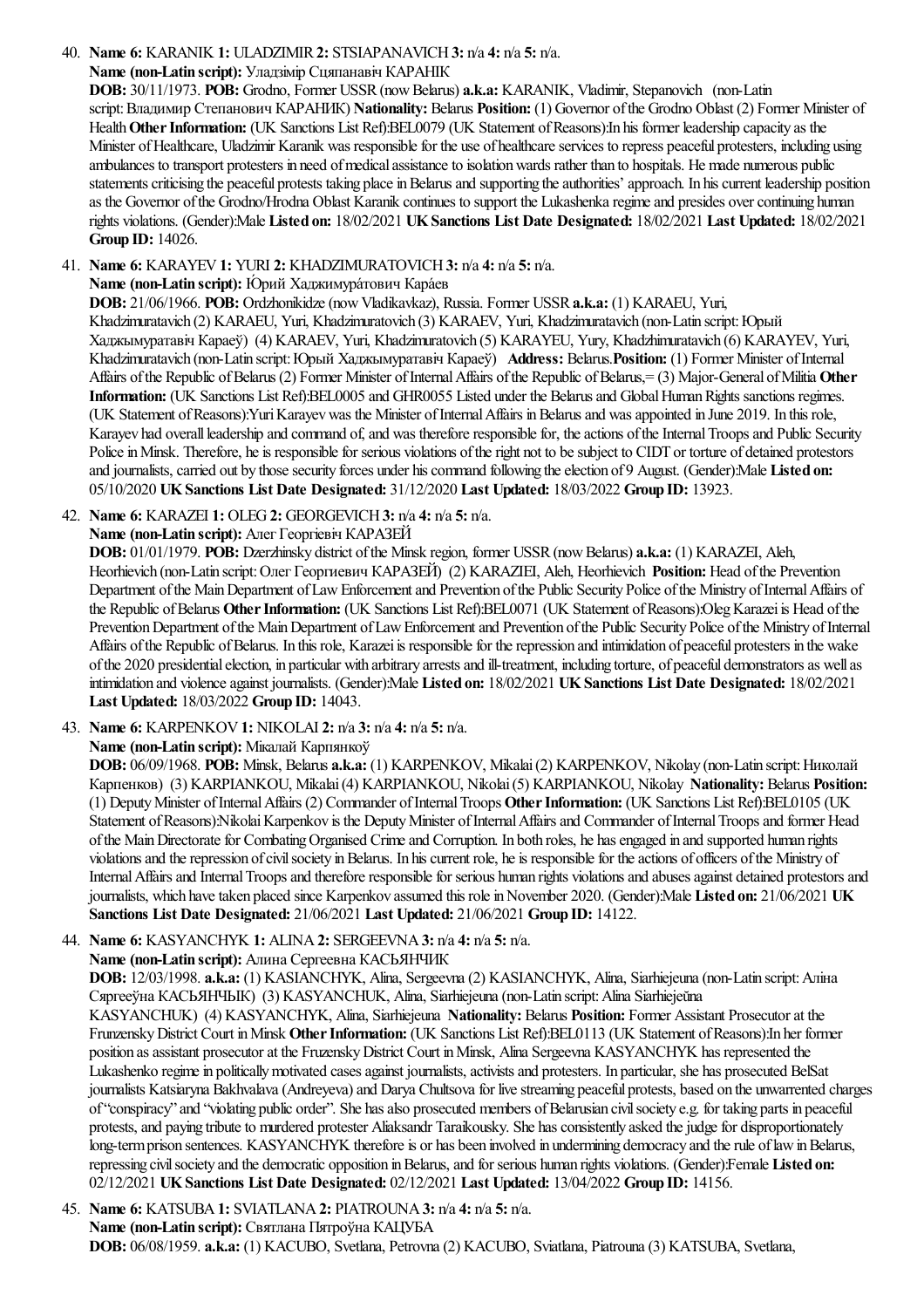Petrovna(4) KATSUBO, Svetlana, Petrovna(5) KATSUBO, Sviatlana, Piatrouna **Position:** Member ofthe CentralElectoral Commission Other Information: (UK Sanctions List Ref):BEL0039 (UK Statement of Reasons):Sviatlana Katsuba is a member of the Central Electoral Commission of the Belarusian Regime. In her role, she is responsible for the actions of the CEC, including upholding a fraudulentelection resultand blocking the participation ofrivalcandidates in theelection. (Gender):Female **Listed on:** 05/10/2020 **UK Sanctions List Date Designated:** 31/12/2020 **Last Updated:** 31/12/2020 **Group ID:** 13964.

# 46. **Name 6:** KAZAKEVICH**1:** GENADZ **2:** ARKADZIEVICH**3:** n/a **4:** n/a **5:** n/a.

**Name (non-Latin script):** КАЗАКЕВИЧ, Геннадий Аркадьевич

**DOB:** 14/02/1975. **POB:** Minsk, Belarus **a.k.a:** KAZAKEVICH, Gennadi, Arkadievich (non-Latin script:КАЗАКЕВIЧ, Генадзь Аркадзьевіч) **Nationality:** Belarus **Position:** (1) First DeputyMinister ofthe Ministry ofInternalAffairs (2) Chief ofthe Criminal Militia Other Information: (UK Sanctions List Ref):BEL0006 (UK Statement of Reasons):Kazakevich is the First Deputy Minister of Internal Affairs and Head of the Criminal Police. In his role as Deputy Internal Minister and Head of the Criminal Police, he is responsible for the actions of the Ministry of the Interior and Criminal Police, and therefore responsible for the serious human rights violations and abuses of detained protestors and journalists, which were carried out following the election of 9 August. (Gender):Male Listed on: 05/10/2020 **UKSanctions List Date Designated:** 31/12/2020 **Last Updated:** 31/12/2020 **Group ID:** 13932.

47. **Name 6:** KHAMENKA**1:** SIARHEI **2:** MIKALAEVICH**3:** n/a **4:** n/a **5:** n/a.

**Name (non-Latin script):** ХОМЕНКО, Сергей Николаевич

**DOB:** 21/09/1966. **POB:** Yasinovataya(former USSR), Former USSRCurrentlyUkraine **a.k.a:** (1) KHAMENKA, Sergei, Nikolaevich (non-Latin script: ХАМЕНКА, Сяргей Мікалаевіч) (2) KHOMENKO, Sergei, Nikolaevich (3) KHOMENKO, SIARHEI, MIKALAEVICH **Nationality:** Belarus **Position:** DeputyMinister ofthe Ministry ofInternalAffairs **OtherInformation:** (UK Sanctions List Ref):BEL0008 (UK Statement of Reasons):Siarhei Khamenka is Deputy Minister of Internal Affairs and Major General of Police. In his role, he is responsible for the actions of the police in Minsk and therefore responsible for the serious human rights violations and abuses against detained protestorsand journalists, which they carried out following theelection of 9 August. (Gender):Male **Listed on:** 05/10/2020 **UKSanctions List Date Designated:** 31/12/2020 **Last Updated:** 31/12/2020 **Group ID:** 13933.

48. **Name 6:** KHRENIN **1:** VIKTOR**2:** GENNADEVICH**3:** n/a **4:** n/a **5:** n/a.

**Name (non-Latin script):** ХРЕНИНВиктор Геннадьевич

**DOB:** 01/08/1971. **POB:** Novogroduk, Grodno Region, Belarus **a.k.a:** (1) KHRENIN, Viktar, Gienadzjevich (2) KHRENIN, Viktar, Henadzevich (non-Latin script:ХРЭНІНВіктар Генадзьевіч) **Nationality:** Belarus **Address:** Ministry ofDefence ofthe Republic of Belarus, 1, Kommunisticheskaya St., Minsk, Belarus, 220034.**Position:** Minister ofDefence **OtherInformation:** (UK Sanctions List Ref):BEL0096 (UK Statement of Reasons):In his position as Minister of Defence of Belarus since 20 January 2020, Viktor Khrenin is responsible for the decision taken by the Command of the Air Forces and Air Defence Forces for the order dispatching military aircraft to intercept passenger flight FR4978 and compelits landing at Minsk airport, without proper justification, on 23 May 2021. In doing so, Khrenin acted at the direction of Alexander Lukashenko and in conjunction with the Belarusian aviation authorities. This resulted in the forced redirection of flight FR4978, the detention of the aircraft, its passengers and the crew, and the arrest of opposition journalist and civil society actor Roman Protasevich and Protasevich's partner, Sofia Sapega. This politically motivated decision was aimed at arresting and detaining opposition journalist Protasevich and Sapega and constitutes a form of repression against civil society and democratic opposition in Belarus. Viktor Khrenin is therefore responsible for the repression of civil society and democratic opposition in Belarus and so undermined democracy and therule oflawthere. (Gender):Male **Listed on:** 21/06/2021 **UKSanctions List Date Designated:** 21/06/2021 **Last Updated:** 09/08/2021 **Group ID:** 14113.

49. **Name 6:** KOCHANOVA**1:** NATALIA**2:** IVANOVNA**3:** n/a **4:** n/a **5:** n/a.

**Name (non-Latin script):** Наталля Iванаўна КАЧАНАВА

**DOB:** 25/09/1960. **POB:** Polotsk, Vitebsk/Viciebsk Oblast, Former USSR(nowBelarus) **a.k.a:** (1) KACHANAVA, Natalia, Ivanovna(2) KACHANAVA, Natallia, Ivanauna(3) KOCHANOVA, Natallia, Ivanauna(non-Latin script:Наталья Ивановна КОЧАНОВА) **Nationality:** Belarus **Position:** Chair ofthe Council ofthe Republic ofthe NationalAssembly ofBelarus **Other Information:** (UK Sanctions List Ref):BEL0080 (UK Statement of Reasons):Natalia Kochanova is responsible for overseeing the organisation of the flawed Presidential elections on 9 August 2020 and has defended the authorities' violent and repressive response to the subsequent peaceful demonstrations. Her leadership role is also responsible for supporting the decisions of the President in the field of domestic policy. (Gender):Female **Listed on:** 18/02/2021 **UKSanctions List Date Designated:** 18/02/2021 **Last Updated:** 18/02/2021 **Group ID:** 14028.

50. **Name 6:** KRIVOSHEYEV**1:** ANDREY**2:** EVGENIEVICH**3:** n/a **4:** n/a **5:** n/a.

**Name (non-Latin script):** Андрей Евгеньевич КРИВОШЕЕВ

**DOB:** 02/12/1981. **POB:** Volgograd, Russia **a.k.a:** (1) KRIVOSHEEV, Andrei(2) KRIVOSHEEV, Andrei, Evgenievich (3) KRIVOSHEEV, Andrey, Evgenievich (4) KRIVOSHEYEV, Andrei, Evgenievich (5) KRIVOSHEYEV, Andrei, Yevgenievich (6) KRYVASHEYEU, Andrei(7) KRYVASHEYEU, Andrei, Evgenievich (8) KRYVASHEYEU, Andrei, Yauhenavich (non-Latin script: Андрэй Яўгенавіч КРЫВАШЭЕЎ) (9) KRYVASHEYEU, Andrei, Yawhenavich (10) KRYVASHEYEU, Andrey, Evgenievich (11) KRYVASHEYEV, Andrei, Evgenievich (12) KRYVASHEYEV, Andrey, Evgenievich **Nationality:** Belarus **Address:** BelarusianUnion ofJournalists, 48a Surganova Street, Minsk, Belarus, 220013. Position: (1) Head of the State Union of Journalists (BUJ) (2) Political commentator, National State TV and Radio Company "Belteleradio" (BTRC) Other Information: (UK Sanctions List Ref):BEL0114 (UK Statement of Reasons):A Senior Political Commentator for the National State TV and Radio Company "Belteleradio" (BTRC) Andrey Evgenievich KRIVOSHEYEV is one of the most vocal and influential members of the Belarusian state propaganda machine in the broadcast media. Further, in his role as Head of the pro-regime State Union of Journalists (BUJ) KRIVOSHEYEV is a close supporter of President of Belarus, Alexander Lukashenko, and a key player in the regime's propaganda and censorship apparatus. KRIVOSHEYEV has actively supported Lukashenko and his regime throughout the flawed election process surrounding the 9 August 2020 Presidential election. KRIVOSHEYEV therefore is or has been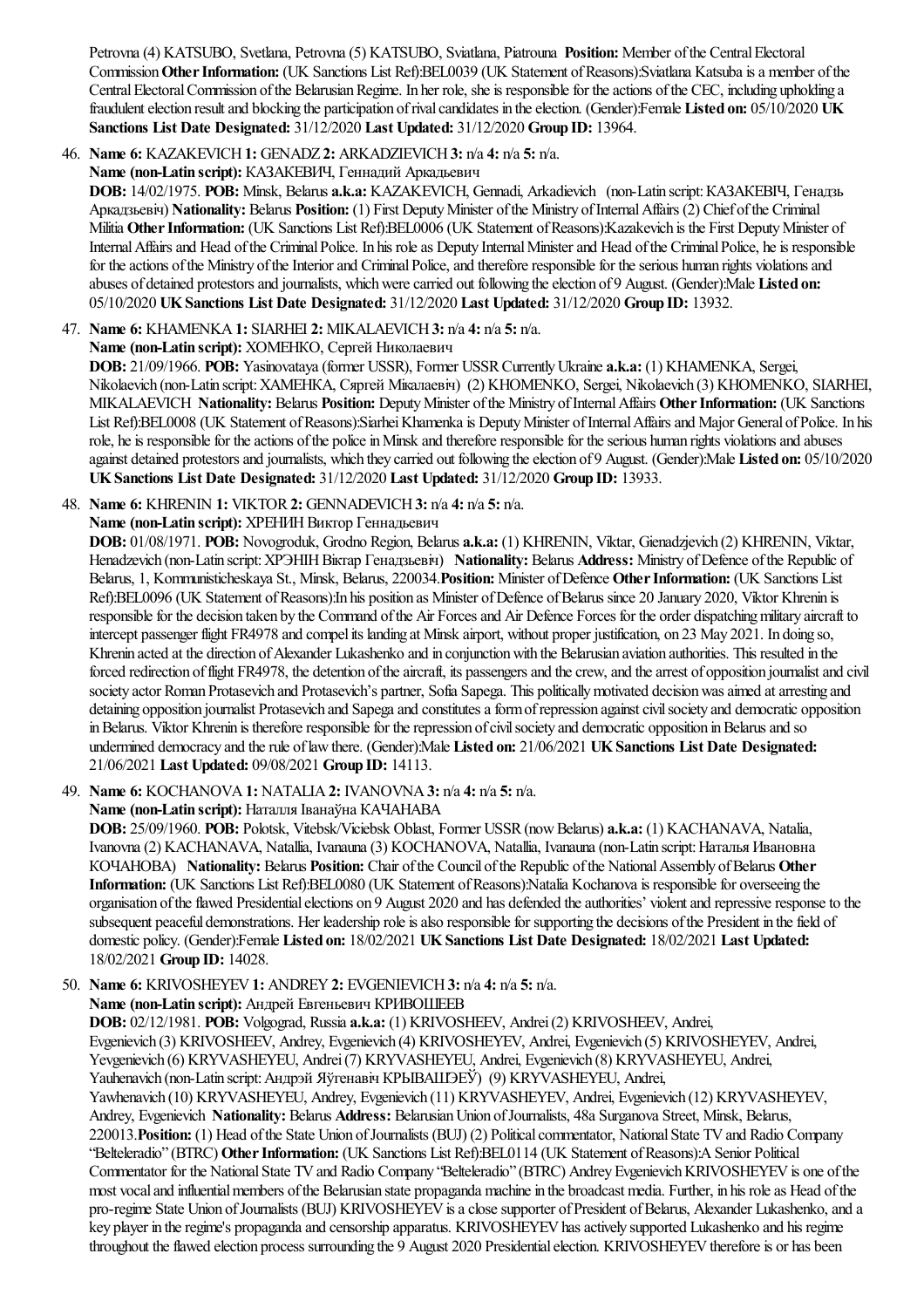involved in undermining the rule of law in Belarus and repressing of civil society and democratic opposition. (Gender):Male **Listed on:** 02/12/2021 **UKSanctions List Date Designated:** 02/12/2021 **Last Updated:** 18/03/2022 **Group ID:** 14157.

- 51. **Name 6:** KUBRAKOU**1:** IVAN **2:** VLADIMIROVICH**3:** n/a **4:** n/a **5:** n/a.
- **Name (non-Latin script):** КУБРАКОВ, Иван Владимирович

**DOB:** 05/05/1975. **POB:** Malinovka village, MogilevOblast, Former USSRnowBelarus **a.k.a:** (1) KUBRAKOU, Ivan, Uladzimiravich (non-Latin script:КУБРАКОЎ, Iван Уладзiмiравiч) (2) KUBRAKOV, Ivan, Uladzimiravich (3) KUBRAKOV, Ivan, Vladimirovich **Nationality:** Belarus **Address:** Ministry ofInternalAffairs ofthe Republic ofBelarus, 4 GorodskoiValStreet, Minsk, Belarus, 220030. **Position:** (1) Head of the Main Internal Affairs Directorate of the Minsk City Executive Committee (2) Major General of Police Other Information: (UK Sanctions List Ref):BEL0014 (UK Statement of Reasons):In his position as Minister of Defence of Belarus since 20 January 2020, Viktor Khrenin is responsible for the decision taken by the Command of the Air Forces and Air Defence Forces for the order dispatching military aircraft to intercept passenger flight FR4978 and compel its landing at Minsk airport, without proper justification, on 23 May 2021. In doing so, Khrenin acted at the direction of Alexander Lukashenko and in conjunction with the Belarusian aviation authorities. This resulted in the forced redirection of flight FR4978, the detention of the aircraft, its passengers and the crew, and the arrest of opposition journalist and civil society actor Roman Protasevich and Protasevich's partner, Sofia Sapega. This politically motivated decision was aimed at arresting and detaining opposition journalist Protasevich and Sapega and constitutes a form of repression against civil society and democratic opposition in Belarus. Viktor Khrenin is therefore responsible for the repression of civil society and democratic opposition inBelarusand so undermined democracy and therule oflawthere. (Gender):Male **Listed on:** 05/05/2020 **UKSanctions List Date Designated:** 31/12/2020 **Last Updated:** 09/08/2021 **Group ID:** 13936.

#### 52. **Name 6:** KURYAN **1:** DZMITRY**2:** ALEKSANDROVICH**3:** n/a **4:** n/a **5:** n/a. **Name (non-Latin script):** Дзмiтрый Аляксандравiч КУРЯН

**DOB:** 03/10/1974. **a.k.a:** (1) KURYAN, Dmitry, Aleksandrovich (2) KURYAN, Dmitry (non-Latin script:Дмитрий Александрович КУРЯН) **Position:** Head ofthe Department ofLawEnforcement ofthe MainDirectoratefor the Protection ofLawand Order, in the Ministry ofInternalAffairs **OtherInformation:** (UK Sanctions List Ref):BEL0072 (UK Statement ofReasons):DzmitryKuryan isa Police Colonel, and Head of the Department of Law Enforcement of the Main Directorate for the Protection of Law and Order, in the Ministry of Internal Affairs. In this role, Kuryan is responsible for the repression and intimidation of peaceful protesters in the wake of the 2020 presidential election, in particular with arbitrary arrests and ill-treatment, including torture, of peaceful demonstrators as well as intimidation and violenceagainst journalists. (Gender):Male **Listed on:** 18/02/2021 **UKSanctions List Date Designated:** 18/02/2021 **Last Updated:** 18/03/2022 **Group ID:** 14045.

53. **Name 6:** LAHUNOVICH**1:** ANDREI **2:** ALIAKSANDRAVICH**3:** n/a **4:** n/a **5:** n/a.

**Name (non-Latin script):** Андрэй Аляксандравiч ЛАГУНОВIЧ

**a.k.a:** (1) LAGUNOVICH, Andrei, Aliaksandravich (2) LAGUNOVICH, Andrey, Alexandrovich (3) LAHUNOVICH, Andrey, Alexandrovich (non-Latin script:Андрей Александрович ЛАГУНОВИЧ) **Nationality:** Belarus **Position:** Judge ofthe Sovetsky district court in Gomel/Homel/Homyel, Belarus Other Information: (UK Sanctions List Ref):BEL0093 (UK Statement of Reasons):Andrei Lahunovich is a Judge of the Sovetsky District Court in Gomel. In his position he was responsible for numerous politically motivated rulings against journalists and activists who were taking part in protests. He therefore bears responsibility for undermining the rule of law and through hisactionsasajudge, he hascontributed to therepression ofcivilsociety and democratic opposition. (Gender):Male **Listed on:** 18/02/2021 **UKSanctions List Date Designated:** 18/02/2021 **Last Updated:** 18/02/2021 **Group ID:** 14017.

54. **Name 6:** LASYAKIN **1:** ALIAKSANDR**2:** MIKHAILAVICH**3:** n/a **4:** n/a **5:** n/a.

**Name (non-Latin script):** Аляксандр Міхайлавіч ЛАСЯКІН

**DOB:** 21/07/1957. **a.k.a:** (1) LASYAKIN, Alexander, Mikhailovich (2) LASYAKIN, Alexsander, Mikhailovich (3) LOSYAKIN, Alexander, Mikhailovich (4) LOSYAKIN, Alexsander, Mikhailovich (5) LOSYAKIN, Aliaksandr, Mikhailavich **Position:** Member ofthe CentralElectoralCommission**OtherInformation:** (UK Sanctions List Ref):BEL0040 (UK Statement ofReasons):Lasyakin isa member of the Central Electoral Commission of the Belarusian Regime. In his role, he is responsible for the actions of the CEC, including upholding a fraudulentelection resultand blocking the participation ofrivalcandidates in theelection (Gender):Male **Listed on:** 05/10/2020 **UK Sanctions List Date Designated:** 31/12/2020 **Last Updated:** 31/12/2020 **Group ID:** 13956.

55. **Name 6:** LIOKHI **1:** PAVEL **2:** MIKALAEVICH**3:** n/a **4:** n/a **5:** n/a.

**Name (non-Latin script):** Павел Мiкалаевiч ЛЁГКI

**DOB:** 30/05/1972. **POB:** Baranavichy, former USSR(nowBelarus) **a.k.a:** LIOKHI, Pavel, Nikolaevich (non-Latin script:Павел Николаевич ЛЁГКИЙ) **Nationality:** Belarus **Position:** First DeputyMinister ofInformation**OtherInformation:** (UK Sanctions List Ref):BEL0073 (UK Statement of Reasons):In his leadership position as First Deputy Minister of Information, Pavel Liokhi is responsible for the repression of civil society, and in particular the Ministry of Information decision to cut off access to independent websites and limit internet access in Belarus in the wake of the 2020 presidential election, as a tool of repression of civil society, peaceful demonstrators and journalists. (Gender):Male **Listed on:** 18/02/2021 **UKSanctions List Date Designated:** 18/02/2021 **Last Updated:** 18/02/2021 **Group ID:** 14030.

56. **Name 6:** LITVINA**1:** ALENA**2:** VASILEUNA**3:** n/a **4:** n/a **5:** n/a.

**Name (non-Latin script):** Анатоль Аляксандравiч СIВАК

**a.k.a:** LITVINA, Elena, Vasilevna (non-Latin script:Елена Васильевна ЛИТВИНА) **Nationality:** Belarus **Position:** Judge ofthe Leninsky district court in Mogilev, Belarus Other Information: (UK Sanctions List Ref):BEL0087 (UK Statement of Reasons):Alena Litvina is a Judge of the Leninsky District Court in Mogilev. In her position she was responsible for numerous politically motivated rulings against journalists and activists for taking part in protests. She therefore bears responsibility for undermining the rule of law and through her actions as a judge, she has contributed to the repression of civil society and democratic opposition. (Gender):Female Listed on: 18/02/2021 **UKSanctions List Date Designated:** 18/02/2021 **Last Updated:** 18/02/2021 **Group ID:** 14018.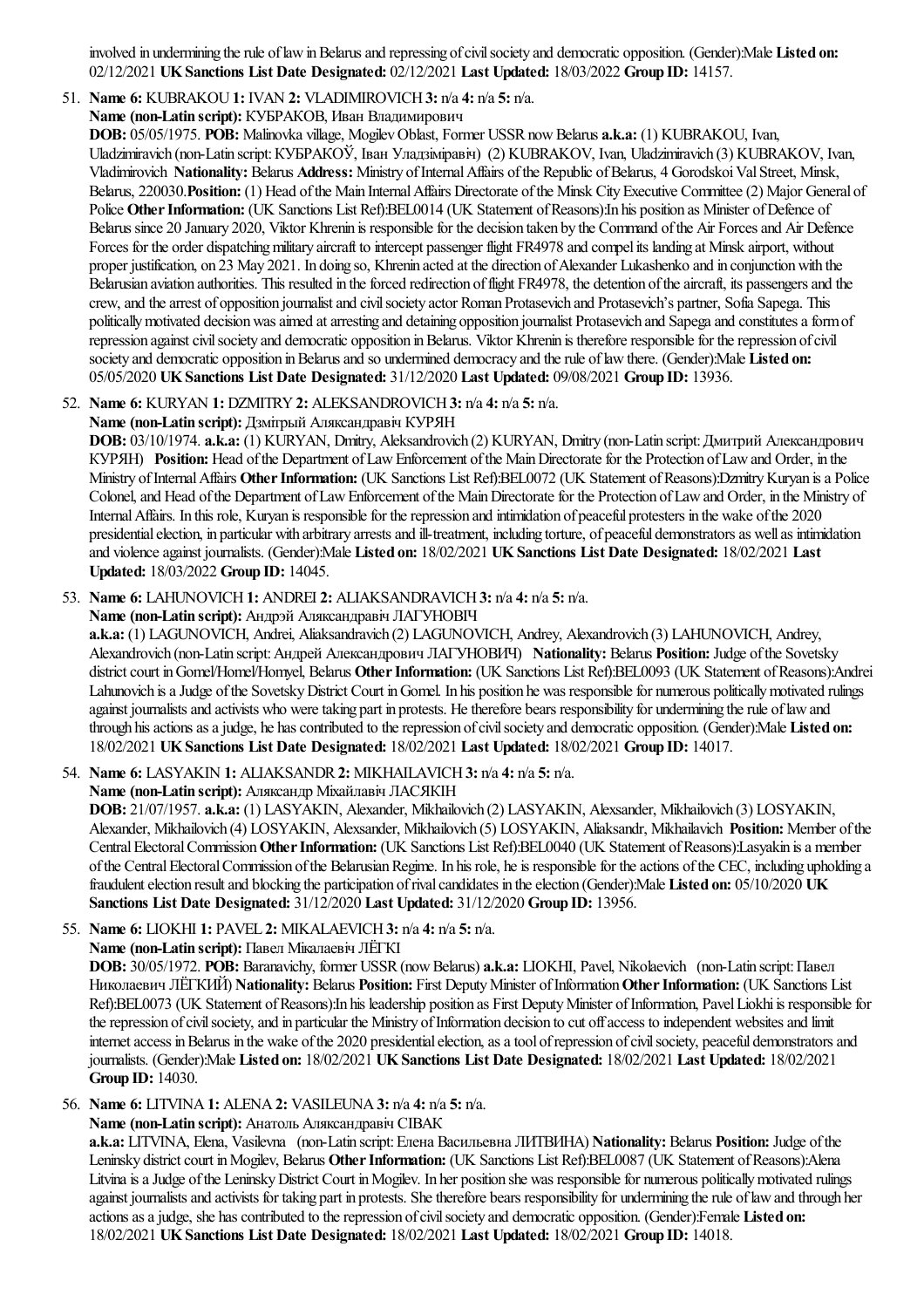#### 57. **Name 6:** LUKASHENKO **1:** ALEXANDER**2:** RYHOROVICH**3:** n/a **4:** n/a **5:** n/a.

#### **Name (non-Latin script):** ЛУКАШЭНКА, Аляксандр Рыгоравіч

**DOB:** 30/08/1954. **POB:** Kopys, Vitebsk/Viciebsk district, Belarus **a.k.a:** (1) LUKASHENKA, Aleksandr, Grigorievich (2) LUKASHENKA, Aleksandr, Grogorievich (3) LUKASHENKA, Aleksandr, Ryhoravich (4) LUKASHENKA, Alexander, Grigorievich (5) LUKASHENKA, Alexander, Ryhoravich (6) LUKASHENKA, Alexander, Ryhorovich (7) LUKASHENKA, Aliaksandr, Grigorievich (8) LUKASHENKA, Aliaksandr, Ryhoravich (9) LUKASHENKO, Aleksandr, Grigorievich (10) LUKASHENKO, Aleksandr, Grogorievich (11) LUKASHENKO, Aleksandr, Ryhoravich (12) LUKASHENKO, Alexander, Grigorievich (13) LUKASHENKO, Alexander, Grigorievich (non-Latin script:ЛУКАШЭНКА, Аляксандр Рыгоравіч) (14) LUKASHENKO, Alexander, Ryhoravich (15) LUKASHENKO, Aliaksandr, Grigorievich (16) LUKASHENKO, Aliaksandr, Ryhoravich (non-Latin script:ЛУКАШЕНКО, Александр Григорьевич) **Nationality:** Belarus **Address:** Independence Palace, Prospekte Pobeditelei, Minsk, Belarus. **Position:** President of Belarus Other Information: (UK Sanctions List Ref): BEL0045 and GHR0050 Listed under the Global Human Rights and Belarus sanctions regimes. (UK Statement of Reasons):Alexander Lukashenko is the President of Belarus. He has held near absolute authority in his 26 years in power and maintains close control over the security apparatus of the State. This authority has remained in place since the 9 August 2020 Presidential election and he is ultimately responsible for the violence against protestors and journalists and the Lukashenko regime's campaign to repress civil society and democratic opposition, and undermine the rule of law, that has followed the disputed election result in Belarus. Lukashenko has not called out violence and has expressed support for security services. Alexander Lukashenko has therefore been responsible for serious violations of human rights, the repression of civil society or democratic opposition in Belarus, or other actions, policies or activities which undermine democracy or the rule of law in Belarus following 9 August 2020,and has been involved in promoting such activities. (Gender):Male **Listed on:** 06/11/2020 **UKSanctions List Date Designated:** 31/12/2020 **Last Updated:** 04/02/2022 **Group ID:** 13918.

58. **Name 6:** LUKASHENKO **1:** VIKTOR**2:** ALIAKSANDRAVICH**3:** n/a **4:** n/a **5:** n/a.

#### **Name (non-Latin script):** ЛУКАШЭНКА, Віктар Аляксандравіч

**DOB:** 28/11/1975. **POB:** Mohilev/Mogilev/Mahiliou, Belarus **a.k.a:** (1) ALEKSANDROVICH, Viktar (2) ALEKSANDROVICH, Viktor (3) LUKASHENKA, Aleksandrovich (4) LUKASHENKA, Viktar (5) LUKASHENKA, Viktar,

Aleksandrovich (6) LUKASHENKA, Viktar, Aliaksandravich (7) LUKASHENKA, Viktor, Aliaksandravich (8) LUKASHENKO, Aleksandrovich (9) LUKASHENKO, Viktar (10) LUKASHENKO, Viktar, Aleksandrovich (11) LUKASHENKO, Viktar,

Aliaksandravich (non-Latin script:ЛУКАШЕНКО, Виктор Александрович) (12) LUKASHENKO, Viktor,

Aleksandrovich **Nationality:** Belarus **Address:** Belarus.**Position:** (1) President ofthe NationalOlympic Committee ofthe Republic of Belarus (2) former National Security Advisor to the President Other Information: (UK Sanctions List Ref):BEL0047 and GHR0051 Listed under the Belarus and Global Human Rights sanctions regimes. Son of the President. (UK Statement of Reasons): Viktor Lukashenko is the former National Security Adviser to the President of Belarus and a former member of the Security Council of Belarus. In these roles, he oversaw law enforcement and the security services and was therefore responsible for the serious human rights violations perpetrated against protestors and journalists following the Presidential election on 9 August 2020. Since February 2021, Viktor Lukashenko has been the President of the National Olympic Committee of the Republic of Belarus (NOC). Prior to this, he was the First Vice President of the NOC. The International Olympic Committee has adopted measures against the NOC for not appropriately protecting athletes from reprisals against them for protesting the 9 August 2020 elections and subsequent violent suppression of peaceful protests. Viktor Lukashenko is therefore responsible for supporting the Lukashenko regime in its repression of civil society or democratic opposition or other actions, policies oractivities which undermine democracy or therule oflawinBelarus. (Gender):Male **Listed on:** 06/11/2020 **UKSanctions List Date Designated:** 31/12/2020 **Last Updated:** 13/04/2022 **Group ID:** 13919.

59. **Name 6:** LUTSKY**1:** IHAR**2:** ULADZIMIRAVICH**3:** n/a **4:** n/a **5:** n/a.

**Name (non-Latin script):** Iгар Уладзiмiравiч ЛУЦКI

**DOB:** 31/10/1972. **POB:** Stolin, Brest Oblast, former USSR(nowBelarus) **a.k.a:** LUTSKY, Igor, Vladimirovich (non-Latin script:Игорь Владимирович ЛУЦКИЙ) **Nationality:** Belarus **Position:** Minster ofInformation ofthe Republic ofBelarus **Other Information:** (UK Sanctions List Ref):BEL0074 (UK Statement ofReasons):In his leadership position as Minister ofInformation, Ihar Lutsky is responsible for the repression of civil society, and in particular the Ministry of Information decision to cut off access to independent websites and limit internet access in Belarus in the wake of the 2020 presidential election, as a tool of repression of civil society, peaceful demonstratorsand journalists. (Gender):Male **Listed on:** 18/02/2021 **UKSanctions List Date Designated:** 18/02/2021 **Last Updated:** 18/02/2021 **Group ID:** 14031.

60. **Name 6:** MARKOV**1:** MARAT **2:** SERGEEVICH**3:** n/a **4:** n/a **5:** n/a.

**Name (non-Latin script):** Марат Сергеевич Марков

**DOB:** --/--/1969. **POB:** Luninets, Brest region, Belarus **Nationality:** Belarus **Position:** Chairman ofthe Management ofthe Second National Television Channel (ONT) Other Information: (UK Sanctions List Ref):BEL0104 (UK Statement of Reasons):In his position as Chairman ofthe Second NationalTelevision Station (ONT), Marat Markov is responsiblefor the programming and editorial decisions of the station, including the decision to record and broadcast an 'interview' with the detained opposition activist and civil society actor Roman Protasevich, widely believed to be filmed under duress and with Protasevich showing signs of ill treatment. This action is directly linked to the politicallymotivated decision to divert Ryanair flight FR4978 to Minsk airport on 23 May 2021 without proper justification,aimed at arresting and detaining opposition journalist and civil society actor Protasevich and Protasevich's partner, Sofia Sapega and is a form of repression against civil society and democratic opposition in Belarus. Marat Markov is therefore responsible for the repression of civil society and democratic opposition in Belarus and so undermined democracy and the rule of law there. (Gender):Male Listed on: 21/06/2021 **UKSanctions List Date Designated:** 21/06/2021 **Last Updated:** 21/06/2021 **Group ID:** 14121.

61. **Name 6:** MATKIN **1:** ALEH**2:** ULADZIMIRAVICH**3:** n/a **4:** n/a **5:** n/a. **Name (non-Latin script):** МАТКИН, Олег Владимирович **a.k.a:** MATKIN, Oleg, Vladimirovitch (non-Latin script:МАТКІН, Алег Уладзіміравіч) **Position:** (1) Former Head ofPenal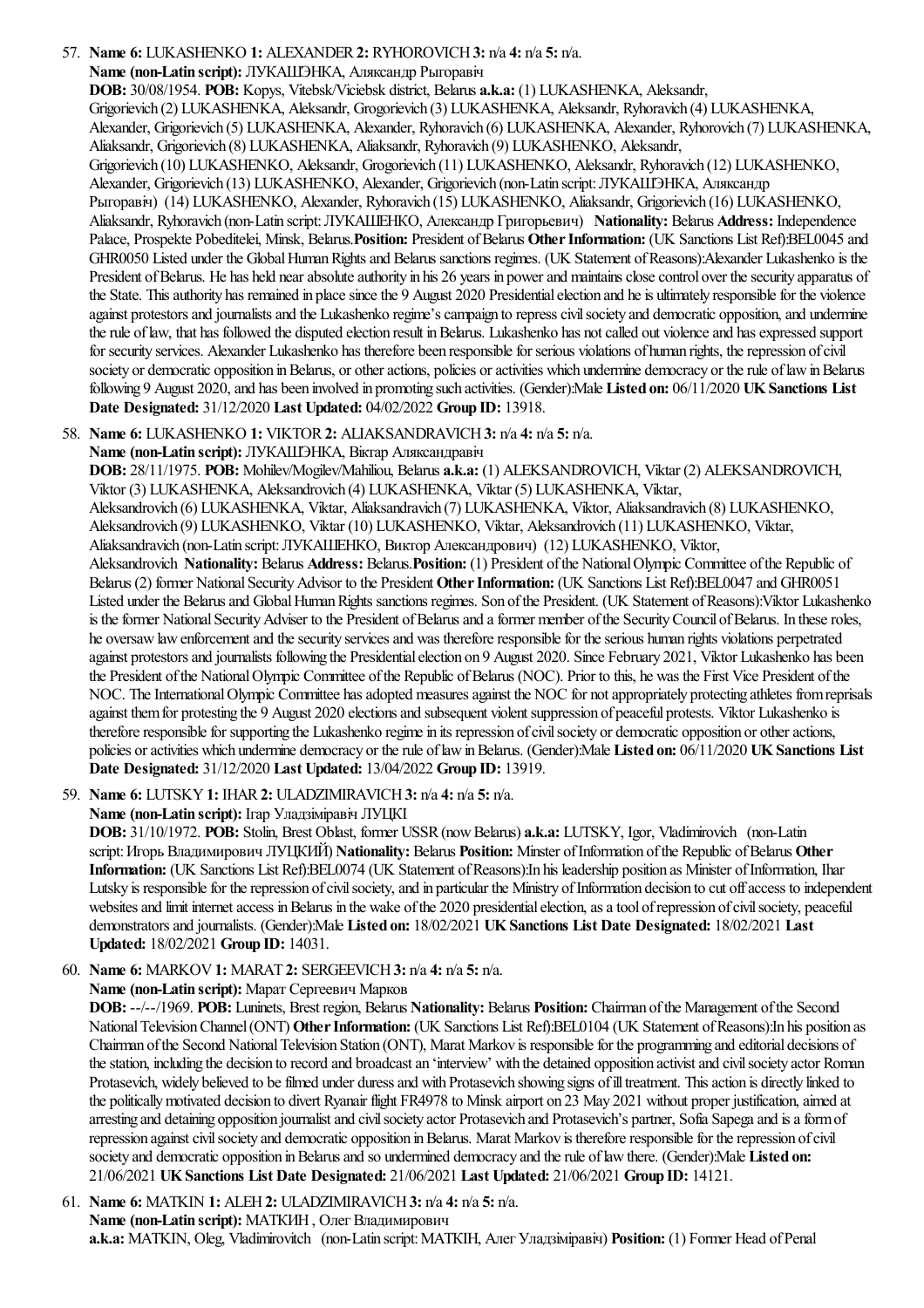Correction Department in the Ministry of Internal Affairs (2) First Deputy Chief of Staff of Internal Troops and Chief of Staff of Belarus Other Information: (UK Sanctions List Ref):BEL0025 (UK Statement of Reasons):Matkin is the former Head of the Penal Correction Department that has authority over Ministry of Internal Affairs (MoIA) detention facilities. In this position, he is responsible for the inhumane and degrading treatment, amounting to serious human rights violations, including torture, carried out in the detention facilities following theelections of 9 August (Gender):Male **Listed on:** 05/10/2020 **UKSanctions List Date Designated:** 31/12/2020 **Last Updated:** 18/03/2022 **Group ID:** 13947.

62. **Name 6:** MELNIK **1:** RAMAN **2:** IVANAVICH**3:** n/a **4:** n/a **5:** n/a.

## **Name (non-Latin script):** МЕЛЬНIК, Раман Iванавiч

**DOB:** 29/05/1964. **a.k.a:** MELNIK, Roman, Ivanovich (non-Latin script:МЕЛЬНИК, Роман Иванович) **Position:** Head ofMain Directorate of Law and Order Protection and Prevention at the Ministry of Internal Affairs Other Information: (UK Sanctions List Ref):BEL0049 (UK Statement of Reasons):In his leadership position as Head of Main Department of Law and Order Protection and Prevention at the Ministry of Internal Affairs, Raman Melnik is responsible for the repression and intimidation campaign against peaceful protesters in the wake of the 2020 presidential election, in particular with arbitrary arrests and ill-treatment, including torture, of peaceful demonstrators as well as intimidation and violence against journalists. (Gender):Male Listed on: 06/11/2020 UK Sanctions List Date **Designated:** 31/12/2020 **Last Updated:** 31/12/2020 **Group ID:** 13986.

63. **Name 6:** MIKHOVICH**1:** MAXIM**2:** YAKOVLEVICH**3:** n/a **4:** n/a **5:** n/a.

**Name (non-Latin script):** МИХОВИЧ, Миксим Яковлевич

Nationality: Belarus Position: Head of OMON ('Special Purpose Police Detachment') in Brest Other Information: (UK Sanctions List Ref):BEL0024 (UK Statement of Reasons):Maxim Mikhovich is Commander of the Special Purpose Police Unit of Brest (OMON). In his role as Commander, Mikhovich bears responsibility for the actions of OMON officers in Brest. Mikhovich is therefore responsible for the serious human rights violations that were carried out by OMON officers following the election of 9 August, in particular arbitrary arrests and ill-treatment of peaceful demonstrators. (Gender):Male **Listed on:** 05/10/2020 **UKSanctions List Date Designated:** 31/12/2020 **Last Updated:** 31/12/2020 **Group ID:** 13946.

64. **Name 6:** MIKLASHEVICH**1:** PYOTR**2:** PIATROVICH**3:** n/a **4:** n/a **5:** n/a.

**Name (non-Latin script):** МІКЛАШЭВІЧ, Пётр Пятровіч

**DOB:** 18/10/1954. **POB:** Minsk Oblast, Former USSRNowBelarus **a.k.a:** MIKLASHEVICH, Petr, Petrovich (non-Latin script:МИКЛАШЕВИЧ, Петр Петрович) **Nationality:** Belarus **Position:** Chairman ofthe ConstitutionalCourt ofthe Republic of Belarus Other Information: (UK Sanctions List Ref):BEL0051 (UK Statement of Reasons):Pyotr Miklashevich was first appointed Chairman of the Constitutional Court in Belarus in February 2008. In this role in August 2020 he has led the Constitutional Court to legitimise the flawed election of President Lukashenko. He is therefore responsible for supporting the repression of civil society and the democratic opposition and has undermined democracy and therule oflawinBelarus. (Gender):Male **Listed on:** 06/11/2020 **UK Sanctions List Date Designated:** 31/12/2020 **Last Updated:** 31/12/2020 **Group ID:** 13996.

65. **Name 6:** MUKOVOZCHIK **1:** ANDREI **2:** NIKOLAEVICH**3:** n/a **4:** n/a **5:** n/a.

**Name (non-Latin script):** Андрей Ниĸолаевич МУКОВОЗЧИК

**DOB:** 13/06/1963. **POB:** Novosibirsk, Russia **a.k.a:** (1) MUKAVOZCHYK, Andrei, Mikalaevich (2) MUKAVOZCHYK, Andrei, Mikalaievich (non-Latin script:Андрэй Міĸалаевіч МУКАВОЗЧЫК) (3) MUKOVOZCHIK, Andrey, Nikolaevich **Nationality:** Belarus **Passport Number:** (1) MP 3413113 (2) MP 2387911 **Address:** Belarus Segodnya, 10a Khmelnitskogo St, Minsk, Belarus, 220013.**Position:** PoliticalObserver, Belarus Segodnya(Belarus Today) **OtherInformation:** (UK Sanctions List Ref):BEL0115 (UK Statement of Reasons):Andrei Nikolaevich MUKOVOZCHYK is a propagandist of the Lukashenko regime. He is a journalist publishing in "Belarus Segodnya", the official (state-owned) newspaper of the Presidential Administration. His published opinions/articles are one of the main mouthpieces of state propaganda and include death threats against those who oppose the regime as well as belittling and discrediting independent journalists and opposition supporters who seek to demonstrate evidence of serious human rights violations committed by the regime. His journalism is specifically endorsed by the Lukashenko regime as it is the subject of several state sponsored awards. MUKOVOZCHYK therefore is or has been involved in repressing civil society and democratic opposition in Belarus and for serious human rights violations inBelarus. (Gender):Male **Listed on:** 02/12/2021 **UKSanctions List Date Designated:** 02/12/2021 **Last Updated:** 16/02/2022 **Group ID:** 14158.

66. **Name 6:** NASKEVICH**1:** IVAN **2:** DANILAVICH**3:** n/a **4:** n/a **5:** n/a.

**Name (non-Latin script):** НАСКЕВІЧ Іван Данілавіч

**DOB:** 25/03/1970. **POB:** Cierablicy, Brest Oblast, Former USSR Currently Belarus **a.k.a:** (1) NASKEVICH, Ivan, Danilovich (non-Latin script:НОСКЕВИЧИван Данилович) (2) NOSKEVICH, Ivan, Danilavich (3) NOSKEVICH, Ivan, Danilovich **Nationality:** Belarus **Position:** Former Chairman of the Investigate Committee of the Republic of Belarus Other Information: (UK Sanctions List Ref):BEL0054 (UK Statement of Reasons):Ivan Naskevich is the former Chairman of the Investigative Committee of the Republic of Belarus. In his role as Chairman, Naskevich was responsible for the actions of the Investigative Committee, including pursuing criminal investigations against protestors and opposition leaders, and therefore undermining democracy in Belarus. (Gender):Male Listed on: 06/11/2020 **UKSanctions List Date Designated:** 31/12/2020 **Last Updated:** 18/03/2022 **Group ID:** 13987.

67. **Name 6:** NAVUMAU**1:** ULADZIMIR**2:** ULADZIMIRAVICH**3:** n/a **4:** n/a **5:** n/a.

**DOB:** 07/02/1956. **POB:** Smolensk, former USSRCurrentlyRussia **a.k.a:** (1) NAUMOV, Uladzimir, Uladzimiravich (2) NAUMOV, Vladimir, Vladimirovich (3) NAVAMAU, Vladimir, Vladimirovich (4) NAVUMAU, Vladimir, Vladimirovich **Nationality:** Belarus Address: Minsk, Belarus. Position: Former Minister of the Interior of Belarus, 2000-09 Other Information: (UK Sanctions List Ref):BEL0001 Received a residence in the Drozdy nonmenklatura district in Minsk from the Presidential Administration. (UK Statement of Reasons):As a Minister of Interior he was responsible for the repression of peaceful demonstrations until his retirement on 6 April 2009 for health reasons. Received a residence in the Drozdy nomenklatura district in Minsk from the Presidential Administration. In October 2014, wasawarded the Order"For Merit"III degree by President Lukashenka. (Gender):Male **Listed on:** 22/05/2006 **UKSanctions List**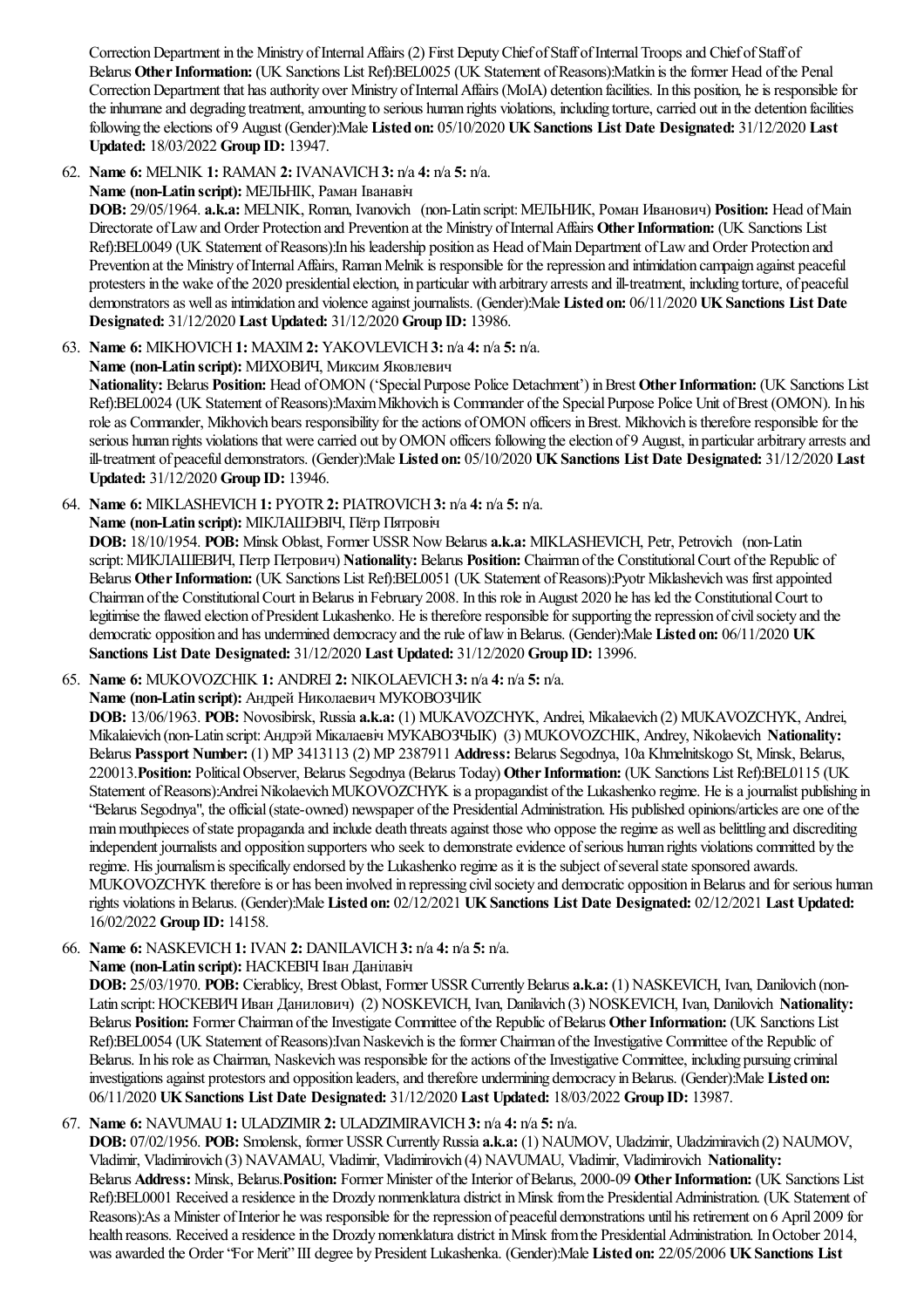#### **Date Designated:** 31/12/2020 **Last Updated:** 18/03/2022 **Group ID:** 8906.

# 68. **Name 6:** NAZARENKO **1:** YURI **2:** GENNADYEVICH**3:** n/a **4:** n/a **5:** n/a.

**DOB:** 17/04/1976. **POB:** City ofSlonim, Grodno region, Belarus **a.k.a:** (1) NAZARANKA, Yuri, Genadzevich (2) NAZARANKA, Yuri, Gennadievich (3) NAZARANKA, Yuri, Gennadyevich (4) NAZARENKO, Yuri, Genadzevich (5) NAZARENKO, Yuri, Gennadievich (non-Latin script:НАЗАРАНКА, Юрый Генадзьевіч) (6) NAZARENKO, Yuri, Gennadyevich (non-Latin script:НАЗАРЕНКО, Юрий Геннадьевич) **Nationality:** Belarus **Address:** Belarus.**Position:** (1) DeputyMinister ofInternalAffairs (2) Commander ofInternalTroops ofthe Ministry ofInternalAffairs ofBelarus **OtherInformation:** (UK Sanctions List Ref):BEL0009 and GHR0057 Listed under the Belarus and Global Human Rights sanctions regimes. (UK Statement of Reasons):Yuri Nazarenko is the Deputy Minister of Internal Affairs and Commander of the Internal Troops. In his roles he is responsible for the actions of the Internal Troops in Minsk and therefore responsible for serious violations of the right not to be subject to cruel, inhuman and degrading treatment or torture of detained protestors and journalists, which they carried out following the election of 9 August. (Gender):Male Listed on: 05/10/2020 **UKSanctions List Date Designated:** 31/12/2020 **Last Updated:** 31/12/2020 **Group ID:** 13925.

69. **Name 6:** NEKRASOVA**1:** ELENA**2:** TIMOFEEVNA**3:** n/a **4:** n/a **5:** n/a.

**Name (non-Latin script):** Алена Цiмафееўна НЯКРАСАВА

**DOB:** 26/11/1974. **a.k.a:** (1) NEKRASOVA, Alena, Tsimafeeuna(2) NYAKRASAVA, Alena, Tsimafeeuna(3) NYAKRASAVA, Elena, Timofeevna(non-Latin script:Елена Тимофеевна НЕКРАСОВА) **Nationality:** Belarus **Position:** Senior Judge ofthe Zavodsky district court in Minsk Other Information: (UK Sanctions List Ref):BEL0092 (UK Statement of Reasons):As a Judge of the Zavodsky district court in Minsk, Elena Nekrasova is responsible for the widespread sentencing of journalists, demonstrators and political activists in politically motivated decisions and without fair and transparent court proceedings. She therefore bears responsibility for undermining the rule oflawand through heractionsasajudge, she hascontributed to therepression ofcivilsociety and democratic opposition. (Gender):Female **Listed on:** 18/02/2021 **UKSanctions List Date Designated:** 18/02/2021 **Last Updated:** 18/02/2021 **Group ID:** 14027.

70. **Name 6:** PARSHYN **1:** ANDREI **2:** n/a **3:** n/a **4:** n/a **5:** n/a.

**DOB:** 19/02/1974. **Nationality:** Belarus **NationalIdentificationNumber:** 3190274A018PB7 **Address:** 211 Skryganova St., 4A, Minsk, Belarus.**Position:** Chairman ofthe MainDirectoratefor CombattingOrganised Crimeand Corruption (GUBOPiK) ofthe Ministry of the Interior (MVD) **Other Information:** (UK Sanctions List Ref):BEL0117 (UK Statement of Reasons):The Main Directorate for Combatting Organized Crime and Corruption (GUBOPiK) of the MVD plays a leading role in the repression of civil society and democratic opposition in Belarus, including deploying specialised "Attack" units against peaceful protestors and in raids on the homes and offices of journalists, activists and opposition supporters. In his position as Chairman of the GUBOPiK, Andrei PARSHYN is responsible for the inhuman and degrading treatment inflicted on citizens who participated in peaceful protestsand for theirarbitrary arrestand detention. Numerous testimonies, photo and video evidence indicate that the group under his command beat and arrested peaceful protestors, threatening them with firearms. PARSHYN therefore is or has been involved in undermining democracy and the rule of law in Belarus, repressing of civil society and the democratic opposition, and for serious human rights violations in Belarus. (Phone number):375 29661213 (Gender):Male **Listed on:** 02/12/2021 **UKSanctions List Date Designated:** 02/12/2021 **Last Updated:** 02/12/2021 **Group ID:** 14160.

71. **Name 6:** PAULICHENKA**1:** DZMITRY**2:** VALERIYEVICH**3:** n/a **4:** n/a **5:** n/a.

**DOB:** --/--/1966. **POB:** Vitebsk, Former USSRCurrentlyBelarus **a.k.a:** (1) PAULICHENKA, Dmitri, Valerievich (2) PAULICHENKA, Dmitriy, Valerievich (3) PAULICHENKA, Dmitriy, Valeriyevich (4) PAULICHENKA, Dzmitry (5) PAULICHENKO, Dmitri, Valerievich (6) PAULICHENKO, Dmitriy, Valerievich (7) PAULICHENKO, Dmitriy, Valeriyevich (8) PAULICHENKO, Dzmitry (9) PAULICHENKO, Dzmitry, Valeriyevich (10) PAVLICHENKO, Dmitri, Valerievich (11) PAVLICHENKO, Dmitri, Valeriyevich (12) PAVLICHENKO, Dmitriy, Valerievich (13) PAVLICHENKO, Dmitriy, Valeriyevich (14) PAVLICHENKO, Dzmitry (15) PAVLICHENKO, Dzmitry, Valeriyevich **Nationality:** Belarus **Position:** Head of 'Honour', the Ministry of Interior's Association of the veterans from special forces from the Minister of Interior Other Information: (UK Sanctions List Ref):BEL0002 Initially arrested in connection with Gonchar and Krasovski, he was released the following day, allegedly on Lukashenka's orders. (UK Statement ofReasons):Involved in the unresolved disappearances ofYuriZakharenko, Viktor Gonchar, Anatoly Krasovski and Dmitri Zavadski in Belarus in 1999-2000. Paulichenka is associated with other Belarus Officials who have been listed for their involvement in these disappearances. Paulichenka has been linked to assassinations and kidnappings on behalf of the Government ofBelarus. (Gender):Male **Listed on:** 22/05/2006 **UKSanctions List Date Designated:** 31/12/2020 **Last Updated:** 18/03/2022 **Group ID:** 8905.

72. **Name 6:** PAULIUCHENKA**1:** ANDREI **2:** YUREVICH**3:** n/a **4:** n/a **5:** n/a.

**Name (non-Latin script):** ПАЎЛЮЧНКА, Андрэй Юр'евіч

**DOB:** 01/08/1971. **a.k.a:** (1) PAULIUCHENKA, Andrei(non-Latin script:ПАВЛЮЧЕНКО, Андрей

Юрьевич) (2) PAULYUCHENKA, Andrei(3) PAVLYUCHENKO, Andrei, Yurevich **Position:** Head ofOperational-Analytical Center **Other Information:** (UK Sanctions List Ref):BEL0048 (UK Statement of Reasons):In his leadership position as the Head of Operational-Analytical Centre, Andrei Pauliuchenka is responsible for the repression of civil society, notably by interrupting connection to telecommunication networks as a tool of repression of civil society, peaceful demonstrators and journalists. (Gender):Male Listed on: 06/11/2020 **UKSanctions List Date Designated:** 31/12/2020 **Last Updated:** 31/12/2020 **Group ID:** 13991.

73. **Name 6:** PETRASH**1:** ALEKSANDR**2:** ALEKSANDROVICH**3:** n/a **4:** n/a **5:** n/a.

**Name (non-Latin script):** Аляксандр Аляксандравiч ПЕТРАШ **DOB:** 16/05/1988. **a.k.a:** (1) PETRASH, Aliaksandr, Aliaksandravich (non-Latin script:Александр Александрович ПЕТРАШ) (2) PIETRASH, Aleksandr, Aleksandrovich (3) PIETRASH, Aliaksandr, Aliaksandravich **Nationality:** Belarus **Position:** Chairman ofthe MoskovskiDistrict Court inMinsk **OtherInformation:** (UK Sanctions List Ref):BEL0091 (UK Statement of Reasons):Aleksandr Petrash is the Chairman of the Moskovski District Court in Minsk. In his position, he bears responsibility for numerous politically motivated rulings against those taking part in protests. There are reasonable grounds to suspect this behaviour has continued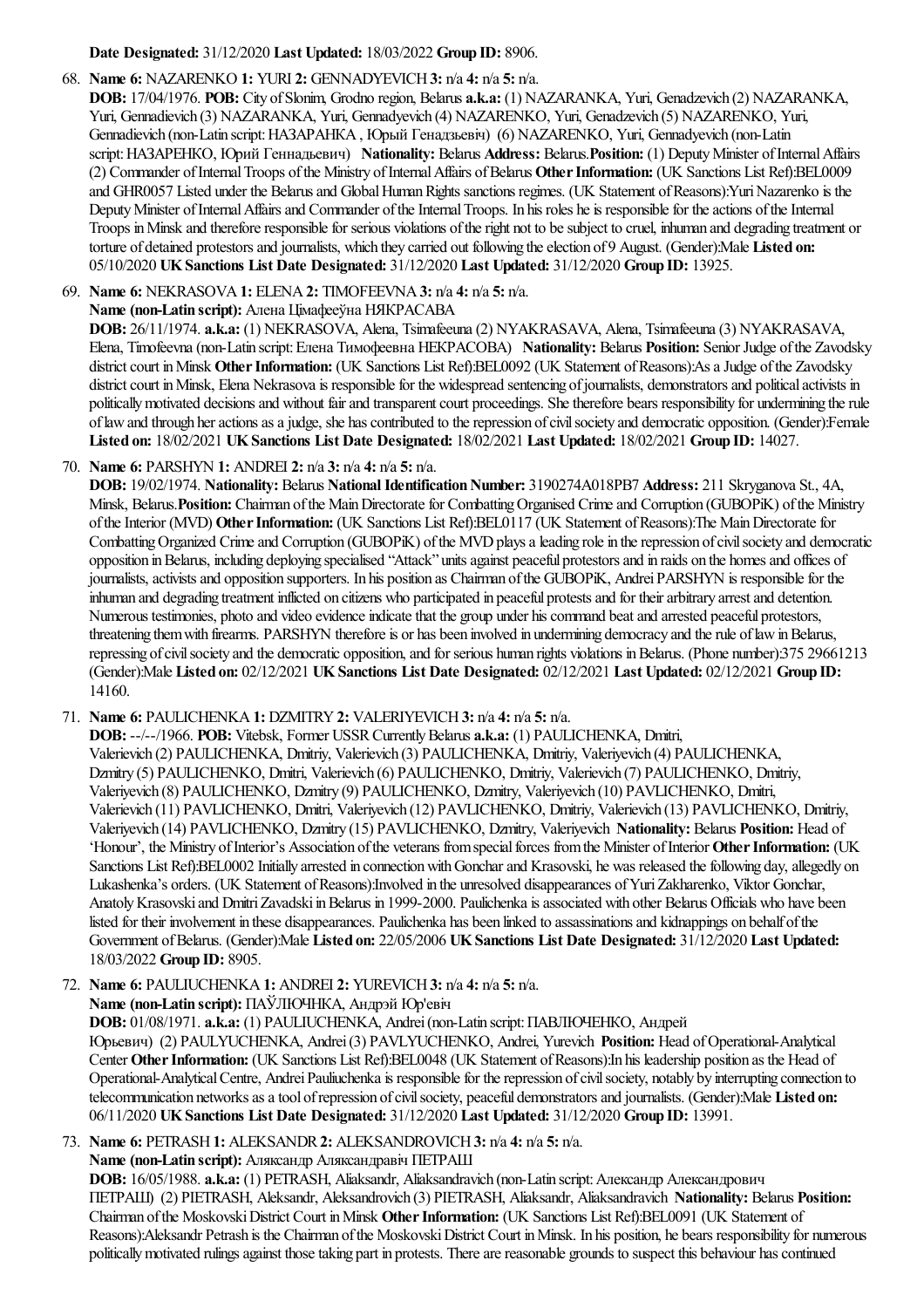following the 9 August Presidential elections in Belarus. He therefore bears responsibility for undermining the rule of law and through his actionsasajudge, he hascontributed to therepression ofcivilsociety and democratic opposition. (Gender):Male **Listed on:** 18/02/2021 **UKSanctions List Date Designated:** 18/02/2021 **Last Updated:** 18/02/2021 **Group ID:** 14016.

74. **Name 6:** PLYSHEUSKIY**1:** IGAR**2:** ANATOLIEVIC **3:** n/a **4:** n/a **5:** n/a.

**Name (non-Latin script):** Игорь Анатольевич ПЛЫШЕВСКИЙ

**DOB:** 19/02/1979. **a.k.a:** (1) PLYSHEUSKIY, Igar, Anatolievich (2) PLYSHEUSKIY, Ihor (3) PLYSHEVSKI, Igar, Anatolievic(4) PLYSHEVSKI, Igar, Anatolievich (5) PLYSHEVSKI, Ihor (6) PLYSHEVSKIY, Igar, Anatolievic(7) PLYSHEVSKIY, Igar, Anatolievich (8) PLYSHEVSKIY, Ihor (9) PLYSHEVSKY, Igor, Anatolevich **Position:** Member ofthe CentralElectoral Commission Other Information: (UK Sanctions List Ref):BEL0041 (UK Statement of Reasons):Igar Plysheuskiy is a member of the Central Electoral Commission of the Belarusian Regime. In his role, he is responsible for the actions of the CEC, including upholding a fraudulentelection resultand blocking the participation ofrivalcandidates in theelection (Gender):Male **Listed on:** 05/10/2020 **UK Sanctions List Date Designated:** 31/12/2020 **Last Updated:** 18/03/2022 **Group ID:** 13957.

75. **Name 6:** PRYGARA**1:** VADZIM**2:** SIARHEJEVICH**3:** n/a **4:** n/a **5:** n/a. **Name (non-Latin script):** Вадзiм Сяргеевiч ПРЫГАРА

**DOB:** 31/10/1980. **a.k.a:** (1) PRIGARA, Vadim, Sergeevich (2) PRIGARA, Vadzim, Siarhejevich (3) PRYGARA, Vadim, Sergeevich (non-Latin script:Вадим Сергеевич ПРИГАРА) **Position:** Head ofthe Molodechno District Police Department**Other** Information: (UK Sanctions List Ref):BEL0075 (UK Statement of Reasons):Lieutenant Colonel Vadzim Prygara, as Head of the District Police Department in Molodechno, is responsible for the repression and intimidation campaign led by the local police force under his command in the wake of the 2020 presidential election, in particular with arbitrary arrests and ill-treatment, including torture of peaceful demonstratorsas wellas intimidation and violenceagainst journalists. (Gender):Male **Listed on:** 18/02/2021 **UKSanctions List Date Designated:** 18/02/2021 **Last Updated:** 18/02/2021 **Group ID:** 14050.

76. **Name 6:** RAKHMANAVA**1:** MARINA**2:** YUREUNA**3:** n/a **4:** n/a **5:** n/a.

**Name (non-Latin script):** Марына Юр'еўна РАХМАНАВА

**DOB:** 26/09/1970. **a.k.a:** (1) RACHMANOVA, Marina, YUREUNA(2) RACHMANOVA, Marina, Yurievna(3) RAKHMANAVA, Marina, Yurievna(4) RAKHMANOVA, Marina, YUREUNA(5) RAKHMANOVA, Marina, Yurievna **Position:** Member ofthe Central Electoral Commision Other Information: (UK Sanctions List Ref):BEL0042 (UK Statement of Reasons):Marina Rachmanava is a member of the Central Electoral Commission of the Belarusian Regime. In her role, she is responsible for the actions of the CEC, including upholding a fraudulent election result and blocking the participation of rival candidates in the election (Gender):Female Listed on: 05/10/2020 **UKSanctions List Date Designated:** 31/12/2020 **Last Updated:** 31/12/2020 **Group ID:** 13965.

77. **Name 6:** RAUKOU**1:** ANDREI **2:** ALIAKSEEVICH**3:** n/a **4:** n/a **5:** n/a. **Name (non-Latin script):** Андрэй Аляксеевіч РАЎКОЎ

**DOB:** 25/06/1967. **POB:** Village ofRevyaki, Vitebsk/Viciebsk Oblast, Former USSRCurrentlyBelarus **a.k.a:** (1) RAUKOU, Andrei, Alekseevich (non-Latin script:Андрей Алексеевич РАВКОВ) (2) RAVKOV, Andrei, Alekseevich (3) RAVKOV, Andrei, Aliakseevich **Nationality:** Belarus **Position:** Former State Secretary of the Security Council (Jan-Sept 2020) Other Information: (UK Sanctions List Ref):BEL0052 (UK Statement of Reasons):In his former position as State Secretary of the Security Council, Andrei Raukou, is responsible for its coordination of the repression and intimidation campaign carried out by the State apparatus in the wake of the 2020 Presidentialelections. (Gender):Male **Listed on:** 06/11/2020 **UKSanctions List Date Designated:** 31/12/2020 **Last Updated:** 31/12/2020 **Group ID:** 13995.

78. **Name 6:** RAVUTSKI **1:** DZMITRY**2:** VASILIEVICH**3:** n/a **4:** n/a **5:** n/a.

**Name (non-Latin script):** РЕУЦКИЙ, Дмитрий Васильевич

**a.k.a:** (1) RAVUTSKI, Dmitry, Vasilievich (non-Latin script:РАВУЦКI, Дзмiтрый Васiльевiч) (2) REUTSKY, Dmitry, Vasilievich (3) REUTSKY, DZMITRY, VASILIEVICH **Nationality:** Belarus **Position:** DeputyHead, State SecurityCommittee(KGB), Belarus Other Information: (UK Sanctions List Ref):BEL0029 (UK Statement of Reasons):DZMITRY VASILIEVICH RAVUTSKI was appointed Deputy Chairman of the State Security Committee (KGB) of Belarus on 20 July 2020. In this senior leadership role, we believe he has shared responsibility for the activities of the State Security Committee, including the involvement of KGB officers, in serious human rights violations and abuse against detained protestors and journalists, which they carried out following the election of 9 August. (Gender):Male **Listed on:** 05/10/2020 **UKSanctions List Date Designated:** 31/12/2020 **Last Updated:** 31/12/2020 **Group ID:** 13950.

79. **Name 6:** RYZHENKOV**1:** MAKSIM**2:** n/a **3:** n/a **4:** n/a **5:** n/a.

**Name (non-Latin script):** Максім Уладзіміравіч РЫЖАНКОЎ

**DOB:** --/--/1972. **POB:** Minsk, Belarus **a.k.a:** (1) RYZHANKOU, Maksim(2) RYZHANKOU, Maxim(3) RYZHANKOU, Maxim, Uladzimiravich (4) RYZHANKOU, Maxim, Vladimirovich (5) RYZHENKOV, Maxim, Uladzimiravich (6) RYZHENKOV, Maxim, Vladimirovich (7) RYZHENKOV, Maxim (non-Latin script: Максим Владимирович РЫЖЕНКОВ) Nationality: Belarus **Address:** Minsk. Position: First Deputy Head of Presidential Administration Other Information: (UK Sanctions List Ref):BEL0103 (UK Statement of Reasons):Maksim Ryzhenkov is the First Deputy Head of the Administration of the President. In this role, Ryzhenkov has significant influence over the Belarusian authorities' responseto the post-election protests, including serious human rights violations, the repression of civil society or democratic opposition in Belarus and actions and policies or activities which undermine democracy or the rule of law in Belarus. Maksim Ryzhenkov also plays an important coordinating role over state bodies, including the working relationship between the President and the Belarusian Ministry of the Interior and its internal security forces, which are responsible for treatmentamounting to serious human rights violations. (Gender):Male **Listed on:** 21/06/2021 **UKSanctions List Date Designated:** 21/06/2021 **Last Updated:** 21/06/2021 **Group ID:** 14119.

80. **Name 6:** SAKALOUSKI **1:** IVAN **2:** YURIEVICH**3:** n/a **4:** n/a **5:** n/a.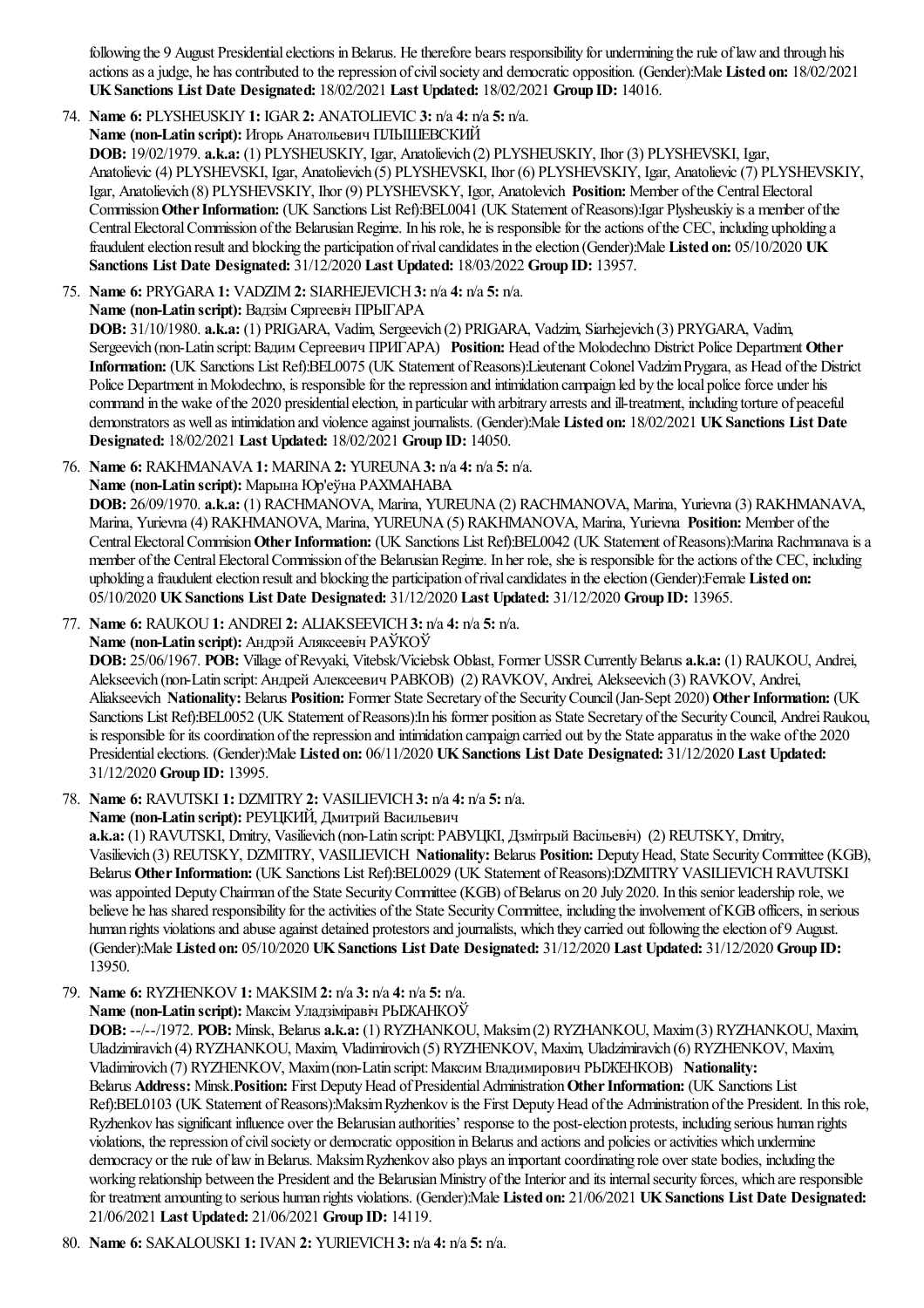#### **Name (non-Latin script):** СОКОЛОВСКИЙ, Иван Юрьевич

**a.k.a:** SOKOLOVSKI, Ivan, Yurievich (non-Latin script:САКАЛОЎСКI, Iван Юр'евiч) **Position:** Director ofthe Akrestina detention centre, Minsk Other Information: (UK Sanctions List Ref):BEL0026 (UK Statement of Reasons):In his capacity as Director of the Akrestina detention centre in Minsk, Ivan Sakalouski is responsible for the inhumane and degrading treatment, including torture, inflicted on citizens detained in that detention centrein the wake ofthe 2020 presidentialelection. (Gender):Male **Listed on:** 05/10/2020 **UK Sanctions List Date Designated:** 31/12/2020 **Last Updated:** 13/04/2022 **Group ID:** 13948.

#### 81. **Name 6:** SERGEENKO **1:** IGOR**2:** PETROVICH**3:** n/a **4:** n/a **5:** n/a.

**Name (non-Latin script):** СЕРГЯЕНКА, Ігар Пятровіч

**DOB:** 14/01/1963. **POB:** Stolitsa, Vitebsk/Viciebsk region, Former USSRCurrentlyBelarus **a.k.a:** (1) SERGEENKO, Igor, Piatrovich (non-Latin script: СЕРГЕЕНКО, Игорь Петрович) (2) SERGEENKO, Ihar, Petrovich (3) SERGEENKO, Ihar, Piatrovich (4) SERGEYENKO, Igor, Petrovich (5) SERGEYENKO, Igor, Piatrovich (6) SERGEYENKO, Ihar, Petrovich (7) SERGEYENKO, Ihar, Piatrovich (8) SERGYAENKA, Igor, Petrovich (9) SERGYAENKA, Igor, Piatrovich (10) SERGYAENKA, Ihar, Petrovich (11) SERGYAENKA, Ihar, Piatrovich (12) SIARHEENKA, Igor, Petrovich (13) SIARHEENKA, Igor, Piatrovich (14) SIARHEENKA, Ihar, Petrovich (15) SIARHEENKA, Ihar, Piatrovich **Nationality:** Belarus **Position:** Chief of Staff to the President of Belarus, also known as Head of the Presidential Administration Other Information: (UK Sanctions List Ref):BEL0046 and GHR0052 Listed under the Belarus and Global Human Rights sanctions regimes. Former First Deputy Head of the KGB. Former Head of the KGB of the Mogilev/Mohilev region. (UK Statement of Reasons):Igor Sergeenko is the Chief of Staff to the President of Belarus, Alexander Lukashenko, also known as the Head of the Presidential Administration of Belarus. In this role, Sergeenko has significant influence over the Belarusian authorities' response to the postelection protests, including serious human rights violations, the repression of civil society or democratic opposition in Belarus and actions and policies or activities which undermine democracy or the rule of law in Belarus. Sergeenko also plays an important coordinating role over state bodies, including the working relationship between the President and the Belarusian Ministry of the Interior and its internal security forces, which are responsible for treatment amounting to serious human rights violations. Igor Petrovich Sergeenko is the Chief of Staff to the President of Belarus, Alexander Lukashenko, also known as the Head of the Presidential Administration of Belarus. In this role, Sergeenko has significant influence over the Belarusian authorities' responseto the post-election protests, which included subjecting detainees to cruel, inhuman and degrading treatment or torture. Sergeenko also plays an important coordinating role over state bodies, including the working relationship between the President and the Belarusian Ministry of the Interior and its internal security forces, which are responsiblefor treatmentamounting to CIDT or torture of detainees. (Gender):Male **Listed on:** 06/11/2020 **UKSanctions List Date Designated:** 31/12/2020 **Last Updated:** 04/02/2022 **Group ID:** 13920.

82. **Name 6:** SHABUNYA**1:** VICTORIA**2:** VALERYEUNA**3:** n/a **4:** n/a **5:** n/a.

# **Name (non-Latin script):** Вiкторыя Валер'еўна ШАБУНЯ

**DOB:** 27/02/1974. **a.k.a:** SHABUNYA, Victoria, Valerevna (non-Latin script:Виктория Валерьевна ШАБУНЯ) **Nationality:** Belarus **Position:** Judge of the Central district court of Minsk, Belarus Other Information: (UK Sanctions List Ref):BEL0090 (UK Statement of Reasons): Victoria Shabunya is a Judge of the Central District Court in Minsk. In her position she is responsible for numerous politically motivated rulings against journalists and activists for taking part in protests. She therefore bears responsibility for undermining the rule of law and through her actions as a judge, she has contributed to the repression of civil society and democratic opposition. (Gender):Female **Listed on:** 18/02/2021 **UKSanctions List Date Designated:** 18/02/2021 **Last Updated:** 18/02/2021 **Group ID:** 14019.

# 83. **Name 6:** SHAKUTIN **1:** ALEXANDER**2:** VASILEVICH**3:** n/a **4:** n/a **5:** n/a.

**DOB:** 12/01/1959. **POB:** Bolshoe Babino, Orsha Rayon, Vitebsk region **a.k.a:** SHAKUTIN, Aleksandr **Nationality:** Russia **Address:** Bolshoe Babino, Orsha Rayon, Vitebsk region.**OtherInformation:** (UK Sanctions List Ref):BEL0067 (UK Statement of Reasons):A longstanding associate of Alexander Lukashenko, Alexander Shakutin is a leading owner of private enterprise in Belarus. Shakutin has supported the Lukashenko regime despite the fraudulent election result. There are reasonable grounds to suspect that the support ofShakutin for theregimecould becontributing to activities undermining democracy. (Gender):Male **Listed on:** 18/12/2020 **UK Sanctions List Date Designated:** 31/12/2020 **Last Updated:** 04/02/2022 **Group ID:** 14029.

# 84. **Name 6:** SHEIMAN **1:** VIKTAR**2:** ULADZIMIRAVICH**3:** n/a **4:** n/a **5:** n/a.

**Title:** Former Head of the Management Department of the Presidential Administration **DOB:** 26/05/1958. **POB:** Hrodna Region, Former USSRCurrentlyBelarus **a.k.a:** (1) SHEIMAN, Viktor, Uladimiravich (2) SHEIMAN, Viktor, Ulazimiravich (3) SHEIMAN, Viktor, Vladimirovich (4) SHEYMAN, Viktar, Uladzimiravich (5) SHEYMAN, Viktor, Uladimiravich (6) SHEYMAN, Viktor, Vladimirovich **Nationality:** Belarus **Address:** Minsk, Belarus.**Position:** Head ofthe Management Department ofthe President's Administration Other Information: (UK Sanctions List Ref):BEL0003 Former Secretary of the Security Council and remains Special Assistant/Aid to the President. (UK Statement of Reasons):Involved in the unresolved disappearances of Yuri Zakharenko, Viktor Gonchar, Anatoly Krasovski and Dmitri Zavadski in Belarus in 1999-2000. Sheiman is associated with other Belarus Officials who have been listed for their involvement in these disappearances. Sheiman was a former Chief of Staff to President Lukashenka. He was appointed to the position of Prosecutor General in 2000 but failed to take any action to investigate the case of the unresolved disappearances. (Gender):Male **Listed on:** 22/05/2006 **UKSanctions List Date Designated:** 31/12/2020 **Last Updated:** 18/03/2022 **Group ID:** 8904.

85. **Name 6:** SHEPELEU**1:** ALIAKSANDR**2:** SVIATASLAVAVICH**3:** n/a **4:** n/a **5:** n/a.

**Name (non-Latin script):** ШЭПЕЛЕЎ, Аляксандр Святаслававіч

**DOB:** 14/10/1975. **a.k.a:** (1) SHEPELEU, Alexander, Svyatoslavovich (non-Latin script:ШЕПЕЛЕВ, Александр Святославович) (2) SHEPELEV, Aleksandr, Svyataslavavich (3) SHEPELEV, Alexander, Svyatoslavovich (4) SHEPELEV, Aliaksandr, SVIATASLAVAVICH **Nationality:** Belarus **Position:** Head ofthe Department for Safety and Security ofthe Ministry of Internal Affairs of the Republic of Belarus Other Information: (UK Sanctions List Ref):BEL0012 (UK Statement of Reasons):Aliaksandr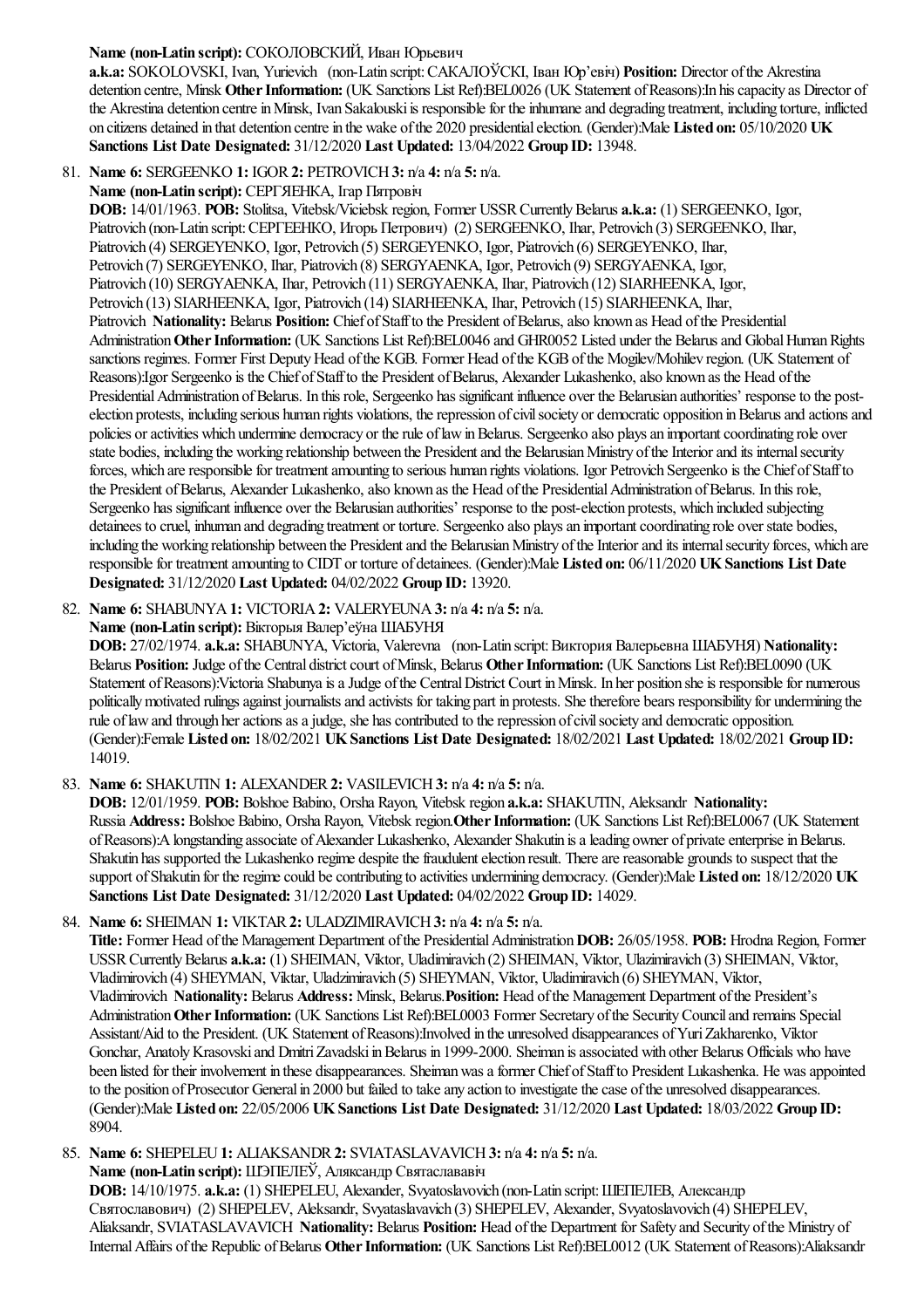Shepeleu is Head of the Department for Safety and Security of the Ministry of Internal Affairs. In his role as Head of the Department for Safety and Security, he is responsible for the actions of the Public Security Police and therefore bears responsibility for the serious human rights violations that were carried out following the election of 9 August, including torture or cruel, inhuman or degrading treatment or punishment. (Gender):Male **Listed on:** 05/10/2020 **UKSanctions List Date Designated:** 31/12/2020 **Last Updated:** 18/03/2022 **Group ID:** 13935.

86. **Name 6:** SHULIAKOUSKI **1:** ALEH**2:** MIKALAEVICH**3:** n/a **4:** n/a **5:** n/a.

**Name (non-Latin script):** ШУЛЯКОВСКИЙ, ОлегНиколаевич

**Title:** (1) Head of Brest Regional Department of Internal Affairs (2) Former Colonel of

Police **DOB:** 26/07/1977. **a.k.a:** (1) SHULIAKOUSKI, Oleg, Nikolaevich (non-Latin script:ШУЛЯКОЎСКI, Алег

Мiкалаевiч) (2) SHULIAKOVSKI, Aleh, Mikalaevich (3) SHULIAKOVSKI, Oleg, Nikolaevich **Nationality:** Belarus **Position:** (1) Former First Deputy Head of the Department of Internal Affairs of Gomel Homyel Oblast Executive Committee (2) Head of the Criminal Police (3) Head of the Department of the Internal Affairs Directorate of the Brest Regional Executive Committee Other Information: (UK Sanctions List Ref):BEL0019 (UK Statement of Reasons):Shuliakouski was the former First Deputy Head of the Department of Internal Affairs of Gomel Oblast Executive Committee. In this role Shuliakouski was responsible for the actions of police officers in Gomel including arbitrary arrests and ill-treatment, and including torture, of peaceful demonstrators following the election of the 9 August 2020 in Belarus.. Shuliakouski therefore is or has been involved in serious human rights violations in Belarus as well as the repression of civil society and democracy inBelarus. (Gender):Male **Listed on:** 05/10/2020 **UKSanctions List Date Designated:** 31/12/2020 **Last Updated:** 18/03/2022 **Group ID:** 13941.

87. **Name 6:** SHUMILIN **1:** DZMITRY**2:** MIKALAEVICH**3:** n/a **4:** n/a **5:** n/a.

# **Name (non-Latin script):** Дмитрий Николаевич ШУМИЛИН

**DOB:** 26/07/1977. **a.k.a:** SHUMILIN, Dmitry, Nikolayevich (non-Latin script:Дзмiтрый Мiкалаевiч ШУМIЛIН) **Position:** Deputy Head of the Department for Mass Events of the GUVD (Main Department of Internal Affairs) of the Minsk City Executive Committee Other Information: (UK Sanctions List Ref):BEL0083 (UK Statement of Reasons):In his position as Deputy Head of the Department for Mass Events of the Main Department of Internal Affairs of the Minsk City Executive Committee, Dzmitry Shumilin bears responsibility for the repression and intimidation led by the local security apparatus in the wake of the 2020 presidential election, in particular thearbitrary arrestand ill-treatment, including torture, of peaceful demonstrators. (Gender):Male **Listed on:** 18/02/2021 **UKSanctions List Date Designated:** 18/02/2021 **Last Updated:** 18/02/2021 **Group ID:** 14047.

88. **Name 6:** SHVED**1:** ANDREI **2:** IVANAVICH**3:** n/a **4:** n/a **5:** n/a.

**Name (non-Latin script):** Андрей Иванович ШВЕД

**DOB:** 21/04/1973. **POB:** Glushkovichi, Gomel/HomyelOblast, former USSR(nowBelarus) **a.k.a:** SHVED, Andrei, Ivanovich (non-Latin script:Андрэй Iванавiч ШВЕД) **Nationality:** Belarus **Position:** Prosecutor General**OtherInformation:** (UK Sanctions List Ref):BEL0084 (UK Statement of Reasons):In his position as Prosecutor General of Belarus, Andrei Shved is responsible for the ongoing repression of civil society and democratic opposition, and in particular the launching of numerous criminal proceedings against peaceful demonstrators, opposition leaders and journalists in the wake of the 2020 presidential elections. He has also made public statements declaring participants in 'unauthorised rallies' to be terrorists and threatening them with punishment. (Gender):Male Listed on:  $18/02/2021$ **UKSanctions List Date Designated:** 18/02/2021 **Last Updated:** 18/02/2021 **Group ID:** 14033.

89. **Name 6:** SIKORSKI **1:** ARTSIOM**2:** IGARAVICH**3:** n/a **4:** n/a **5:** n/a.

**Name (non-Latin script):** Арцём Ігаравіч Сікорскі

**DOB:** --/--/1983. **POB:** Soligorsk, Minsk region/Oblast, Belarus **a.k.a:** (1) SIKORSKI, Artem, Igorevich (2) SIKORSKIY, Artem, Igorevich (non-Latin script:Артем Игоревич Сикорский) (3) SIKORSKIY, Artsiom, Igaravich **Nationality:** Belarus **Position:** Director for the Aviation Department of the Ministry of Transport and Communication Other Information: (UK Sanctions List Ref):BEL0101 (UK Statement of Reasons):In his capacity as Director of the Aviation Department at the Ministry of Transport and Communication of the Republic of Belarus, Artsiom Sikorski is responsible for the state management in the sphere of civil aviation and supervision of air traffic control. He is therefore responsible for the forced redirection and landing of Ryanair passenger flight FR4978 at Minsk airport, without proper justification, on 23 May 2021. In doing so, Sikorski acted at the direction of Alexander Lukashenko and in conjunction with the Belarusian Ministry of Defence. These politically motivated decisions were aimed at detaining and arresting the opposition journalistand civilsociety actor Roman Protasevich and Protasevich's partner Sofia Sapegaand areaformofrepression against civil society and democratic opposition in Belarus. Therefore, Artsiom Sikorski is responsible for the repression of civil society and democratic opposition inBelarusand so undermined democracy and therule oflawthere. (Gender):Male **Listed on:** 21/06/2021 **UK Sanctions List Date Designated:** 21/06/2021 **Last Updated:** 21/06/2021 **Group ID:** 14120.

90. **Name 6:** SIVAK **1:** ANATOLI **2:** ALEKSANDROVICH**3:** n/a **4:** n/a **5:** n/a.

**Name (non-Latin script):** Анатолий Александрович СИВАК

DOB: 19/07/1962. POB: Zavoit, Narovlya District, Gomel/Homyel Oblast, former USSR (now Belarus) a.k.a: SIVAK, Anatol, Aliaksandravich (non-Latin script:Анатоль Аляксандравiч СIВАК) **Nationality:** Belarus **Position:** (1) Deputy Prime Minister (2) Former Chairman of the Minsk City Executive Committee Other Information: (UK Sanctions List Ref):BEL0086 (UK Statement of Reasons):As Chairman of the Minsk City Executive Committee, Anatoli Sivak was responsible for the repression and intimidation campaign run by the state security apparatus in Minsk under his oversight in the wake of the 2020 presidential election, in particular arbitrary arrests and ill-treatment, including torture, of peaceful demonstrators as well as intimidation and violence against journalists. He made numerous public statements criticising peaceful protests taking place in Belarus. In his current leadership position as Deputy Prime Minister he continues to support therepressiveactivities ofthe Lukashenko regime. (Gender):Male **Listed on:** 18/02/2021 **UKSanctions List Date Designated:** 18/02/2021 **Last Updated:** 18/02/2021 **Group ID:** 14021.

91. **Name 6:** SIVAKAU**1:** IURY**2:** LEANIDAVICH**3:** n/a **4:** n/a **5:** n/a. **DOB:** 05/08/1946. **POB:** Onory, SakhalinRegion, Belarus **a.k.a:** (1) SIVAKAU, Yuri, Leonidovich (2) SIVAKAU, Yury,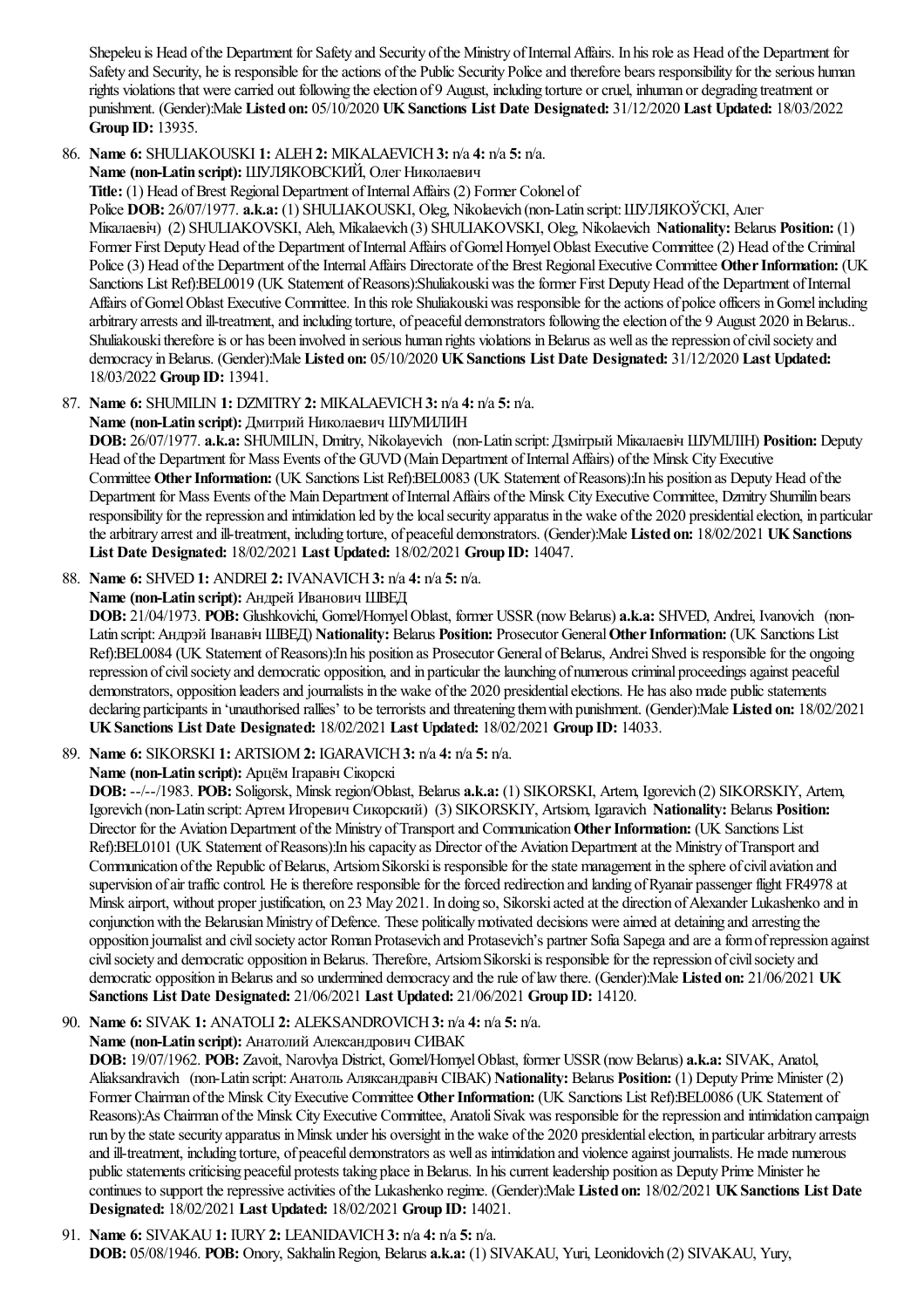Leanidavich (3) SIVAKOV, Iury, Leanidavich (4) SIVAKOV, Yuri, Leonidavich (5) SIVAKOV, Yuri, Leonidovich (6) SIVAKOV, Yury, Leanidavich **Nationality:** Belarus **Address:** Minsk, Belarus.**Position:** (1) Former Minister ofTourismand Sports (2) Former Minister of Interior (3) Former Deputy Head of the Presidential Administration Other Information: (UK Sanctions List Ref):BEL0004 (UK Statement ofReasons):Involved in the unresolved disappearances ofYuriZakharenko, Viktor Gonchar, AnatolyKrasovskiand Dmitri Zavadski in Belarus in 1999-2000. Iury Leanidavich Sivakau was Minister of the Interior at that time and therefore a senior Official in the Government of Belarus. Sivakau was associated with other Belarus Officials who have been listed for their involvement in these disappearances,and helped to establish a"death squad"in 1996 withVladimir Navumau. (Gender):Male **Listed on:** 29/03/2011 **UK Sanctions List Date Designated:** 31/12/2020 **Last Updated:** 18/03/2022 **Group ID:** 11723.

92. **Name 6:** SLIZHEUSKIY**1:** ALEH**2:** LEANIDAVICH**3:** n/a **4:** n/a **5:** n/a.

**Name (non-Latin script):** Алег Леанідавіч СЛІЖЭЎСКІ

**DOB:** 16/08/1972. **a.k.a:** (1) SLIZHEUSKIY, Oleg, Leonidovich (2) SLYZHEVSKIY, Aleh, Leanidavich (3) SLYZHEVSKIY, Oleg, Leonidovich **Position:** Member of the Central Electoral Commission Other Information: (UK Sanctions List Ref):BEL0043 (UK Statement of Reasons):Aleh Slizheuskiy is a member of the Central Electoral Commission of the Belarusian Regime. In his role, he is responsible for the actions of the CEC, including upholding a fraudulent election result and blocking the participation of rival candidates in theelection (Gender):Male **Listed on:** 05/10/2020 **UKSanctions List Date Designated:** 31/12/2020 **Last Updated:** 31/12/2020 **Group ID:** 13966.

93. **Name 6:** SMAL **1:** ANDREI **2:** FIODARAVICH**3:** n/a **4:** n/a **5:** n/a.

**Name (non-Latin script):** СМАЛЬ, Андрэй Фёдаравіч

**POB:** Brest, Former USSRCurrentlyBelarus **a.k.a:** SMAL, Andrei, Fyodorovich (non-Latin script:СМАЛЬ, Андрей Федорович) **Nationality:** Belarus **Position:** DeputyChairman oftheInvestigative Committee **OtherInformation:** (UK Sanctions List Ref):BEL0055 (UK Statement of Reasons):Andrei Smal is Deputy Chairman of the Investigative Committee of the Republic of Belarus. Smal is responsible for the actions of the Investigative Committee, including pursuing criminal investigations against protestors and opposition leaders,and therefore undermining democracy inBelarus. (Gender):Male **Listed on:** 06/11/2020 **UKSanctions List Date Designated:** 31/12/2020 **Last Updated:** 31/12/2020 **Group ID:** 13990.

94. **Name 6:** STANISHLAUCHYK **1:** VIKTAR**2:** IVANAVICH**3:** n/a **4:** n/a **5:** n/a.

**Name (non-Latin script):** Вiктар Iванавiч СТАНIСЛАЎЧЫК

**DOB:** 27/01/1971. **a.k.a:** (1) STANISHLAUCHYK, Viktor, Ivanovich (non-Latin script:Виктор Иванович

СТАНИСЛАВЧИК) (2) STANISLAVCHIK, Viktar, Ivanavich (3) STANISLAVCHIK, Viktor, Ivanovich **Position:** (1) DeputyHead ofthe Police Department ofthe SovetskyDistrict ofMinsk (2) Head ofthe Public Security Police **OtherInformation:** (UK Sanctions List Ref):BEL0076 (UK Statement of Reasons):In his position as Deputy Head of the Police Department of the Sovetsky District of Minsk and Head of the Public Security Police, Viktar Stanishlauchyk is responsible for the repression and intimidation campaign led by the local police force under his command in the wake of the 2020 presidential election, in particular with arbitrary arrests and ill-treatment, including torture, of peaceful demonstrators as well as intimidation and violence against journalists. According to witnesses, he personally supervised the detention of peaceful protestersand beatings ofthose unlawfully detained. (Gender):Male **Listed on:** 18/02/2021 **UKSanctions List Date Designated:** 18/02/2021 **Last Updated:** 18/02/2021 **Group ID:** 14051.

95. **Name 6:** STASIUKEVICH**1:** VITALYI **2:** IVANOVICH**3:** n/a **4:** n/a **5:** n/a.

**Name (non-Latin script):** Вiталь Iванавiч СТАСЮКЕВIЧ

**DOB:** 05/03/1976. **POB:** Grodno, Hrodna, Former USSR(nowBelarus) **a.k.a:** STASIUKEVICH, Vital, Ivanavich (non-Latin script:Виталий Иванович СТАСЮКЕВИЧ) **Position:** DeputyChief ofPublic Security Police, Grodno **OtherInformation:** (UK Sanctions List Ref):BEL0077 (UK Statement of Reasons):Vitalyi Stasiukevich is the Deputy Chief of Public Security Police in Grodno. In this position he bears responsibility for the inhumane and degrading treatment, amounting to serious human rights violations, including torture, carried out in the detention facilities following theelections of 9 August. (Gender):Male **Listed on:** 18/02/2021 **UKSanctions List Date Designated:** 18/02/2021 **Last Updated:** 18/02/2021 **Group ID:** 14048.

96. **Name 6:** TERTEL **1:** IVAN **2:** STANISLAVOVICH**3:** n/a **4:** n/a **5:** n/a.

**Name (non-Latin script):** Иван Станиславович ТЕРТЕЛЬ

**DOB:** 08/09/1966. **POB:** Village Privalki/PrivalkainHrodna/Grodno Oblast, Former USSRCurrentlyBelarus **a.k.a:** TERTEL, Ivan, Stanislavavich (non-Latin script:Іван Станіслававіч ТЭРТЭЛЬ) **Nationality:** Belarus **Address:** 17, NezavisimostiAve., Minsk, Belarus, 220030.**Position:** (1) Chairman ofthe State SecurityCommittee(KGB) (2) Former Chairman ofthe State Control Committee Other Information: (UK Sanctions List Ref):BEL0057 (UK Statement of Reasons):Ivan Tertel was appointed Chairman of the State SecurityCommittee(KGB) on 3 September 2020. He was formerly the Chairman ofthe State ControlCommitteeand beforethat Deputy Chairman of the KGB. In his role as Chairman of the State Security Committee, he has overall responsibility for the State Security Committee including the involvement of KGB officers in serious human rights violations and abuses against detained protestors and journalists, which were carried out after the election of 9 August 2020. Furthermore, in his former capacity as Chairman of the State Control Committee, Tertel was involved in a campaign of intimidation and harassment of a leading opponent of Lukashenko, and therefore involved in therepression of democratic opposition. (Gender):Male **Listed on:** 06/11/2020 **UKSanctions List Date Designated:** 31/12/2020 **Last Updated:** 09/08/2021 **Group ID:** 13985.

97. **Name 6:** TSELIKAVETS **1:** IRINA**2:** ALIAKSANDRAUNA**3:** n/a **4:** n/a **5:** n/a.

**Name (non-Latin script):** Ирина Александра ЦЕЛИКАВЕЦ **DOB:** 02/11/1976. **a.k.a:** (1) CELIKOVEC, Irina, Akexandrova(2) CELIKOVEC, Irina, Alexandrovna(3) CELIKOVEC, Irina, Aliaksandrauna (4) TSELIKAVETS, Irina, Akexandrova (non-Latin script: Ирина Александровна ЦЕЛИКОВЕЦ) (5) TSELIKAVETS, Irina, Alexandrovna(6) TSELIKOVEC, Irina, Akexandrova(7) TSELIKOVEC, Irina, Alexandrovna(8) TSELIKOVEC, Irina, Aliaksandrauna **Position:** Member ofthe CentralElectoralCommision**OtherInformation:** (UK Sanctions List Ref):BEL0044 (UK Statement of Reasons):Irina TSELIKAVETS is a member of the Central Electoral Commission of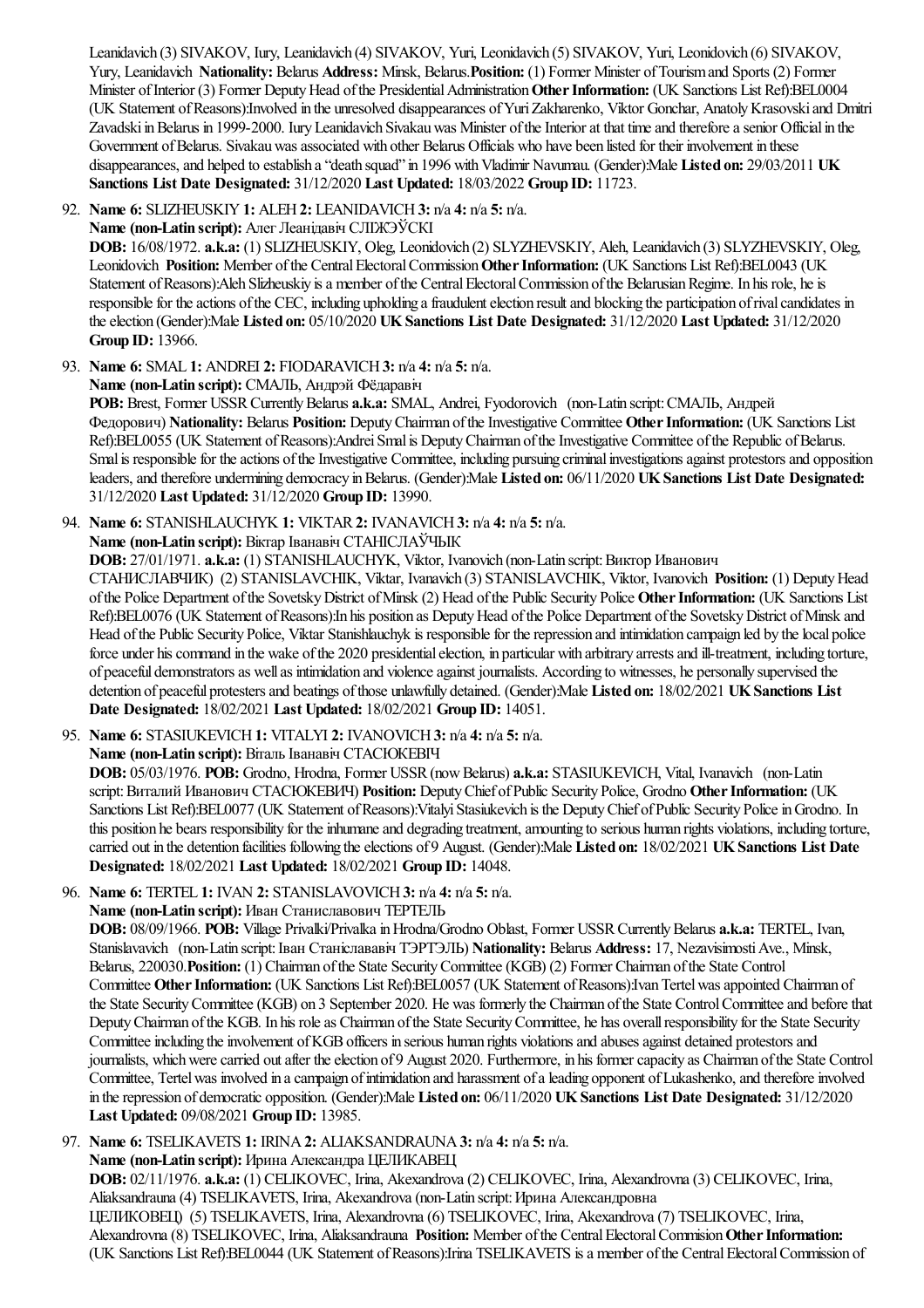the Belarusian Regime. In her role, she is responsible for the actions of the CEC, including upholding a fraudulent election result and blocking the participation ofrivalcandidates in theelection (Gender):Female **Listed on:** 05/10/2020 **UKSanctions List Date Designated:** 31/12/2020 **Last Updated:** 18/03/2022 **Group ID:** 13958.

# 98. **Name 6:** TSERABAU**1:** SIARHEI **2:** YAUGENAVICH**3:** n/a **4:** n/a **5:** n/a.

**Name (non-Latin script):** ТЕРЕБОВ, Сергей Евгеньевич

**DOB:** --/--/1972. **POB:** Barysaw/Borisov, Minsk Oblast, Former USSRCurrentlyBelarus **a.k.a:** (1) TERABOV, Sergey, Evgenievich (2) TERABOV, Siarhei, Yaugenavich (3) TEREBOV, Sergei, Yevgenevich (4) TSERABAU, Sergey, Evgenievich (non-Latin script:ЦЕРАБАЎ, Сяргей Яўгенавiч) **Nationality:** Belarus **Position:** First DeputyChairman ofthe State SecurityCommittee (KGB) Other Information: (UK Sanctions List Ref):BEL0028 (UK Statement of Reasons):TSERABAU was appointed First Deputy Chairman ofthe State SecurityCommittee(KGB) ofBelarus in February 2020. In this senior leadership role, we believe he has shared responsibility for the activities of the State Security Committee, including the involvement of KGB officers, in serious human rights violations and abuse against detained protestors and journalists, which they carried out following the election of 9 August. (Gender):Male Listed on: 05/10/2020 **UKSanctions List Date Designated:** 31/12/2020 **Last Updated:** 18/03/2022 **Group ID:** 13949.

99. **Name 6:** TURCHIN **1:** ALIAKSANDR**2:** HENRYKAVICH**3:** n/a **4:** n/a **5:** n/a. **Name** (non-Latin script): Алекса́ндр Ге́нрихович ТУРЧИ́Н **DOB:** 02/07/1975. **POB:** Novogrudok, Grodno/Hrodna Oblast, former USSR(nowBelarus) **a.k.a:** TURCHIN, Aleksandr, Henrykavich (non-Latin script:Алякса́ндр Ге́нрыхавіч ТУРЧЫ́ Н) **Nationality:** Belarus **Position:** Chairman ofMinsk Regional Executive Committee Other Information: (UK Sanctions List Ref):BEL0085 (UK Statement of Reasons):In his position as the Chairman ofMinsk RegionalExecutive Committee, Aliaksandr Turchin is responsiblefor overseeing localadministration. By doing so, hesupported the actions of the Lukashenko regime to undermine the rule of law in Belarus, repress civil society and democratic opposition, contributing to serious human rights violations. (Gender):Male **Listed on:** 18/02/2021 **UKSanctions List Date Designated:** 18/02/2021 **Last Updated:** 18/02/2021 **Group ID:** 14046.

100. **Name 6:** VAKULCHYK **1:** VALERI **2:** PAULAVICH**3:** n/a **4:** n/a **5:** n/a.

**Name (non-Latin script):** ВАКУЛЬЧИК, Валерий Павлович

**DOB:** 19/06/1964. **POB:** Radostovo, Brest Region **a.k.a:** (1) VAKULCHIK, Valeri, Paulavich (2) VAKULCHIK, Valeri, Pawlavich (3) VAKULCHIK, Valery, Pavlovich (4) VAKULCHIK, Valery, Pawlavich (5) VAKULCHYK, Valery, Pavlovich (non-Latin script:ВАКУЛЬЧIК, Валéрый Пáўлавiч) (6) VAKULCHYK, Valeryy, Pawlavich **Nationality:** Belarus **Position:** Former Head, SecurityCouncil, Belarus **OtherInformation:** (UK Sanctions List Ref):BEL0027 Former Chairman, Committeefor State Security (KGB), Belarus (UK Statement of Reasons):Lt General Valeri Vakulchyk was Chairman of the State Security Committee (KGB) of Belarus between November 2012 and 03 September 2020. From 03 September to 29 October 2020, he was Head of the Security Council. In his roleas Chairman ofthe State SecurityCommittee, he had overallresponsibility for the State SecurityCommitteeincluding theinvolvement of KGB officers in serious human rights violations and abuses against detained protestors and journalists, which they carried out following theelection of 9 August. (Gender):Male **Listed on:** 05/10/2020 **UKSanctions List Date Designated:** 31/12/2020 **Last Updated:** 18/03/2022 **Group ID:** 13959.

101. **Name 6:** VASILIEU**1:** ALIAKSANDR**2:** PAULAVICH**3:** n/a **4:** n/a **5:** n/a.

**Name (non-Latin script):** ВАСИЛЬЕВ, Александр Павлович

**DOB:** 24/03/1975. **POB:** Mahilou/Mogilev **a.k.a:** (1) VASILIEU, Alexander, Pavlovich (non-Latin script:ВАСІЛЬЕЎ, Аляксандр Паўлавіч) (2) VASILIEV, Alexander, Pavlovich (3) VASILIEV, Aliaksandr, Paulovich **Nationality:** Belarus **Position:** (1) Former Head of the Department of Internal Affairs of Gomel Homyel Oblast Executive Committee (2) Currently Head of the Academy of the Ministry ofInternalAffairs ofthe Republic ofBelarus **OtherInformation:** (UK Sanctions List Ref):BEL0018 (UK Statement of Reasons): Vasilieu was Head of the Department of Internal Affairs of Gomel Oblast Executive Committee. In his former role as Department Head, Vasilieu was responsible for the actions of police officers in Gomel, including the Public Security Police and OMON riot police. Vasilieu therefore bears responsibility for the serious human rights violations carried out by police officers following the election of 9 August, in particulararbitrary arrestsand ill‐treatment, including torture, of peaceful demonstrators. (Gender):Male **Listed on:** 05/10/2020 **UK Sanctions List Date Designated:** 31/12/2020 **Last Updated:** 18/03/2022 **Group ID:** 13940.

102. **Name 6:** VASILIEU**1:** ANATOL **2:** ANATOLIEVICH**3:** n/a **4:** n/a **5:** n/a.

**Name (non-Latin script):** ВАСИЛЬЕВ, Анатолий Анатольевич

**DOB:** 26/01/1972. **a.k.a:** (1) VASILIEU, Anatoli, Anatolievich (non-Latin script:ВАСIЛЬЕЎ, Анатоль Анатольевiч) (2) VASILIEV, Anatol, Anatolievich (3) VASILIEV, Anatoli, Anatolievich **Nationality:** Belarus **Position:** DeputyHead ofthe Department ofInternal Affairs ofGomel/HomyelOblast Executive Committee **OtherInformation:** (UK Sanctions List Ref):BEL0020 (UK Statement of Reasons):Anatol Vasilieu is Deputy Head of the Department of Internal Affairs of the Gomel Regional Executive Committee and head of the Public Security Police. In this role Vasilieu bears responsibility for the actions of police officers in Gomel. Vasiliev is therefore responsible for the serious human rights violations carried out by police officers in that region following the election of 9 August, in particular arbitrary arrestsand ill-treatment, including torture, of peaceful demonstrators. (Gender):Male **Listed on:** 05/10/2020 **UKSanctions List Date Designated:** 31/12/2020 **Last Updated:** 31/12/2020 **Group ID:** 13942.

103. **Name 6:** VOLKAU**1:** ALIAKSEY**2:** ALIAKSANDRAVICH**3:** n/a **4:** n/a **5:** n/a.

**Name (non-Latin script):** ВОЛКАЎАляксей Аляксандравіч

**DOB:** 07/09/1973. **POB:** Minsk a.k.a: (1) VOLKAU, Alexey, Aleksandrovich (non-Latin script: ВОЛКОВ Алексей Александрович) (2) VOLKAU, Alexey, Alexandrovich (3) VOLKOV, Alexey, Aleksandrovich (4) VOLKOV, Alexey, Alexandrovich (5) VOLKOV, Aliaksey, Aliaksandravich **Nationality:** Belarus **Position:** (1) Chairman ofthe State Committeefor Forensic Expertise (2) Former First Deputy Chairman of the Investigative Committee Other Information: (UK Sanctions List Ref):BEL0056 (UK Statement of Reasons):In his former leadership position as the First Deputy Chairman of the Investigative Committee, Volkau is responsible for the repression and intimidation campaign led by the Committee in the wake of the 2020 presidential election,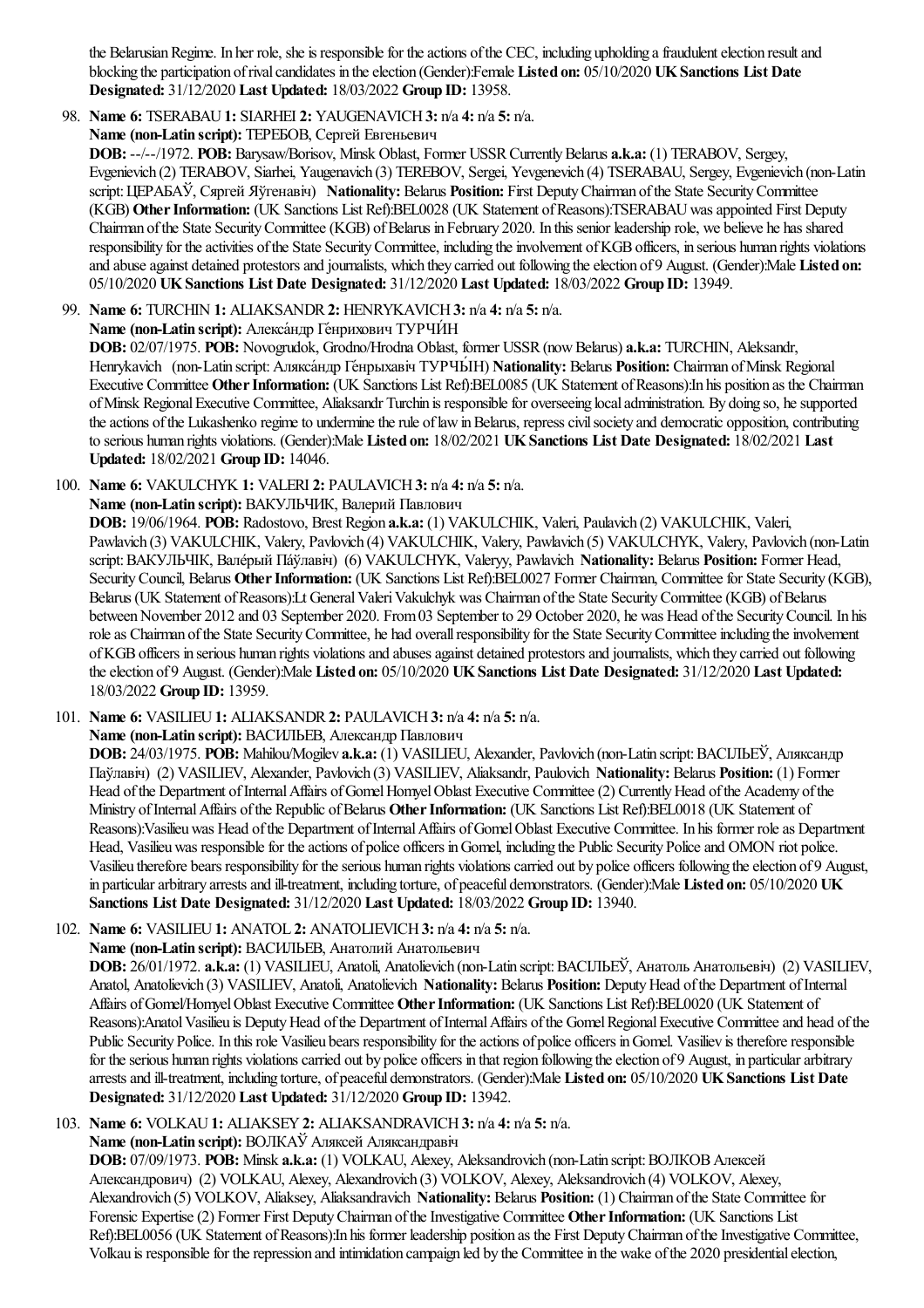notably with investigations launched against the Coordination Council launched by the opposition to challenge the outcome of that election and peaceful demonstrators. (Gender):Male **Listed on:** 06/11/2020 **UKSanctions List Date Designated:** 31/12/2020 **Last Updated:** 31/12/2020 **Group ID:** 13988.

104. **Name 6:** VOROBEY**1:** NIKOLAY**2:** NIKOLAYEVICH**3:** n/a **4:** n/a **5:** n/a.

**Position:** Businessman Other Information: (UK Sanctions List Ref):BEL0068 (UK Statement of Reasons):As a longstanding associate of Alexander Lukashenko, Nikolay Vorobey has developed substantial business dealings in Belarus which form a significant segment of private commercial activities in Belarus, notably in transport and logistics. Commercial activities and economic resources under Vorobey's control therefore contribute to the Lukashenko regime's activities undermining democracy and the rule of law in Belarus. (Gender):Male Listed on: 18/12/2020 **UKSanctions List Date Designated:** 31/12/2020 **Last Updated:** 31/12/2020 **Group ID:** 14032.

105. **Name 6:** YARMOSHINA**1:** LIDZIA**2:** MIHAILAUNA**3:** n/a **4:** n/a **5:** n/a.

**Name (non-Latin script):** Лідзія Міхайлаўна Ярмошына

**DOB:** 29/01/1953. **POB:** Slutsk, Belarus **a.k.a:** (1) YARMOSHINA, Lidia, Mikhailovna(2) YARMOSHINA, Lidija, Mikhailovna(3) YARMOSHINA, Lidzia, Mihailauna(non-Latin script:Лидия Михайловна ЕРМОШИНА) (4) YERMOSHINA, Lidia, Mikhailovna(5) YERMOSHINA, Lidija, Mikhailovna(6) YERMOSHINA, Lidzia, Mihailauna **Nationality:** Belarus **Position:** Former Chair of the Central Electoral Commission (CEC) Other Information: (UK Sanctions List Ref):BEL0033 (UK Statement of Reasons):Lidzia Yarmoshina was the Chairperson of the Central Electoral Commission of the Belarusian Regime until December 2021. In her role as Chairperson, she was responsible for the actions of the CEC, including upholding a fraudulent election result and blocking the participation of rival candidates in the election. (Gender):Female Listed on: 05/10/2020 UK Sanctions List Date Designated: 31/12/2020 **Last Updated:** 21/04/2022 **Group ID:** 13962.

106. **Name 6:** ZHURAUSKI **1:** LEANID**2:** VYACHESLAVOVICH**3:** n/a **4:** n/a **5:** n/a.

#### **Name** (non-Latin script): ЖУРАВСКИЙ Леонид Вячеславович

**DOB:** 20/09/1975. **a.k.a:** (1) ZHURAUSKI, Leonid (non-Latin script:ЖУРАЎСКІ Леанід Вячаслававіч) (2) ZHURAVSKI, Leanid, Vyacheslavovich (3) ZHURAVSKI, Leonid (4) ZHURAVSKI, Leonid, Vyacheslavovich **Nationality:** Belarus **Position:** Head of OMON ('SpecialPurpose Police Detachment') inVitebsk/Viciebsk **OtherInformation:** (UK Sanctions List Ref):BEL0022 (UK Statement of Reasons):Leanid Zhurauski is Commander of the Special Purpose Police Unit (OMON) of Vitebsk. In his role as Commander, Zhurauski bears responsibility for the actions of OMON officers in Vitebsk. Zhuravski is therefore responsible for the serious human rights violations that were carried out by OMON officers following the election of 9 August, in particular arbitrary arrests and illtreatment, including torture, of peaceful demonstrators. (Gender):Male **Listed on:** 05/10/2020 **UKSanctions List Date Designated:** 31/12/2020 **Last Updated:** 18/03/2022 **Group ID:** 13944.

107. **Name 6:** ZHYVITSA**1:** ALENA**2:** ALIAKSANDRAVNA**3:** n/a **4:** n/a **5:** n/a. **Name (non-Latin script):** Алена Аляксандравна ЖЫВIЦА

**DOB:** 09/04/1990. **a.k.a:** ZHYVITSA, Elena, Aleksandrovna (non-Latin script:Елена Александровна ЖИВИЦА) **Nationality:** Belarus **Position:** Senior Judge of the Oktyabrsky district court in Minsk **Other Information:** (UK Sanctions List Ref):BEL0089 (UK Statement of Reasons):As a senior Judge of the Oktyabrsky district court in Minsk, Alena Zhyvitsa is responsible the widespread sentencing ofjournalists, demonstratorsand politicalactivists in politicallymotivated decisionsand without fairand transparentcourt proceedings. This has repressed civilsociety and undermined democracy inBelarus. (Gender):Female **Listed on:** 18/02/2021 **UKSanctions List Date Designated:** 18/02/2021 **Last Updated:** 18/02/2021 **Group ID:** 14020.

108. **Name 6:** ZUBKOU**1:** SIARHEI **2:** YAUGENAVICH**3:** n/a **4:** n/a **5:** n/a.

**Name (non-Latin script):** Сяргей Яўгенавіч Зубкоў

**DOB:** 21/08/1975. **a.k.a:** (1) YEVGENEVICH, Sergei(2) ZUBKOU, Sergei, Yevgenevich (non-Latin script:Сергей Евгеньевич Зубков) (3) ZUBKOV, Sergei, Yevgenevich (4) ZUBKOV, Siarhei, Yaugenavich **Nationality:** Belarus **Position:** Commander ofKGB 'Alfa' special forces unit Other Information: (UK Sanctions List Ref):BEL0058 (UK Statement of Reasons):Siarhei Zubkou is the Commander of the 'Alfa' special forces/anti-terrorism unit of the State Security Committee (KGB) of Belarus. As Commander, he is in authority over the Alfa unit and therefore responsible for the serious human rights violations and abuses against protestors and journalists, and therepression ofcivilsociety or democratic opposition, which they carried out following theelection of 9 August (Gender):Male **Listed on:** 06/11/2020 **UKSanctions List Date Designated:** 31/12/2020 **Last Updated:** 18/03/2022 **Group ID:** 13994.

# **ENTITIES**

1. **Organisation Name:** 140 REPAIR PLANT

Address: 19 L. Chalovskoy Street, Borisov, Belarus. Other Information: (UK Sanctions List Ref):BEL0060 (UK Statement of Reasons):The 140 Repair Plant is a key part of the Belarusian State Authority for Military Industry (SAMI), which is responsible for implementing the military-technical policy of the state. The 140 Repair Plant has produced transport and armoured vehicles and equipment which are used to support the internal control activities of the Lukashenko regime. Subsequently, the 140 Repair Plant bears responsibility for providing support, equipment and technology for police and security forces of the Ministry of Internal Affairs, which have contributed to serious human rights violations and the repression of civil society following the August 9 elections. (Phone number):00375(17)7762032. 00375(17)7765479. 00375(29)6480418 (Emailaddress):info@140zavod.org. www.140zavod.by (Type ofentity):State-Owned Enterprise **Listed on:** 18/12/2020 **UKSanctions List Date Designated:** 31/12/2020 **Last Updated:** 31/12/2020 **Group ID:** 14042.

2. Organisation Name: BANK DABRABYT JOINT STOCK COMPANY

**Address:** premises 1, Kommunisticheskaya Str. 49, Minsk, Belarus.**OtherInformation:** (UK Sanctions List Ref):BEL0120 (UK Statement of Reasons):Designated for the purposes of an asset freeze [and a travel ban] under the Republic of Belarus (Sanctions) (EU Exit) Regulations 2019. The designation is made as a designation by name under the urgent procedure. The relevant provision by reference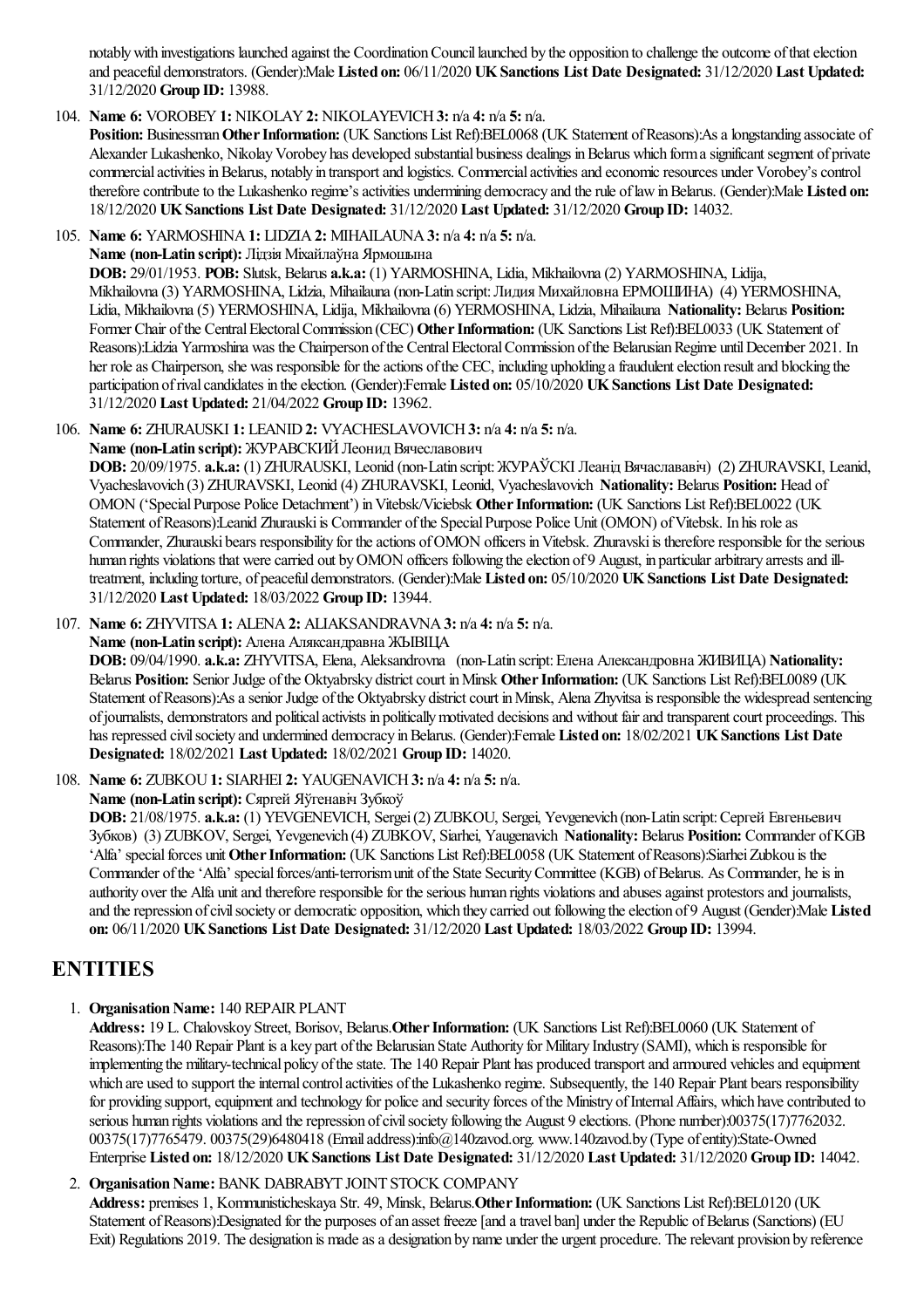to which the Minister considers that condition B is met is Executive Order 14038. The purposes of this provision correspond or are similar to the purposes of the UK's Republic of Belarus (Sanctions) (EU Exit) Regulations 2019, which have as their purposes to: a) respect democratic principles and institutions, the separation of powers and the rule of law in Belarus, b) refrain from actions, policies or activities which repress civil society in Belarus, c) investigate properly and institute criminal proceedings against the persons responsible for the disappearances of Yury Zakharanka, Viktar Hanchar, Anatol Krasouski and Dzmitry Zavadski, and d) comply with international human rights law and to respect human rights, including in particular to— i) respect the right to life of persons in Belarus; ii) respect the right of persons not to besubjected to torture orcruel, inhuman or degrading treatment or punishment inBelarus, including inhuman or degrading conditions in prisons; iii) afford persons in Belarus charged with criminal offences the right to a fair trial; iiii) respect the right to liberty and security, including refraining from the arbitrary arrest and detention of persons in Belarus. The Minister certified on 5 May 2022 that conditions Band C continued to be met. **Listed on:** 24/03/2022 **UKSanctions List Date Designated:** 24/03/2022 **Last Updated:** 27/05/2022 **Group ID:** 14979.

3. Organisation Name: BELAERONAVIGATSIA REPUBLICAN UNITARY AIR NAVIGATION SERVICES ENTERPRISE a.k.a: BELAERONAVIGATSIA State-Owned Enterprise Address: 19 Korotkevic Street, Minsk, Belarus, 220039. Other Information: (UK Sanctions List Ref):BEL0108 (UK Statement of Reasons):Belaeronavigatsia Republican Unitary Air Navigation Services Enterprise is responsible for Belarusian air traffic control. It therefore bears responsibility for the order to intercept passenger flight FR4978 and compel its landing at Minsk airport, without proper justification, on 23 May 2021. In doing so, it acted on the direction of Alexander Lukashenko and in conjunction with the Belarusian defence forces. This resulted in the detention of the aircraft, its passengers and the crew, and the arrest of opposition journalist and civil society actor Roman Protasevich and Protasevich's partner Sofia Sapega. This politically-motivated decision was aimed at arresting and detaining opposition journalist Protasevich and Sapega and constitutes a form of repression of civil society and democratic opposition in Belarus. (Phone number):(Fax): +375 (17) 213-41-63 (Tel): +375 (17) 215-40-51 (Website):office@ban.by (Type ofentity):State-Owned Enterprise(Subsidiaries):(1) Brest branch (2) Gomel branch (3) Grodno branch (4) Mogilev branch (5) Vitsebsk branch**Listed on:** 21/06/2021 **UKSanctions List Date Designated:** 21/06/2021 **Last Updated:** 12/07/2021 **Group ID:** 14082.

#### 4. **OrganisationName:** BELTECHEXPORT

**Address:** 86-BNezavisimostiave, Minsk, Belarus, 220012.**OtherInformation:** (UK Sanctions List Ref):BEL0062 (UK Statement of Reasons):Beltechexport is a key revenue stream for the military-industrial complex of Belarus with close ties to the Lukashenko regime. The ongoing financialand economicsupport ofBeltechexport to the Belarusian stateis helping to sustain the Lukashenko regime. Beltechexport therefore bears responsibility for supporting the Lukashenko regime and the human rights violations, undermining of democracy and repression ofcivilsociety carried out following the August 9 elections. (Phone number):00375 17 358-83-83. 00375 17 373-80-12 (Email address):mail@bte.by**Listed on:** 18/12/2020 **UKSanctions List Date Designated:** 31/12/2020 **Last Updated:** 31/12/2020 **Group ID:** 14034.

#### 5. Organisation Name: BNK (UK) LTD

**a.k.a:** (1) BNK (UK) (2) BNK (UK) Limited (3) BNK UK (4) BNK UK Limited (5) BNK UK Ltd **Address:** (1) 26-28 Hammersmith Grove, MWBBusiness Exchange Centre, United Kingdom, W6 7BA.(2) SalatinHouse, 19 Cedar Road, Sutton, Surrey, United Kingdom, SM2 5DA.**Other Information:** (UK Sanctions List Ref):BEL0107 (UK Statement of Reasons):BNK (UK) Ltd Company is controlled directly or indirectly by the President of Belarus, Alexander Lukashenko, who has been responsible for serious violations of human rights in Belarus. BNK (UK) Ltd is controlled by CJSC Belarusian Oil Company, the state exporter of oil products, of which Belarusneft Production Association, a State owned entity in Belarus is the major controlling party. (Website):http://www.belnaft.co.uk/ (Parent company):Belneftekhim. Belorusneft. CJSC BelarusianOilCompany (Business RegNo):UK Company no. 06527449 **Listed on:** 21/06/2021 **UKSanctions List Date Designated:** 21/06/2021 **Last Updated:** 18/03/2022 **Group ID:** 14124.

#### 6. **OrganisationName:** CJSC BELBIZNESLIZING

Address: office 919, 29 Masherov Ave., Minsk, Belarus. Other Information: (UK Sanctions List Ref):BEL0121 (UK Statement of Reasons):Designated for the purposes of an asset freeze [and a travel ban] under the Republic of Belarus (Sanctions) (EU Exit) Regulations 2019. The designation is made as a designation by name under the urgent procedure. The relevant provision by reference to which the Minister considers that condition B is met is Executive Order 14038. The purposes of this provision correspond or are similar to the purposes of the UK's Republic of Belarus (Sanctions) (EU Exit) Regulations 2019, which have as their purposes to: a) respect democratic principles and institutions, the separation of powers and the rule of law in Belarus, b) refrain from actions, policies or activities which repress civil society in Belarus, c) investigate properly and institute criminal proceedings against the persons responsible for the disappearances of Yury Zakharanka, Viktar Hanchar, Anatol Krasouski and Dzmitry Zavadski, and d) comply with international human rights law and to respect human rights, including in particular to— i) respect the right to life of persons in Belarus; ii) respect the right of persons not to be subjected to torture or cruel, inhuman or degrading treatment or punishment in Belarus, including inhuman or degrading conditions in prisons; iii) afford persons in Belarus charged with criminal offences the right to a fair trial; iiii) respect the right to liberty and security, including refraining from the arbitrary arrest and detention of persons in Belarus. The Minister certified on 5 May 2022 that conditions B and C continued to be met. **Listed on:** 24/03/2022 **UKSanctions List Date Designated:** 24/03/2022 **Last Updated:** 27/05/2022 **Group ID:** 14980.

#### 7. **Organisation Name: DANA HOLDINGS A.K.A DANA ASTRA**

**Address:** Dana Center, St. P. Mstislavets 9 (1st floor), Minsk, Belarus, 220 114.**OtherInformation:** (UK Sanctions List Ref):BEL0063 (UK Statement of Reasons):Dana Holdings a.k.a Dana Astra belongs to the Karic brothers (Dragomir and Bogoljub), who are closely associated with Lukashenko and his family, and have benefitted significantly from that relationship. Dana Holdings a.k.a Dana Astra is the only non-state owned general sponsor of the Belarusian National Olympic Committee (NOC). The IOC has adopted measures against the NOC for not appropriately protecting athletes from reprisals against them for protesting the 9 August elections and subsequent violent suppression of peaceful protests. Dana Holdings a.k.a Dana Astra publicly supported Lukashenko in the face of strikes and protests. (Phone number):00375 17 26 93 290 (Website):https://en.dana-holdings.com(Emailaddress):PR@bir.by (Type ofentity):Privatesector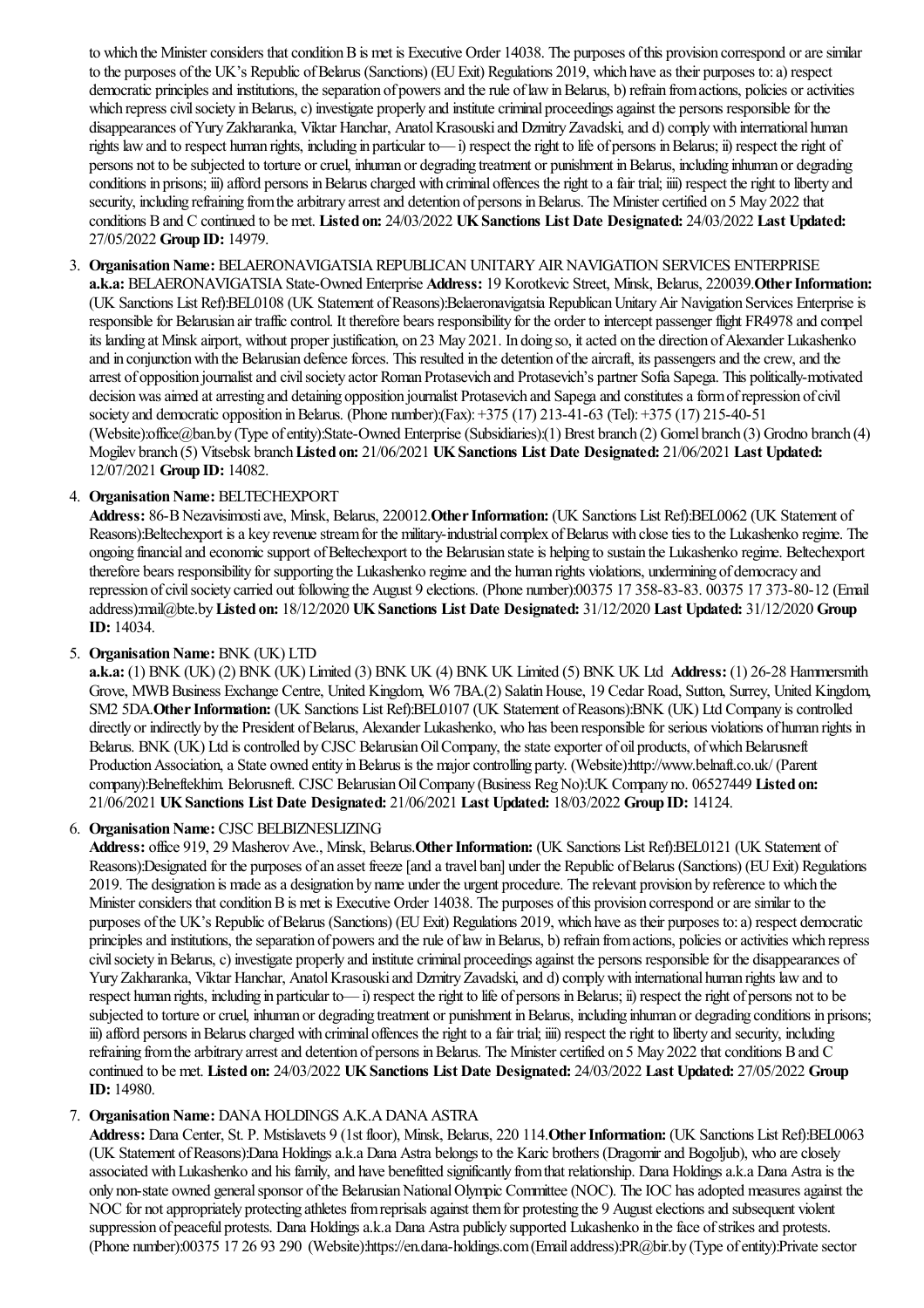development group **Listed on:** 18/12/2020 **UKSanctions List Date Designated:** 31/12/2020 **Last Updated:** 08/02/2022 **Group ID:** 14035.

8. **Organisation Name:** INDUSTRIAL-COMMERCIAL PRIVATE UNITARY ENTERPRISE MINOTOR-SERVICE **Address:** ul. Karvata, d. 84, kom. 1, Minsk, Belarus.**OtherInformation:** (UK Sanctions List Ref):BEL0122 (UK Statement of Reasons):Designated for the purposes of an asset freeze [and a travel ban] under the Republic of Belarus (Sanctions) (EU Exit) Regulations 2019. The designation is made as a designation by name under the urgent procedure. The relevant provision by reference to which the Minister considers that condition B is met is Executive Order 14038. The purposes of this provision correspond or are similar to the purposes ofthe UK's Republic ofBelarus (Sanctions) (EUExit) Regulations 2019, which haveas their purposes to:a) respect democratic principles and institutions, the separation of powers and the rule of law in Belarus, b) refrain from actions, policies or activities which repress civil society in Belarus, c) investigate properly and institute criminal proceedings against the persons responsible for the disappearances of Yury Zakharanka, Viktar Hanchar, Anatol Krasouski and Dzmitry Zavadski, and d) comply with international human rights law and to respect human rights, including in particular to— i) respect the right to life of persons in Belarus; ii) respect the right of persons not to be subjected to torture or cruel, inhuman or degrading treatment or punishment in Belarus, including inhuman or degrading conditions in prisons; iii) afford persons in Belarus charged with criminal offences the right to a fair trial; iiii) respect the right to liberty and security, including refraining from the arbitrary arrest and detention of persons in Belarus. The Minister certified on 5 May 2022 that conditions B and C continued to be met. **Listed on:** 24/03/2022 **UKSanctions List Date Designated:** 24/03/2022 **Last Updated:** 27/05/2022 **Group ID:** 14981.

#### 9. **Organisation Name: JSC AGAT - ELECTROMECHANICAL PLANT**

Address: Nezavisimosti ave. 115, Minsk, Belarus, 220114. Other Information: (UK Sanctions List Ref): BEL0109 (UK Statement of Reasons):JSC AGAT-Electromechanical Plant is named as one of a number of Belarusian defence companies on the website of the government authority, The State Authority for Military Industry of the Republic of Belarus (SAMI). JSC AGAT – Electromechanical Plant manufactures the 'Rubezh' (Frontier), a barrier system designed for riot control which was deployed during the demonstrations that have taken place in the wake of the August 9 2020 Presidential elections in Belarus. JSC AGAT-Electromechanical Plant therefore provided support for, and made available equipment to police and security forces of the Ministry of Internal Affairs, which have contributed to, the repression ofcivilsociety and of democratic opposition following the August 9 elections. Furthermore, JSC AGAT - Electromechanical Plant is named as one of a number of Belarusian defence companies on the SAMI website. SAMI was established by the Belarusian President's Decree of 30 December 2003 and is described on its website as being "subordinate to the Council of Ministers of the Republic of Belarus and in certain aspects of its activity, in accordance with the current legislation, is subordinate to the President of the Republic of Belarus." It is therefore reasonable to conclude that JSC AGAT - Electromechanical Plant is responsible for, engaging in, providing support for, and promoting the wider efforts directed by the Belarussian regime to repress civil society and the democratic opposition. (Phone number):+375 17 272 01 32. +375 17 570 41 45 (Website):https://agat-emz.by/ (Emailaddress):marketing@agat-emz.by**Listed on:** 21/07/2021 **UKSanctions List Date Designated:** 21/07/2021 **Last Updated:** 21/07/2021 **Group ID:** 14125.

#### 10. **Organisation Name: JSC SYNESIS**

**Address:** 20BPlatonovastreet, Minsk,, Belarus.**OtherInformation:** (UK Sanctions List Ref):BEL0065 (UK Statement ofReasons):JSC Synesis provides the 'Kipod' video surveillance system to the Republican System for Monitoring Public Safety. This system is utilised by the Ministry ofInternalAffairs, including by security and police units. JSC Synesis therefore bears responsibility for providing supportand technology to the Ministry of Internal affairs that enhances the capacity of the Lukashenko regime to carry out human rights violations and repress civil society following the protests in the aftermath of the August 9 elections. (Phone number):00375 1 72 40 36 50 **Listed on:** 18/12/2020 **UKSanctions List Date Designated:** 31/12/2020 **Last Updated:** 31/12/2020 **Group ID:** 14039.

#### 11. Organisation Name: JSC TRANSAVIAEXPORT AIRLINES

**Address:** 44 Zakharova Str., Minsk, Belarus, 220034.**OtherInformation:** (UK Sanctions List Ref):BEL0123 (UK Statement of Reasons):Designated for the purposes of an asset freeze [and a travel ban] under the Republic of Belarus (Sanctions) (EU Exit) Regulations 2019. The designation is made as a designation by name under the urgent procedure. The relevant provision by reference to which the Minister considers that condition B is met is Executive Order 14038. The purposes of this provision correspond or are similar to the purposes ofthe UK's Republic ofBelarus (Sanctions) (EUExit) Regulations 2019, which haveas their purposes to:a) respect democratic principles and institutions, the separation of powers and the rule of law in Belarus, b) refrain from actions, policies or activities which repress civil society in Belarus, c) investigate properly and institute criminal proceedings against the persons responsible for the disappearances of Yury Zakharanka, Viktar Hanchar, Anatol Krasouski and Dzmitry Zavadski, and d) comply with international human rights law and to respect human rights, including in particular to— i) respect the right to life of persons in Belarus; ii) respect the right of persons not to be subjected to torture or cruel, inhuman or degrading treatment or punishment in Belarus, including inhuman or degrading conditions in prisons; iii) afford persons in Belarus charged with criminal offences the right to a fair trial; iiii) respect the right to liberty and security, including refraining from the arbitrary arrest and detention of persons in Belarus. The Minister certified on 5 May 2022 that conditions B and C continued to be met. **Listed on:** 24/03/2022 **UKSanctions List Date Designated:** 24/03/2022 **Last Updated:** 27/05/2022 **Group ID:** 14982.

#### 12. **Organisation Name: LIMITED LIABILITY COMPANY BELINVEST-ENGINEERING**

Address: office 10, 2 Melnikaite Str, Minsk, Belarus. Other Information: (UK Sanctions List Ref):BEL0124 (UK Statement of Reasons):Designated for the purposes of an asset freeze [and a travel ban] under the Republic of Belarus (Sanctions) (EU Exit) Regulations 2019. The designation is made as a designation by name under the urgent procedure. The relevant provision by reference to which the Minister considers that condition B is met is Executive Order 14038. The purposes of this provision correspond or are similar to the purposes ofthe UK's Republic ofBelarus (Sanctions) (EUExit) Regulations 2019, which haveas their purposes to:a) respect democratic principles and institutions, the separation of powers and the rule of law in Belarus, b) refrain from actions, policies or activities which repress civil society in Belarus, c) investigate properly and institute criminal proceedings against the persons responsible for the disappearances of Yury Zakharanka, Viktar Hanchar, Anatol Krasouski and Dzmitry Zavadski, and d) comply with international human rights law and to